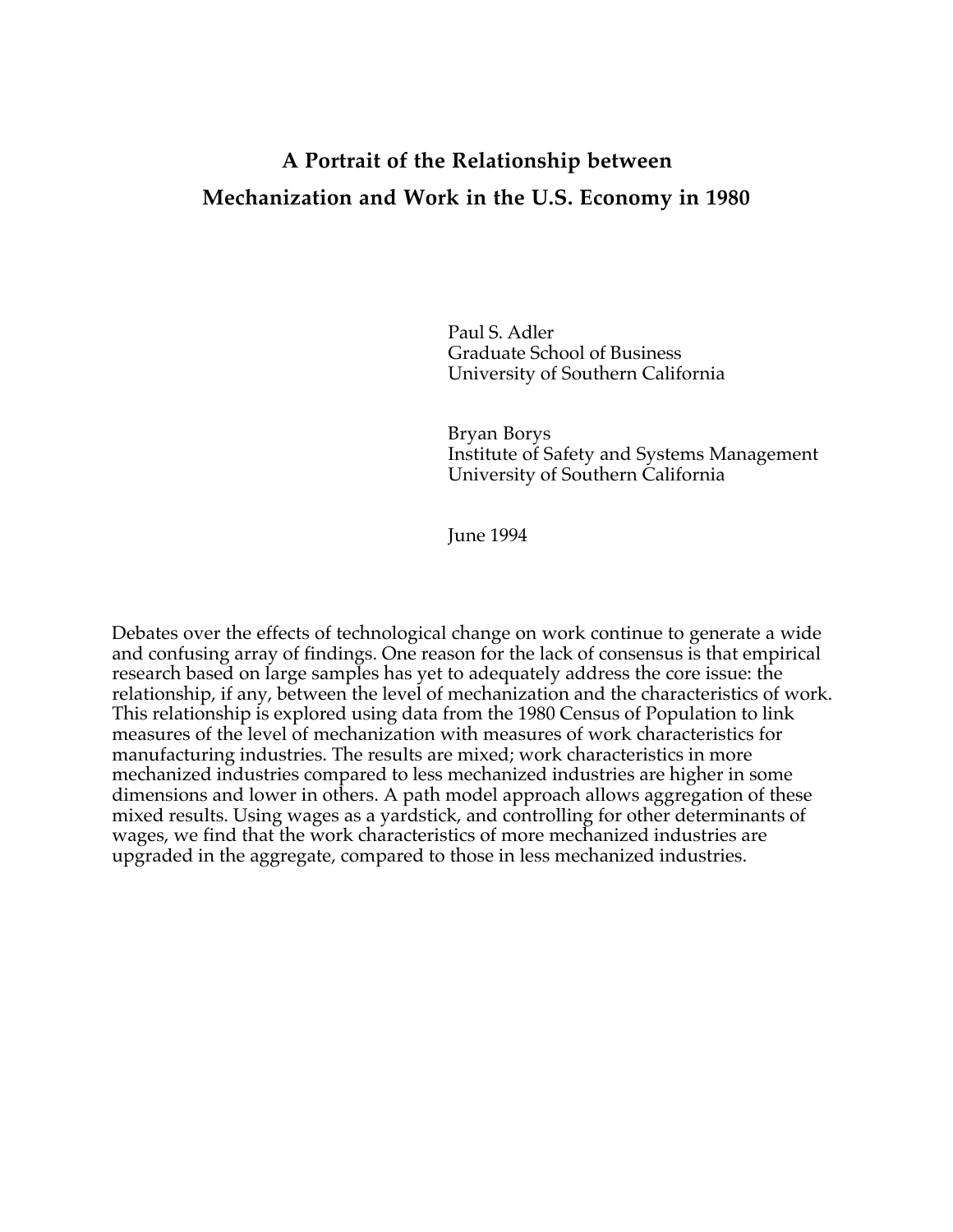# **A Portrait of the Relationship between Mechanization and Work in the U.S. Economy in 1980**

Debates over the effects of technological change on work continue to generate a wide and confusing array of findings. One reason for the lack of consensus is that empirical research based on large samples has yet to adequately address the core issue: the relationship, if any, between the level of mechanization and the characteristics of work. This relationship is explored using data from the 1980 Census of Population to link measures of the level of mechanization with measures of work characteristics for manufacturing industries. The results are mixed; work characteristics in more mechanized industries compared to less mechanized industries are higher in some dimensions and lower in others. A path model approach allows aggregation of these mixed results. Using wages as a yardstick, and controlling for other determinants of wages, we find that the work characteristics of more mechanized industries are upgraded in the aggregate, compared to those in less mechanized industries.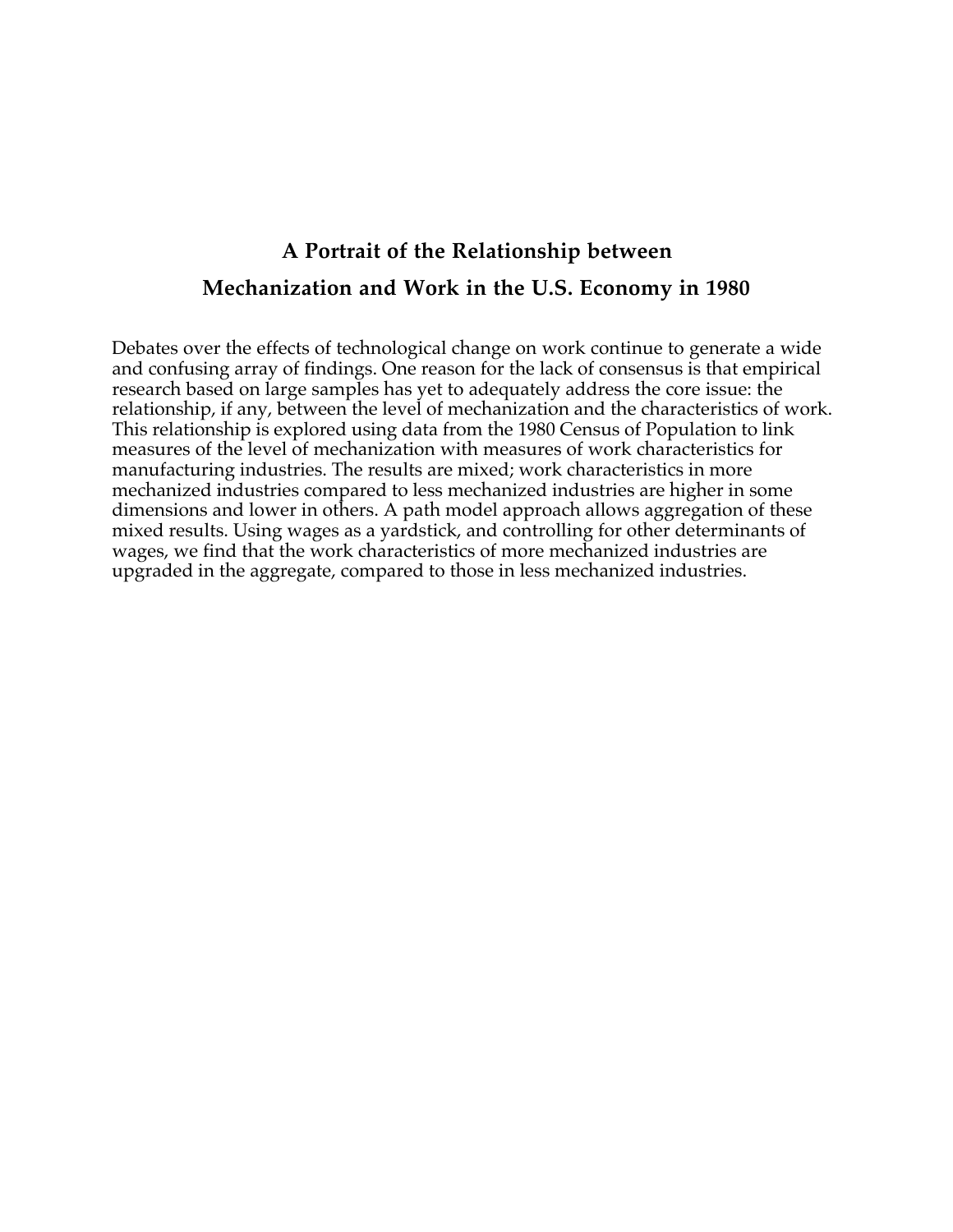Studies of the evolution of work in the face of technological change have generated a wide and confusing array of findings. Debates continue over how the historical trend toward mechanization has affected work -- or indeed whether any discernible relationship exists at all. Our approach is to examine *what* are the effects of mechanization on work; the question of *whether* there are such (strong) effects is treated as the null hypothesis.

Of those who hypothesize strong influences of mechanization, some argue that political forces have led managers to use new technologies to "deskill" workers (Braverman, 1974; Noble, 1984). Their argument is that political demands for increased control over workers comes at the expense of workers' autonomy and skill. A corollary is the polarization thesis, which argues that deskilling of some (groups of) workers is accompanied by upgrading of others (e.g., technicians), leading to an increasingly dichotomous skill distribution.

Others argue an upgrading hypothesis. One variant, developed by Bell (1960) and others and reworked in the 1980s by Hirschhorn (1984), Adler (1986), and Zuboff (1988), is that although new technologies reduce traditional craft skills, they make even greater conceptual demands on workers. Another variant is that jobs may be deskilled in the initial stages of technological development, but with further advances in technology, the trend reverses and an overall pattern of upgrading emerges (Blauner, 1964; Sorge and Streeck, 1988).

The null hypothesis about the relationship between mechanization and work is that managers have a wide latitude of choice in technological implementation, and a wide variety of local conditions affect both technology implementation and skill labeling. This "contextualist" hypothesis argues that the relationship between mechanization and work is idiosyncratic to particular firms (Kelley, 1986; Form, et al., 1988) or countries (Maurice et al., 1986), and thus there is no general historical trend to be found.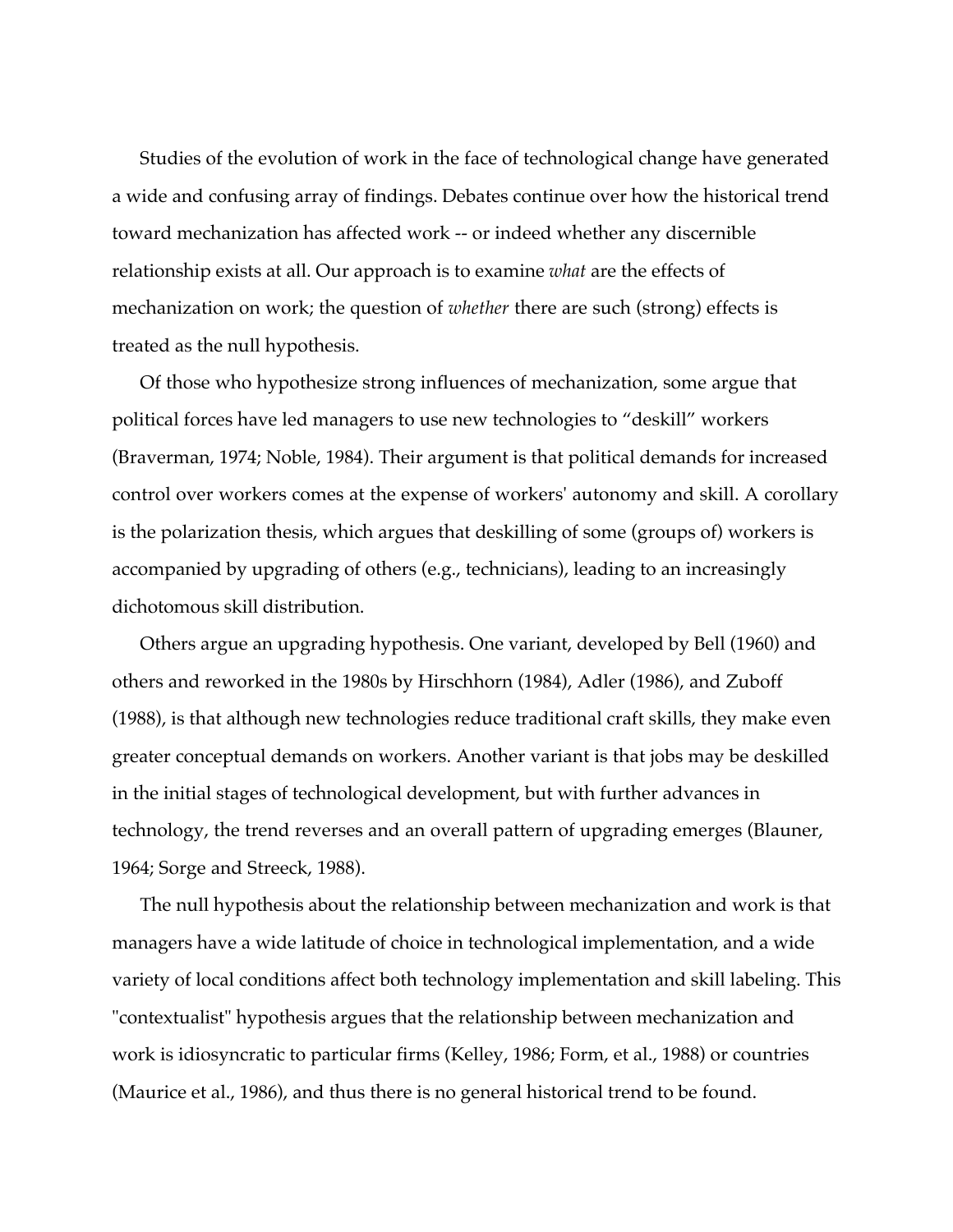For all three schools, what is at stake is the effect of technological change on *jobs,* and through the changing nature of jobs, on the workers who inhabit those jobs. To measure such an effect, one must be able to assess the technological and skill-related characteristics of jobs in a broad sample. Existing empirical research falls short of resolving these debates due to three difficulties (Vallas, 1990; Spenner, 1990).

First, researchers have lacked a robust notion of skill or, more broadly, of the appropriate dimensions of work. Industrial engineers focus on the range of conventional skills -- manual, cognitive, perceptual, etc. -- demanded for the technically efficient use of new technologies (Crossman, et al., 1966; Hazlehurst, et al., 1969). Those who focus attention on the politics of the workplace highlight substantive complexity and autonomy/control as the central characteristics of skilled work, emphasizing their role as a source of power in labor-management conflict (Braverman, 1974; Edwards, 1979; Shaiken, 1984). Another line of research criticizes both approaches for failing to recognize that labels such as "skilled" and "unskilled" reflect idiosyncratic constellations of institutional and cultural forces more than they do broad technological or politicaleconomic realities (Elbaum, 1984).

Each of these approaches is based on contestable theory (Hirschhorn, 1984; Adler, 1986); moreover, none is supported by systematic data. Following Cain and Treiman (1981) and Parcel and Mueller (1983), we shall use the measures of a rich set of work characteristics supplied by the Dictionary of Occupational Titles (U.S. Department of Labor, 1977) (DOT) to identify empirically some underlying dimensions of work. It is this empirical characterization that we shall use in measuring the relationship between mechanization and the dimensions of work.

Second are methodological difficulties. Richer, more fine-grained case studies are hampered by inadequate samples; while studies employing broader samples gloss the issue of causality. Case-study research is insufficient to address the question at the heart of this paper. The forces that link mechanization and work clearly allow considerable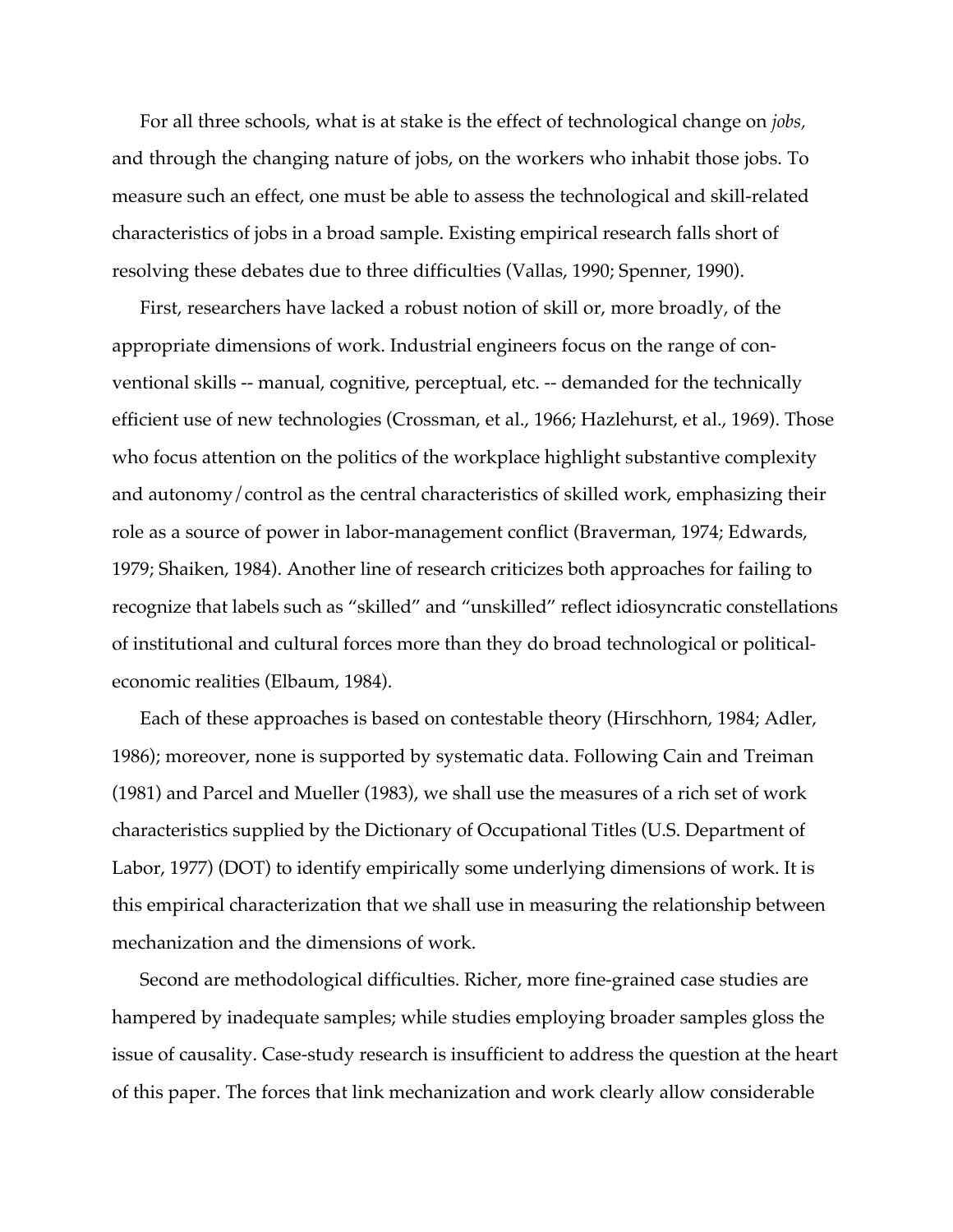variation from case to case (Spenner, 1988). If competitive pressures tend to drive firms to employ human and technical capital efficiently and if efficient use has determinate form, it will still be the case that not all firms will be at equilibrium at any given point in time and there may therefore be a wide range of technology utilization patterns.

When we look to broader statistical studies, however, we find that the question of mechanization has been supplanted by a focus on temporal change in work characteristics. Attributing temporal changes in work to mechanization assumes a relatively strong causal role for technology in which temporal trends in mechanization are widespread, consistent, and outweigh other forces shaping work (such as shopfloor politics and rising education levels). While some find such a model plausible, many others do not (Kelley, 1986; Noble, 1984; MacKenzie and Wajcman, 1985).

Of the studies reviewed by Spenner (1988) on the "effects of technology on skill requirements," only that by Mueller et al. (1969) incorporates any measure of technology. Mueller and her colleagues analyzed 2662 jobs representative of the U.S. labor force. In the 228 cases in which the worker had been in the same job for the 5 year span of the survey and in which the job had experienced a "machine change" during that time, they found evidence of upgrading of both "skill" and "influence." Apart from the very small final sample, the Mueller et al. study suffers from two other difficulties. First, it is difficult to extrapolate to the broader universe of jobs, since for those workers who changed jobs during the five years, skill changes may be attributable either to changes in mechanization or changes in job (Spenner, 1988). Second, it could be plausibly argued that if technological change does affect job requirements, the incumbent is more likely to be replaced if the change reduces requirements than if it increases requirements.

In order to avoid conflating the effects of mechanization and the effects of other forces (e.g., rising education levels, work mobility) the present study focuses on the cross-section relationship between mechanization and skill, examining the entire U.S.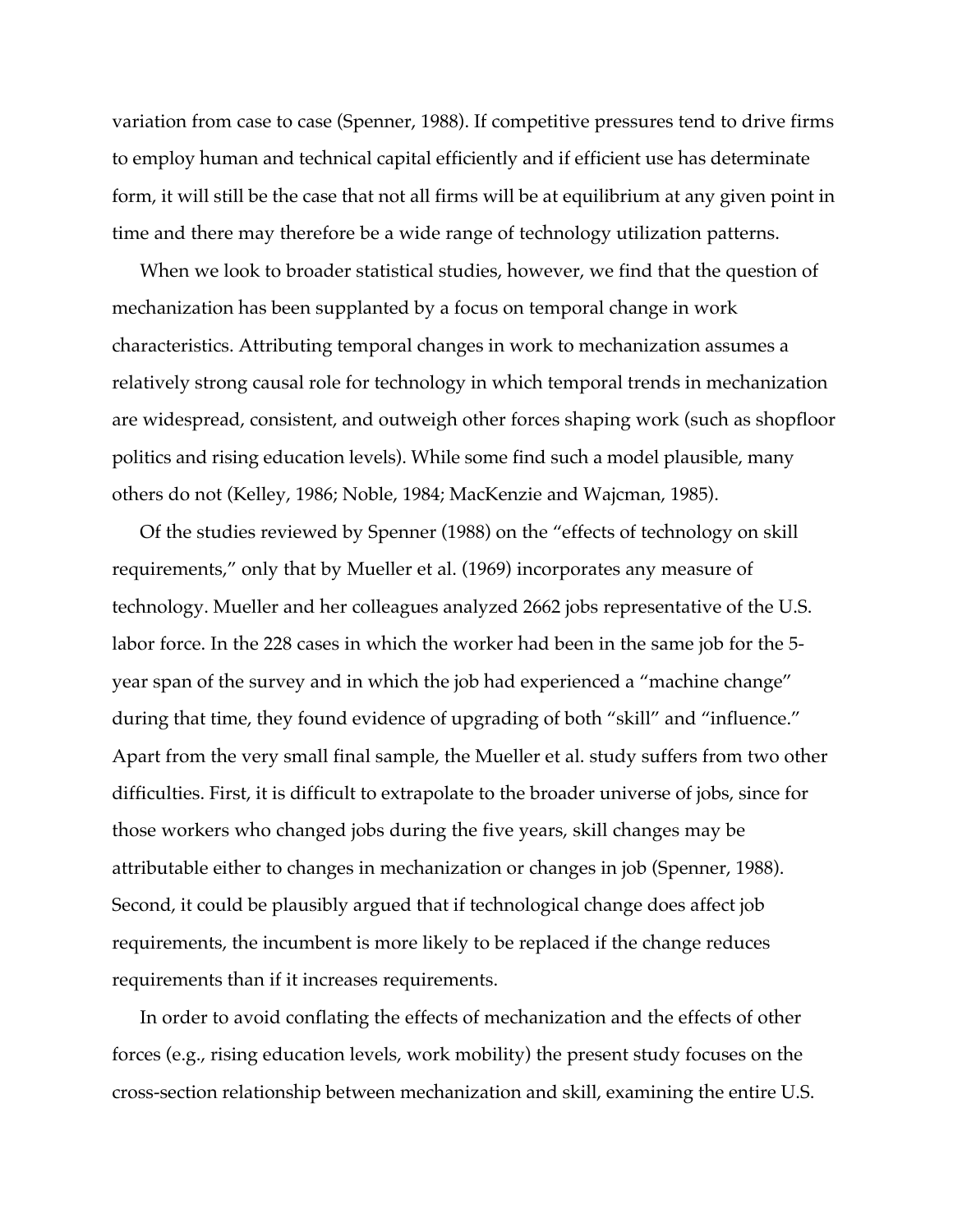manufacturing workforce in 1980. Limitations of data and space prevent us from exploring mining, agricultural, transportation and service industries. We shall not, however, restrict the range of occupations studied since occupations typically associated with the service sector are often found in manufacturing industries and are affected by mechanization. A quantitative measure of mechanization (equipment stock per worker) will be supplemented by qualitative measures -- proportion of output produced in small batches, in large batch or assembly-line production, or through continuous process technology -- similar to those used in previous studies of mechanization and work (e.g., Woodward, 1965; Blauner, 1964; Hull, et al., 1982).

We thus draw our data from the 1980 U.S. Census, thus covering all reported job holders in that year; we measure not only the skill level, but also the mechanization level, of each job. We then test whether there is a discernible statistical relationship between mechanization and work; and if so, whether the relationship is consistent with the deskilling or upgrading hypotheses.

A third problem is that existing research lacks a scheme for weighting the relative contributions of different work characteristics in order to assess the aggregate changes in work (Vallas, 1990). In most research on mechanization and work, more than one dimension of work is at issue, creating the need for some form of aggregation scheme. The industrial engineering approach decomposed work into constituent skills, but lacked a method for evaluating the relative contribution of each dimension to an overall measure of skill (Crossman et al., 1966; Hazlehurst et al., 1969; Bright, 1958). As a result these researchers were unable to draw any overall conclusions. Similarly, those who emphasize substantive complexity and autonomy/control have difficulty aggregating the two. Their theoretical model presumes that the two dimensions are highly correlated and that management pressure to reduce the latter also tends to reduce the former (Braverman, 1974). But this correlation is asserted, not tested and has been contested by Friedman (1977). The problems associated with aggregating disparate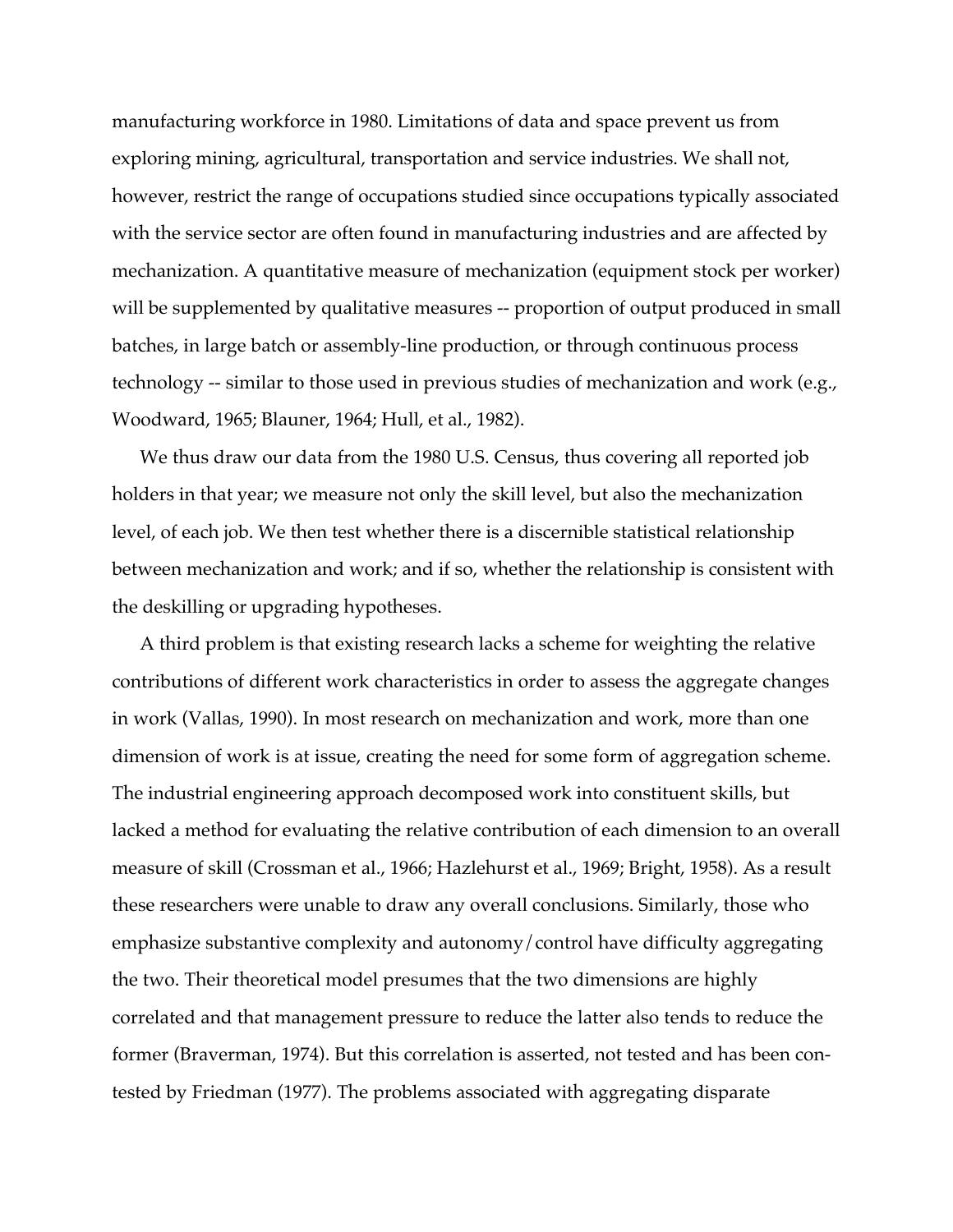dimensions of work has led some to abandon the search. These agnostics posit a "mixed effects" model in which the final aggregate outcome is either uncertain or contingent upon organizational variables (Form, et al., 1988).

We approach the aggregation problem with a socio-economic method that takes wages as the final arbiter of skill. Our strategy is decidedly "positivist," in Attewell's (1990) framework, taking productive ability — and its quantification in wages — as the grounding of our concept of skill. Nonetheless, we are not blindly positivist; we recognize the other influences on wages besides productive ability, controlling for such factors.

First, we measure the effect of mechanization on each of several dimensions of work. We find mixed results: there is some evidence of upgrading, some of deskilling. Second, we estimate the wage return to each of several underlying dimensions of work, controlling for social and institutional influences. This captures the labor market valuation of each of these dimensions of work and thus provides an implicit weighting scheme: the higher the wage return, the greater the productive contribution and thus the greater the overall skill content.

Thus, by measuring the association between mechanization and skill for all reported job holders in the U.S. in 1980, and by weighting the differentially distributed components of skill, we can assess the degree of upgrading or deskilling due to mechanization in the overall U.S. economy. We find that the deskilled dimensions of work tend to be devalued, relative to the upgraded dimensions. On net, we find that the mixed effects of mechanization generate a slight overall upgrading effect. While we do not assume that wages are an unambiguous indicator of skill, we find that this approach generates some important lessons for the skill debates.

### DATA AND METHODS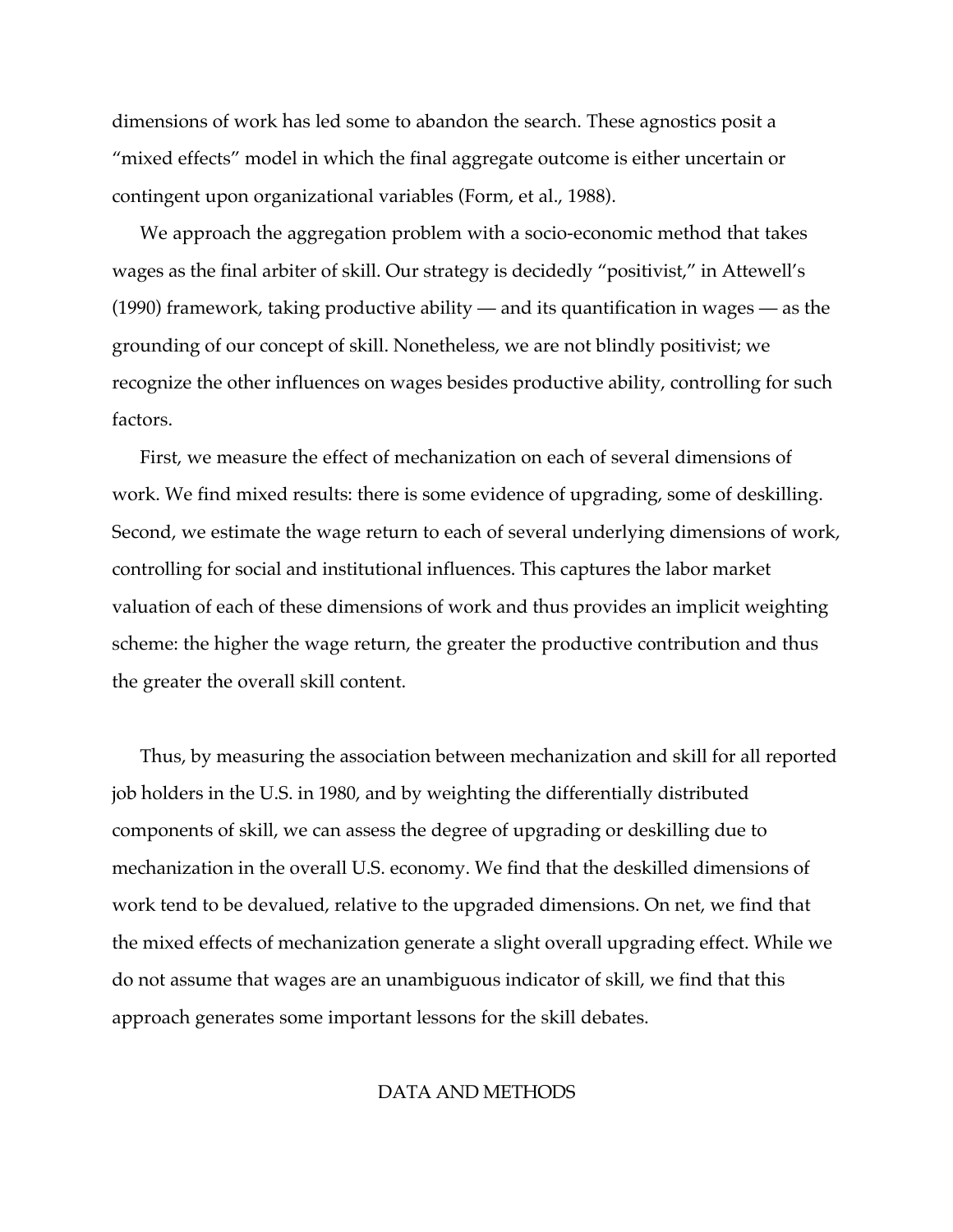Our unit of analysis is the job, and our sample is all jobholders reporting their employment on the 1980 U.S. Census. For each job we shall need a measure of skill and a measure of mechanization. The former is obtained from the DOT; the latter from the Bureau of Economic Analysis. We can associate each of these data sources with our Census data because each jobholder reported his/her occupation and the industry in which s/he worked. The major hurdle in doing so is that the taxonomies employed by the Census, the DOT and the BEA are not isomorphic. Fortunately, bridges between them exist which provide a suitably accurate mapping.

The fulcrum of our dataset is the Census Bureau's industry-occupation matrix (U.S. Bureau of Census, 1984), in which rows represent industrial categories and columns represent occupations. Each cell of the matrix contains the number of employees in that particular industry-occupation mix. The cell frequencies come from the 1980 U.S. Census and represent the self-reported occupation and industry of employment for over 94 million employees. These employees are allocated into 447 Census occupations and 225 Census industries; this creates a matrix with 100575 unique industry-occupation combinations. After selecting the manufacturing subset (20 industries) we are left with 20.3 million employees categorized into 8940 unique industry-occupation combinations.

#### Measuring work characteristics

We use the Dictionary of Occupational Titles (DOT) as our source of measures of work characteristics. The DOT is not without problems; however, its breadth of coverage, standardization and detail make it invaluable for the type of large-scale analysis presented here. The DOT variables measure physical capacities such as manual dexterity; managerial and social aspects of work (e.g., "People"; "Direct, Control, Plan"; "Deal with People"); and socio-cultural aspects (e.g., "Preference for Prestige") (Table 1).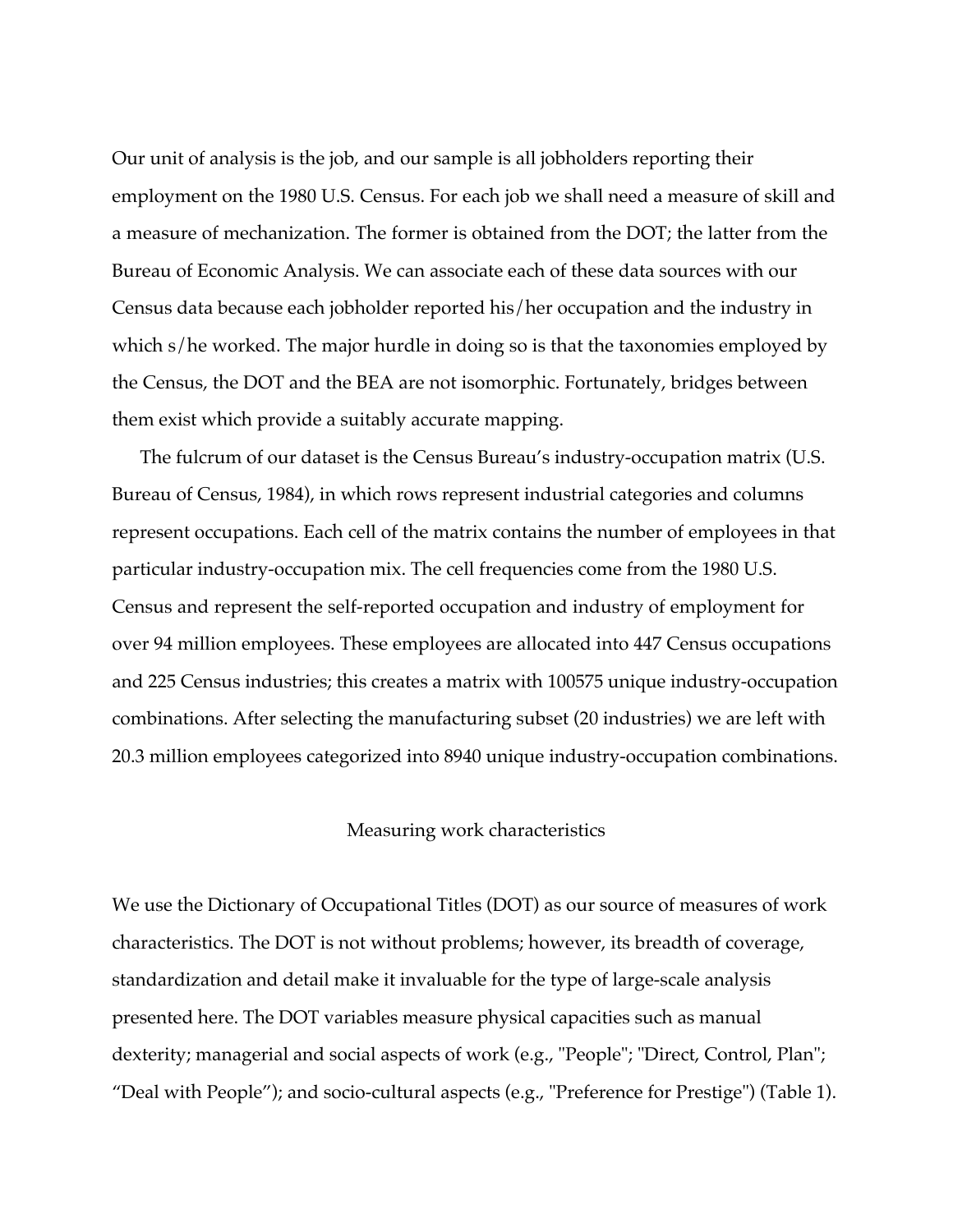These measures are gathered through field studies conducted by the United States Employment Service, which periodically updates both the measures and the occupational classification scheme.

#### Put Table 1 here.

The most exhaustive examinations of the limitations of the DOT dataset is found in Miller et al. (1980) and Spenner (1990). Miller et al. argue that since the DOT classification is based on incremental, decennial updates of previously existing schemes, it underrepresents occupations in emerging industries. Since our data represent jobs, rather than occupational categories, and this is a cross-sectional study, this problem is not a threat here.

Miller et al. also suggest that there is not as much differentiation among the DOT measures as is apparent, due to halo effects caused by the use of a single rater for each occupation. We follow their advice and use factor analysis to reduce these measures to a set of more distinct measures. Miller et al. also report low inter-coder reliability of the DOT measures, finding that the major source of unreliability is inter-rater differences. This would be a threat to the validity of our results only if certain raters focused on certain occupations or certain industries; Miller et al., find no significant bias due to such a source. Thus for us, the lack of reliability results in noise, rather than bias (see also Spenner, 1990).

A more serious threat is posed by the influence of occupational prestige or desirability on evaluations of skill (Parcel and Mueller, 1983; Attewell, 1990; Spenner, 1990). As we discuss below in our discussion of estimation procedures, this potential model specification error has been ruled out empirically. Similarly, the validity problems cataloged by Spenner (1990) are either controlled for in this analysis (e.g.,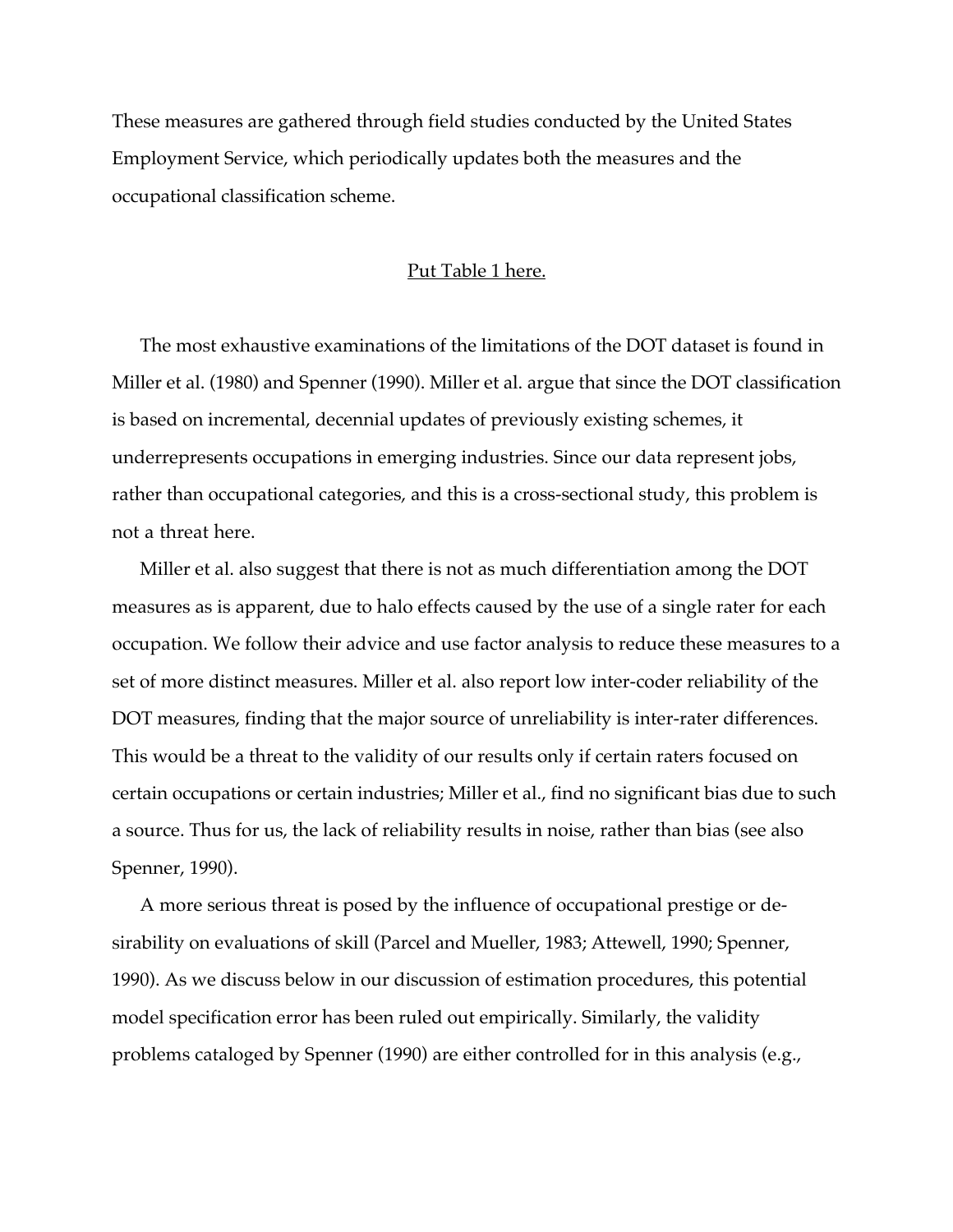gender bias), or merely generate noise in our factor-analytic scheme (e.g., the questionable measurement of "strength" requirements).

The thorniest problem is that the occupational classification scheme employed by the Bureau of the Census in constructing the industry-occupation matrix differs from that used by the Bureau of Labor Statistics in constructing the DOT. The finer grain of the DOT classification results largely from distinguishing between similar occupations in different industries, which the Census classification does not. In order to use the DOT measures with the Census data, we employ a crosswalk between the two occupational classification schemes created by Paula England. The crosswalk translates the DOT variables into the Census occupational scheme by prorating the DOT measures for appropriate DOT occupations to each Census occupation. Each variable for each Census occupation is an average of that variable for the several corresponding DOT occupational categories weighted by the number of workers in each of the DOT categories. Thus, thanks to the efforts of Prof. England and colleagues, the problem of incommensurability is surmounted.

The factor structure for employees in the manufacturing sector is shown in Table 4 (all factor analyses are PROMAX oblique rotations, following Cain and Treiman, 1981). We find five statistically warranted and theoretically interpretable factors:

• Substantive Complexity encompasses the cognitive demands captured by intelligence, verbal, clerical, spatial, and numerical aptitudes, as well as training and education requirements (SVP and GED) and Data and People (thus our factor scheme is consistent with the cautions of Spenner, 1990).

• Motor Skills includes measures of dexterity and facility with things; it also includes negative loadings of Influence and Prestige, suggesting that (other work characteristics being equal) more manually-skilled occupations tend to have less authority and status. (The dexterity measures originally loaded negatively on the Motor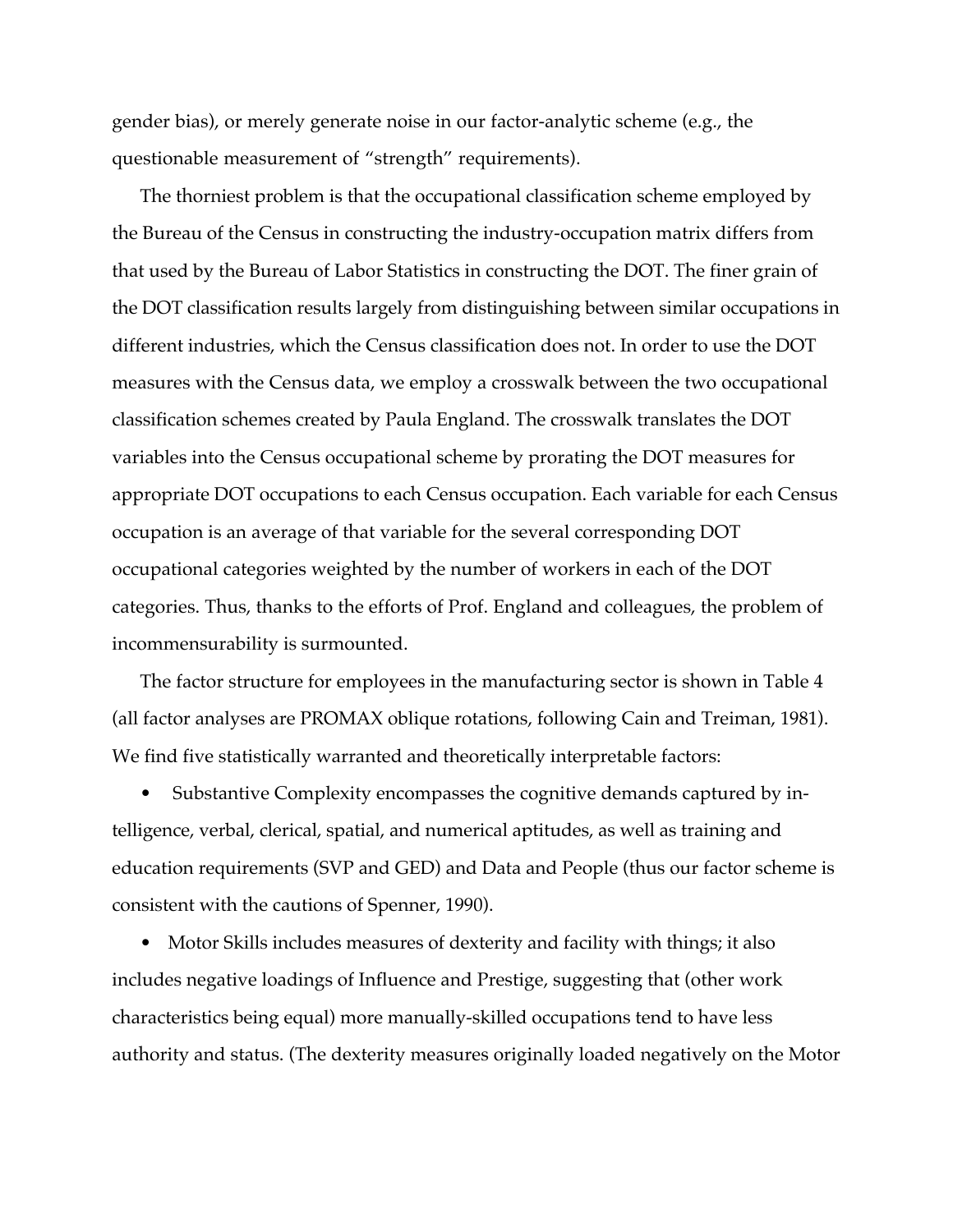Skills factor and Influence loaded positively. We have changed the sign on this factor to make the results more intuitive.)

• Social Skills captures not only management skills (People, Influence, Preference for Business, and Use Judgment), but also communication skills (Talk, Verbal, Deal with People) and analytic skills (Data versus Things). Demanding Working Conditions captures both hazardous and physically demanding conditions.

• The fifth factor is more difficult to interpret. We call it Craftwork, because the combination of productive, creative and interpretive aspects, along with the negative loading of People, approximates the traditional concept of autonomous craftsmen. Occupations that scored particularly high on this factor included many of the traditional craft and creative occupations.

These factors are similar to those derived by Cain and Treiman, 1981. Minor differences reflect our narrower focus on manufacturing industries and our use of the jobholder, rather than the occupation, as the unit of analysis.

#### Put Table 2 here.

Sociological studies of work have tended to focus on the impacts of mechanization on non-managerial workers (Spenner, 1979; 1988). At the heart of the deskilling hypothesis is the assumption of increasing "separation of execution and control" (Edwards, 1979) and the different effects of mechanization on each element. In order to explore such differences we analyze two, successively narrower occupational subsets: all non-managerial occupations and non-managerial, non-professional occupations.

The factor structure for non-managerial employees is presented in Table 5. A comparison with the factor structure for all manufacturing employees in Table 5 illustrates the effects of status differences among non-managerial employees. While some form of Substantive Complexity accounts for most of the variance in both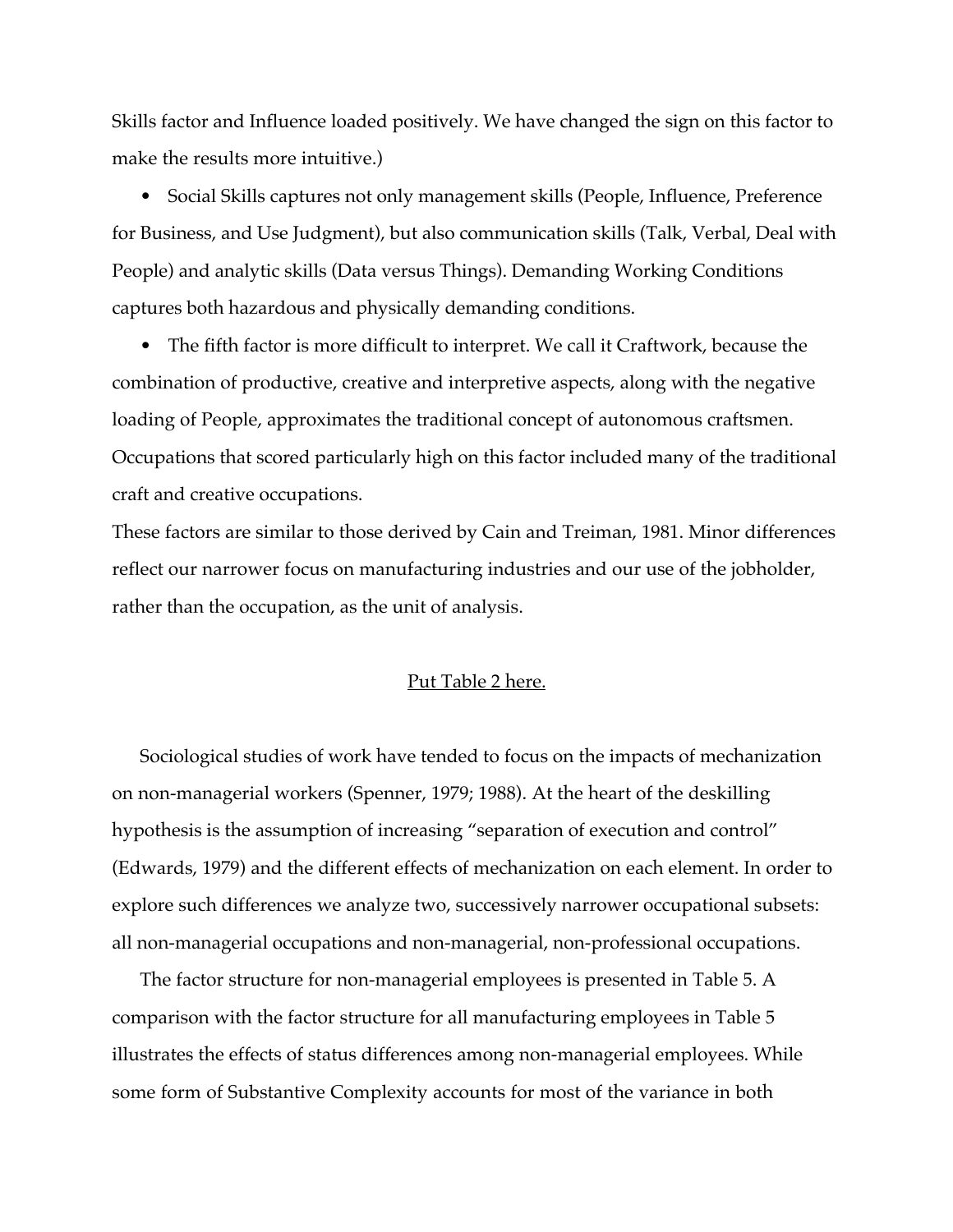datasets, in the non-managerial subset, it does not include social skills or status. Status differences in the non-managerial subset turn up instead in the Motor Skill factor. This suggests that in the status hierarchy among non-management employees, those at the top are the less manually-skilled.

#### Put Table 3 here.

The factor structure for jobs in non-managerial, non-professional occupations is presented in Table 6. The major difference between this structure and that for the set of all occupations (Table 4) is that Substantive Complexity in the non-managerial, nonprofessional subset is decomposed into two factors that seem to reflect the whitecollar/blue-collar distinction. The first factor, Cognitive Complexity, captures qualities such as clerical aptitude, use of judgment, and preferences for business and data (rather than for machines and things). This factor contrasts with the skills reflected in Technical Complexity, such as using measures, spatial and numerical aptitudes, and preference for science. Cognitive and Technical Complexity also differ on the social skills involved: the former includes people-processing skills ("Deal with People" and "Talk"), while the latter includes more properly supervisory responsibilities (i.e., "Direct, Control, Plan" and "Preference for Prestige"). Since the distinction between Cognitive and Technical Complexity appears only by excluding professionals, it appears that professional occupations combine these dimensions.

#### Put Table 4 here.

Measuring mechanization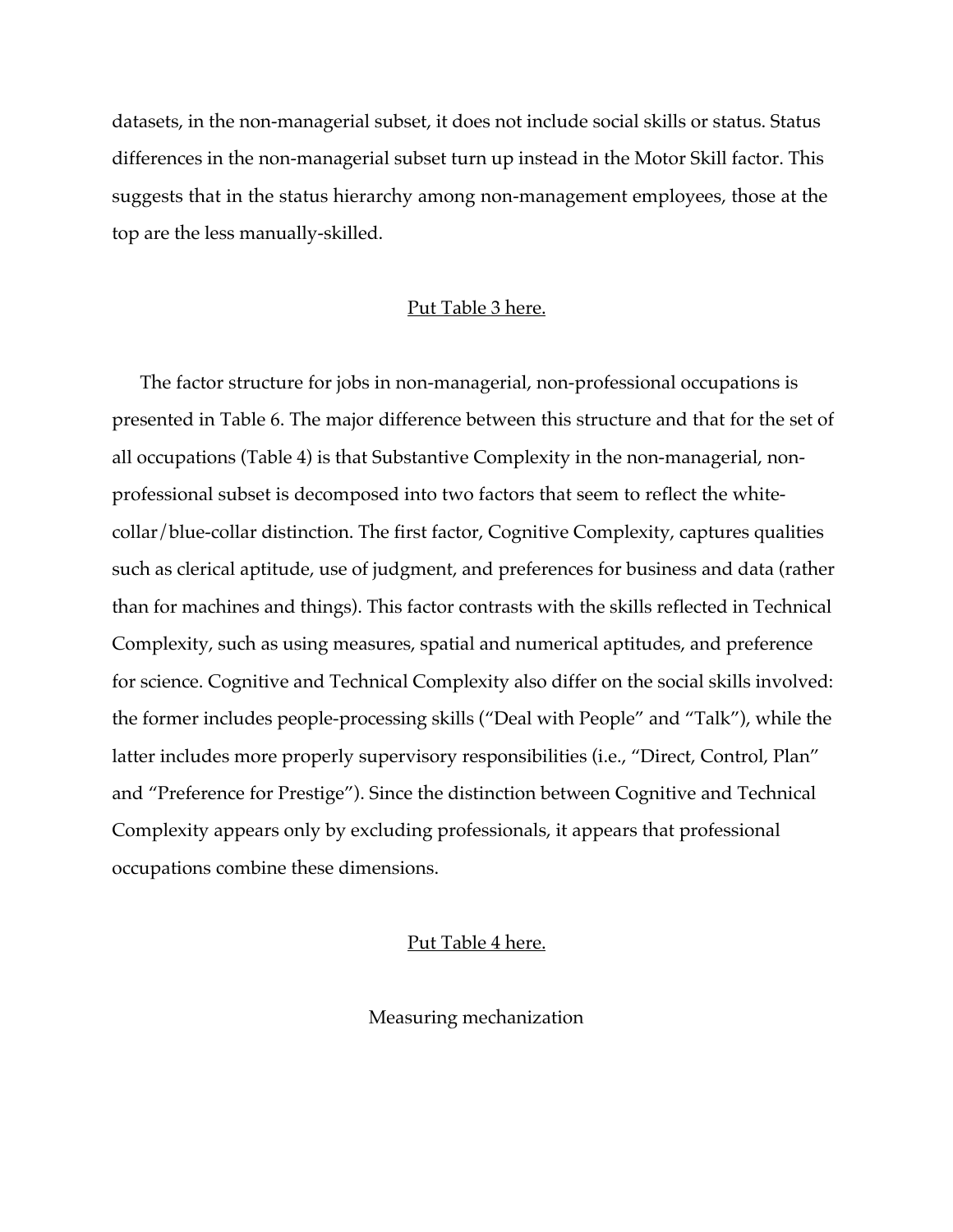We used the capital-labor ratio as a quantitative measure of the level of mechanization of each industry. We used this ratio since we are interested in the amount of mechanization available to average worker in the average job in an industry. For the numerator of this ratio, we use a five-year weighted average of the stock of "Equipment" for the years 1978 to 1982 (U.S. Dept. of Commerce, 1987). We thus exclude forms of capital less relevant to the mechanization and work debate, such as real estate and structures. Finer-grained candidates, such as the level of "office and computing equipment," each excluded important types of mechanized capital.

The measures we use are not depreciated. Since much mechanized equipment has a longer useful lifetime than the book life of accounting conventions (typically 5 years), measures of depreciated capital stock may underrepresent the actual level of equipment in use.

The denominator of the mechanization measure is the number of employees in each industry, calculated from the Census Bureau's industry-occupation matrix. The range of this measure is quite large; we use the logarithm of the capital-labor ratio in order to reduce scale effects.

A second measure of mechanization captures qualitative, rather than quantitative, industry distinctions. This is a measure of process type derived from the PIMS data service. Based on a survey of 3788 business units, the data indicate the proportion of output produced by each business unit using each of three process types: "small batch," "large batch/assembly" and "continuous process" (Strategic Planning Institute, 1978). We calculate the mean percentage of output produced through each category over the sample of business units in each of 49 industries.

Theories of organization assume that technological development results in a movement from small batch to large batch/assembly and then from the latter to continuous process (Woodward, 1970; Blauner, 1964). Confirming these assumptions, factor analysis of these three measures (using a PROMAX oblique rotation) generates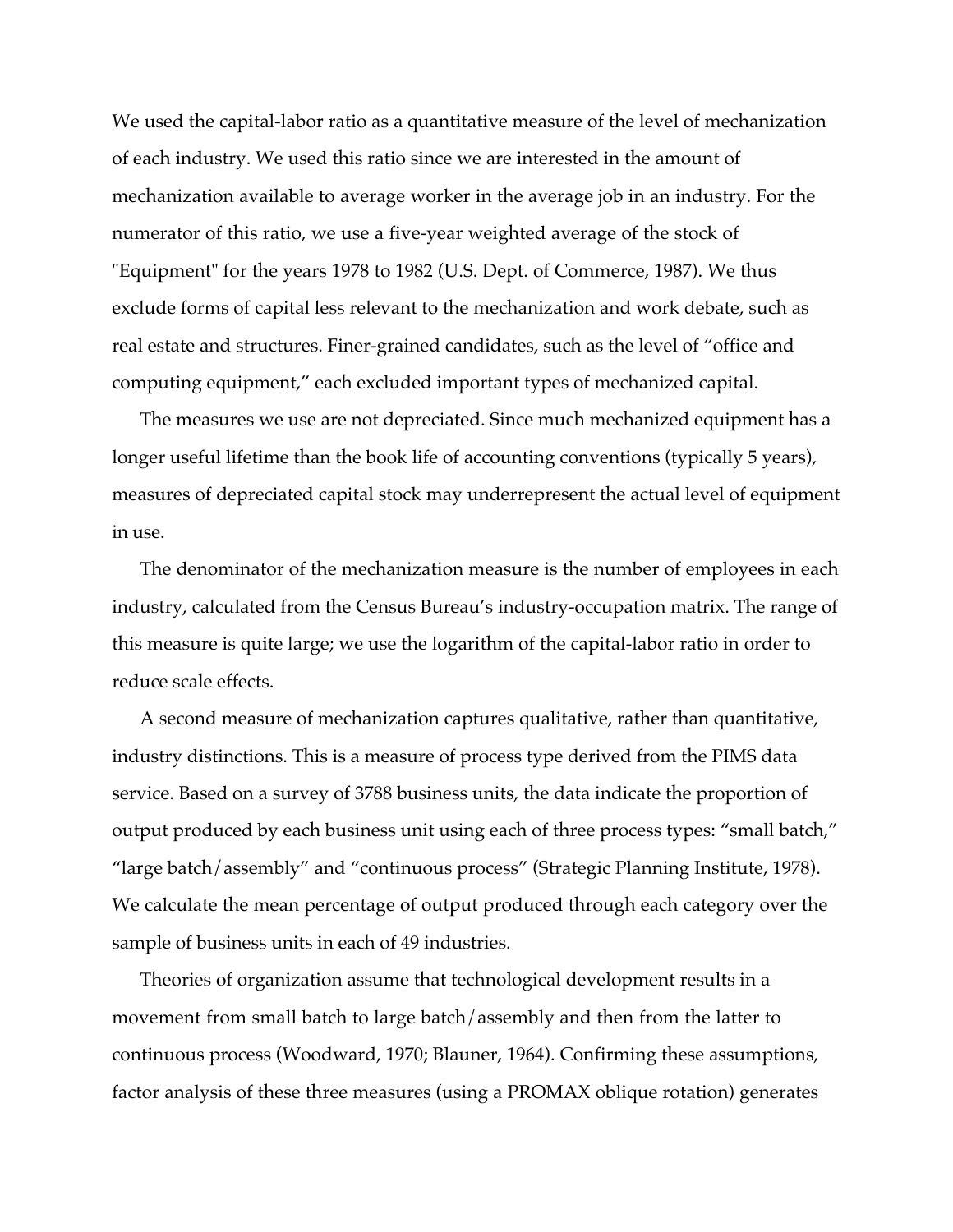two factors: the first factor ("Volume") distinguishes small batch from large batch/assembly-intensive industries; the second factor ("Process") distinguishes assembly from continuous process-intensive industries (see Table 2). These factors allow us to distinguish the relationships between work characteristics and the shift from batch to assembly, and between work and the shift from batch/assembly to continuous process.

#### Put Table 5 here.

The profile of industries on the qualitative and quantitative measures is given in Tables 3a , 3b, and 3c.

#### Put Tables 6a, 6b and 6c here.

We link the mechanization measures to the DOT measures using the industryoccupation matrix. This raises a problem similar to that raised by the DOT data: the Commerce Department's Standard Industrial Classification (SIC) scheme differs from the industrial classification scheme used by the Census Bureau in constructing the industry-occupation matrix. In this instance, however, bridging the two is much simpler. We used a published crosswalk (U.S. Bureau of Census, 1980). Since the 2-digit SIC categories are inclusive of the Census categories, we can convert from the Census to the 2-digit SIC scheme without having to prorate industries across categories.

Methods: Calculating correlations across the matrix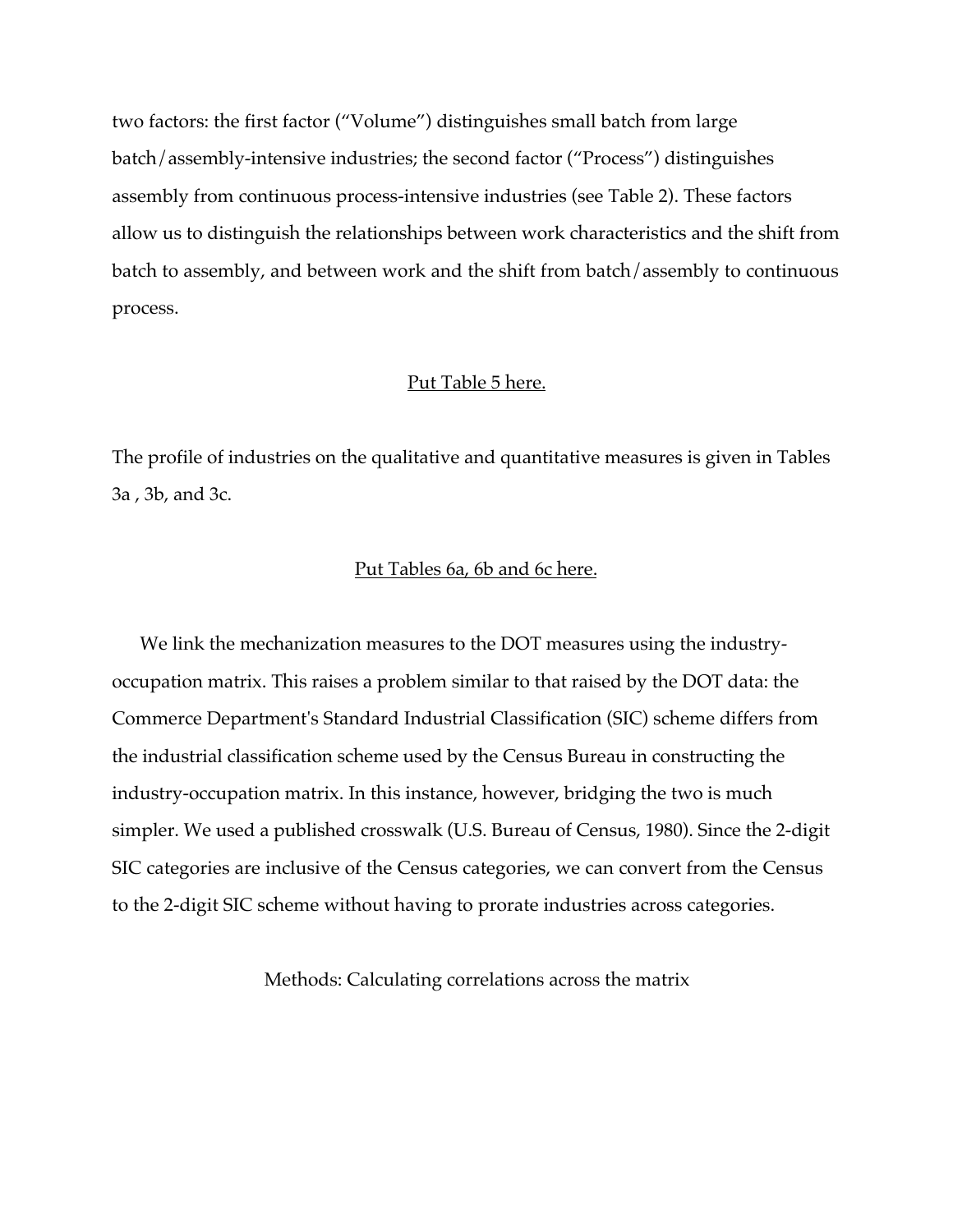The resulting dataset represents each jobholder as reported in the 1980 U.S. Census, for whom we have a measure of skill (inferred from the jobholder's occupation) and of mechanization (inferred from his/her industry). (See Figure 1.)

#### Put Figure 1 here

We thus seek to measure how the distribution of skill throughout the U.S. economy reflects the distribution of mechanization (among other factors). The relative number of jobholders in each cell of our industry-occupation yield both distributions. By measuring the association between these distributions we can test the skill debates. The deskilling hypothesis, for example, claims that high-skill occupations will be more frequent in low-mechanization industries than in high-mechanization industries.

In our analyses the nominal unit of analysis is the Census respondent. The matrix represents over 20.3 million individuals; thus the dataset has over 20.3 million observations. Some of the variance in mechanization and work characteristics is lost, however, due to the structure of the dataset: the measures of work characteristics vary only between occupations and the mechanization measures vary only between industries. We thus adjust the degrees of freedom as appropriate, always assuming the most conservative test.

The first part of the analysis measures the association between mechanization and work. We first factor-analyze the DOT measures, isolating five factors. We then measure the correlations between mechanization (both quantitative and qualitative measures) and these five work factors. Our hypothesis, based on considerable empirical findings, was that this analysis would show mixed results, with some dimensions of work positively associated with mechanization and some negatively.

The final step in our analysis is thus to develop an aggregation scheme to account for the overall impact of mechanization on work. We do so by regressing the wage for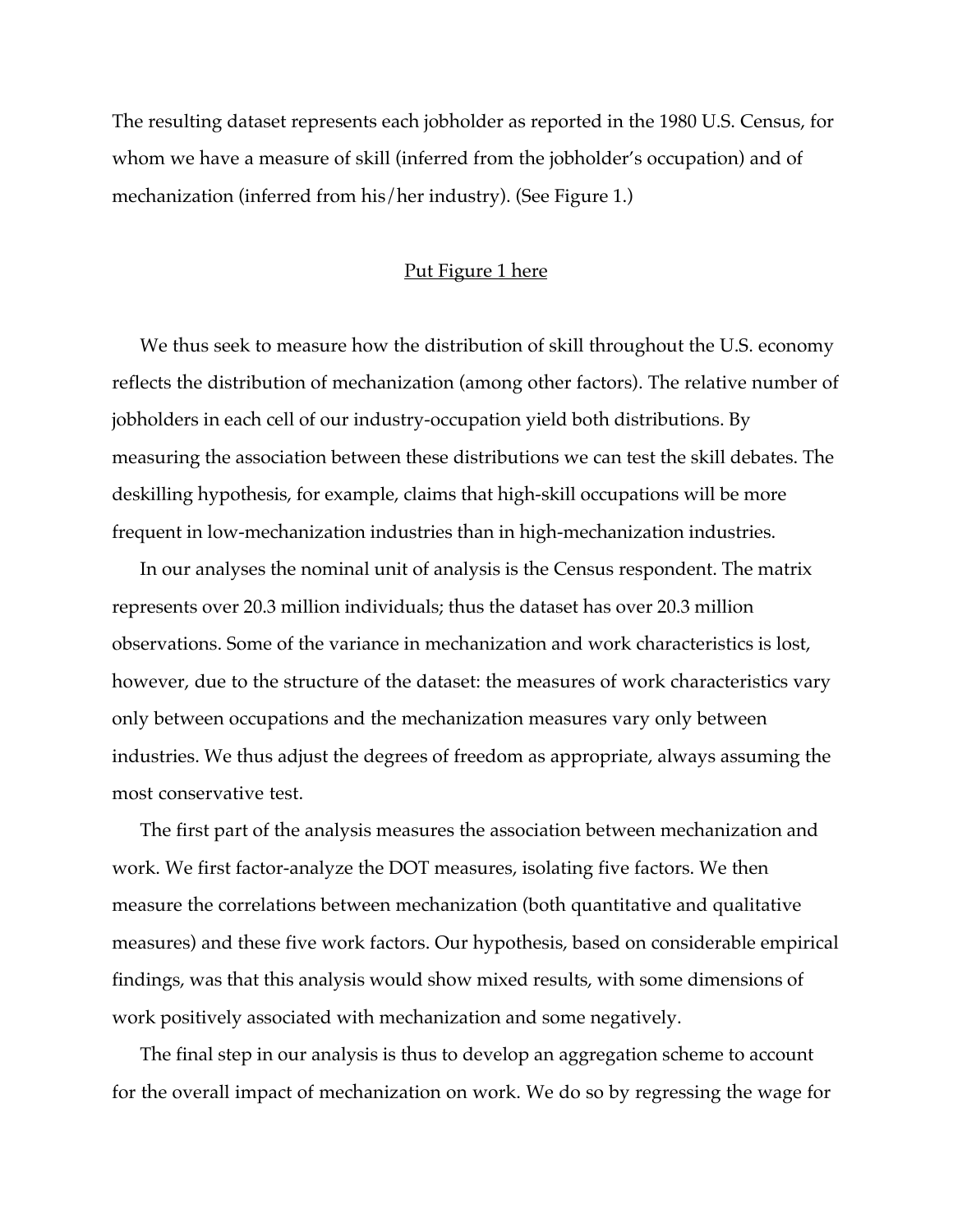each occupation on each of the work characteristic factor scores, controlling for occupational gender composition, and for industrial profitability and level of unionization (for a description of the control variables, see Hodson and England, 1986). Once we measure the marginal returns to each work characteristic, we can compare aggregate profiles of work characteristics and estimate overall upgrading or deskilling effects of mechanization through its effects on the composition of work.

#### RESULTS

The correlations between Mechanization and the dimensions of work for each of the three occupational subsets are presented in Tables 7a - c.

#### Put Tables 7a - c here.

We interpret each correlation as a measure of the increase in each particular skill required by a unit increase in Mechanization. Since our population is the same as our sample, except for Census department sampling error, we shall not draw much attention to tests of statistical significance. We report all correlations in the paper; the reader can see from the tables that the correlations are small, but given the large sample are nonetheless significant but for a few.

We find first that, contrary to the deskilling thesis, there is a small but positive correlation between complexity (whether Substantive, Cognitive or Technical) and Mechanization for all of the occupational subsets. (We examined the polarization corollary by measuring the association between the variation in each dimension of work and Mechanization. To be able to calculate a variance for each observation, we used the industry as the unit of analysis, for this analysis only; this severely reduces the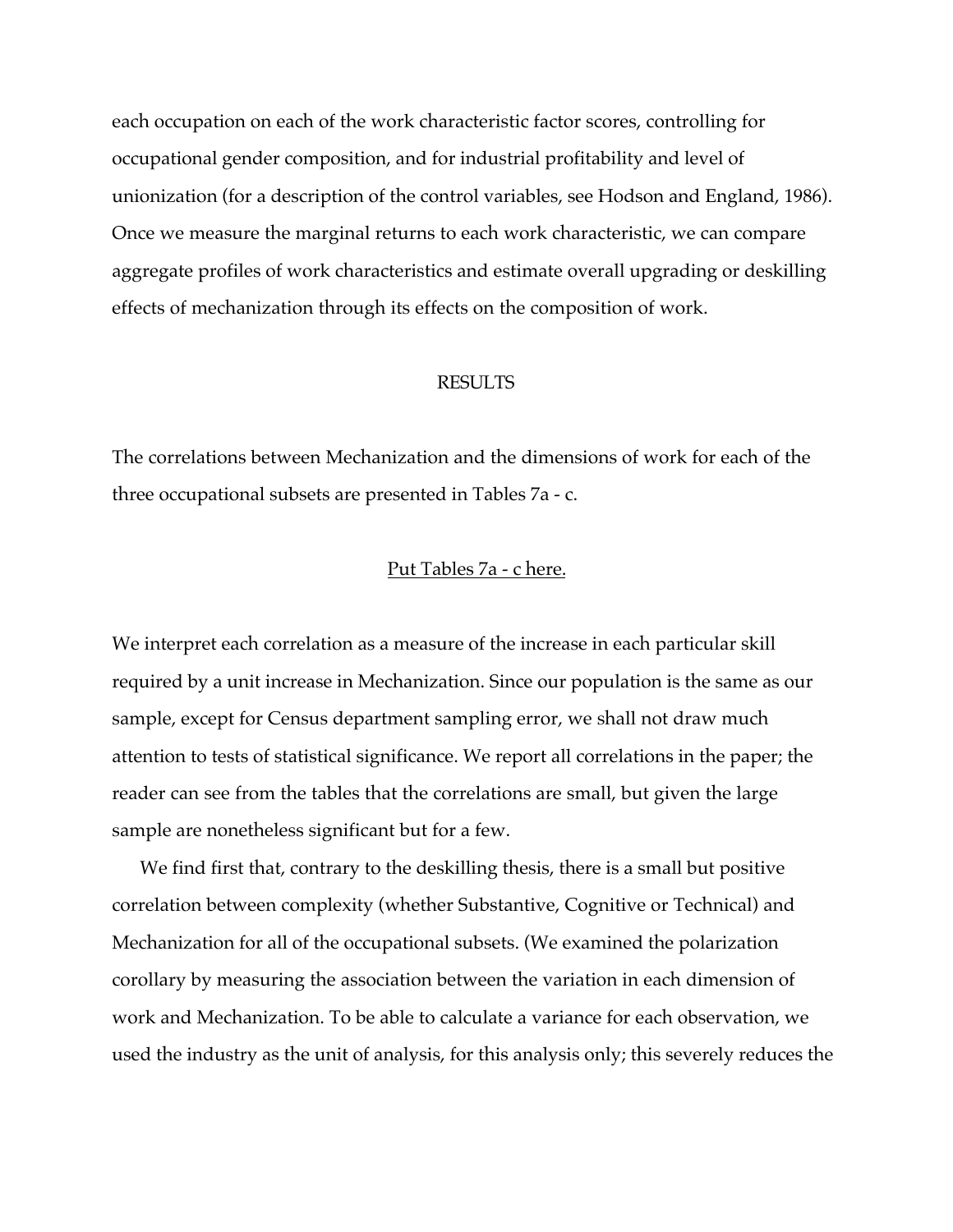number of independent observations. This analysis yielded no correlations that were either large or statistically significant.)

Second, we find a negative correlation between Mechanization and both Motor Skills and Craftwork in each occupational subset. This result is consistent with most prior research. Even the upgrading models allow for losses in manual skills and craft forms of work, hypothesizing that such losses are offset by gains in other types of skill.

The positive correlation between Mechanization and Demanding Working Conditions for each subset contradicts conventional wisdom. This may be due to the prevalence of machines that do indeed create poor working conditions. Alternatively, this correlation might reflect disequilibrium in implementation. If the most physically demanding tasks are the first candidates for mechanization, then higher-than-average levels of mechanization may be found in the most physically demanding areas in the short run, even if those areas become progressively more mechanized and less physically demanding over time. This disequilibrium hypothesis is consistent with the research on robotics that finds robots used most in particularly demanding environments of auto painting and welding (Hunt and Hunt, 1983).

Social Skills captures collegiality and people-processing skills. The positive correlation, weak as it is, between Mechanization and Social Skills is consistent with the hypothesis that mechanization increases interdependence among employees (Hirschhorn, 1984; Adler, 1986; Ray, 1989). While not directly capturing interdependence per se, this modest finding suggests that more mechanized work settings demand occupations with greater interpersonal (but not supervisory) skills.

The relationship between the qualitative measures of mechanization and work are presented in Tables 8a-c. These results summarize the effects of qualitative shifts in technology from small batch to large batch/assembly technology (measured by Volume) and from assembly to continuous process technology (Process).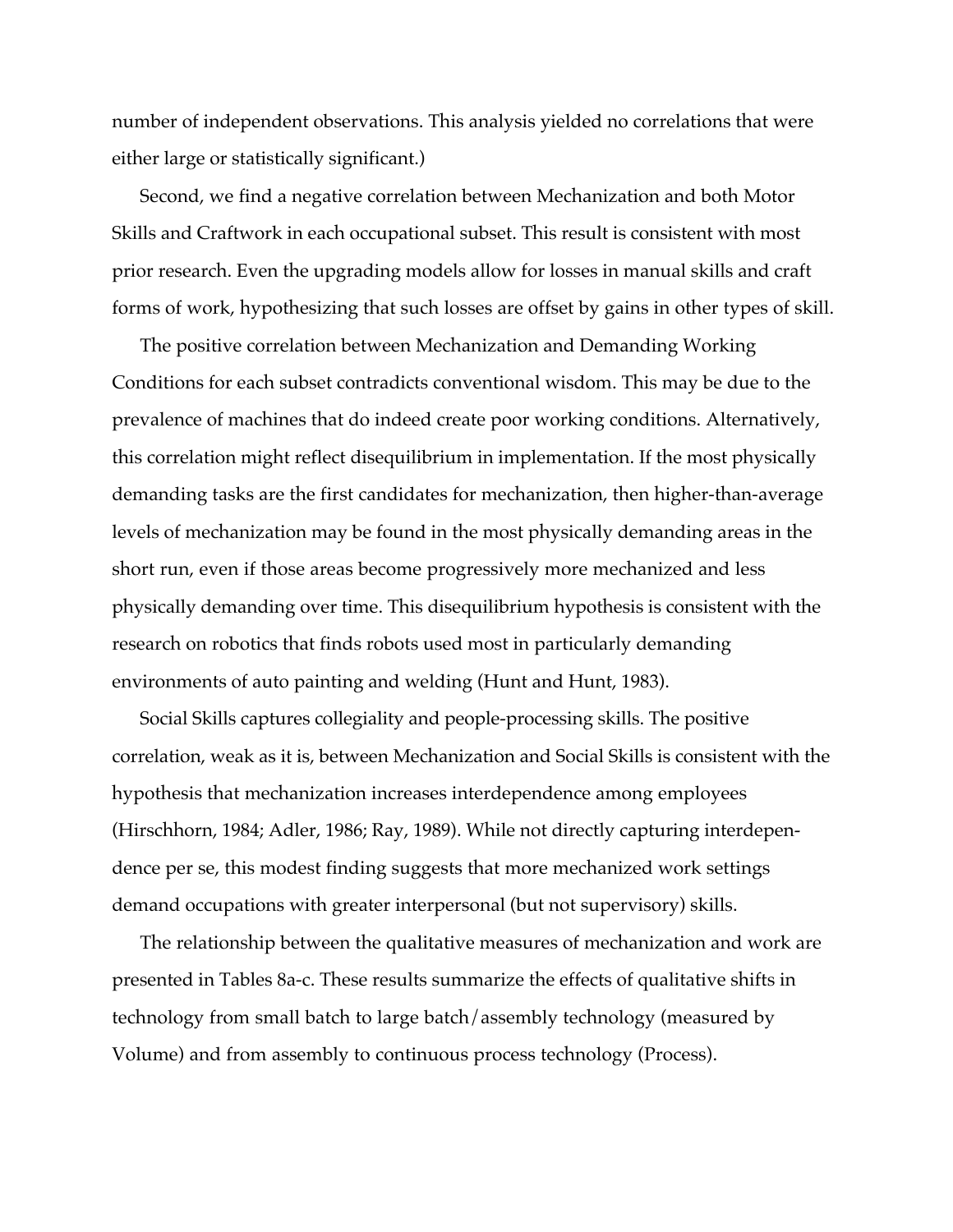#### Put Tables 8a-c here.

Not surprisingly, we find that Volume is negatively associated with Substantive Complexity in the all-occupations and the non-management datasets (Table 8a). However, we also find a positive correlation between Volume and both Cognitive and Technical Complexity among non-professional, non-managerial occupations (Table 8c). The latter finding challenges the widespread assumption that large batch/assembly line production allows for a finer division of labor which in turn reduces the substantive complexity of workers' jobs (Edwards, 1979).

The association between Process and each of the Complexity factors in each subset were statistically insignificant, except for a positive association between Process and Technical Complexity in the non-management, non-professional dataset.

Higher levels of both Volume and Process are associated with decreases in Motor Skills for all the occupational subsets. This is consistent with nearly all previous research and with the results of the quantitative measures examined above.

The relationship between Demanding Working Conditions and type of mechanization is weak in most cases. Poor Working Conditions are, however, negatively associated with Volume in the non-management non-professional subset (Table 8c), suggesting that assembly-line work is less hazardous and physically demanding than small batch production.

Craftwork is negatively associated with Process in the non-management nonprofessional subset (Table 8c). The craft aspects of work are in less demand in processintensive than in assembly-intensive environments, challenging the "return-tocraftwork" upgrading arguments of Blauner (1964) and his followers. They are not significantly lower, however, in large batch/assembly than in small batch environments, challenging the deskilling arguments of Braverman (1974) and his followers.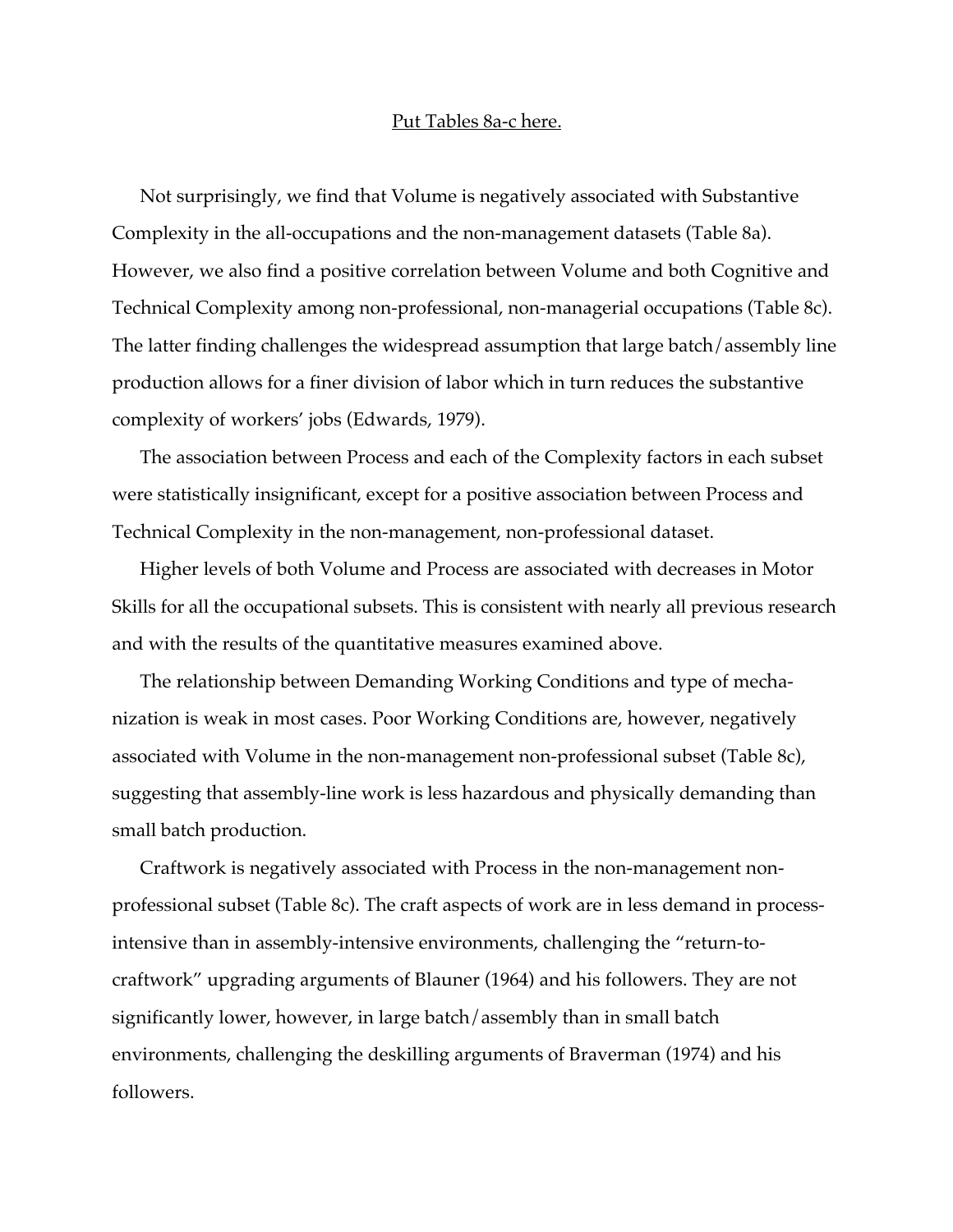Overall, all the significant regression coefficients on Volume and Process have the same sign; thus the two dimensions appear to have similar effects on work. We thus find no support for the curvilinear model proposed by Blauner (1964), in which the transition from small batch to assembly-line has a qualitatively different effect on work than the transition from assembly-line, large batch to continuous process. This suggests that the monotonic, uni-dimensional model suggested by Woodward (1965) model is a better conceptualization of mechanization for the purposes of analyzing its effects on work.

#### Aggregating the effects of Mechanization on Work

We thus find strong confirmation of a mixed-effects model: mechanization is associated with higher cognitive demands and lower physical demands. It remains to assess the aggregate result. The logic of our model is that mechanization affects wages through its effects on the underlying dimensions of work and their relative valuation (controlling for unionization, gender composition and industry profitability) (Figure 2).

#### Put Figure 2 here.

The central findings of this model proved robust procedures to correct data problems, as well as against alternative specifications (such as allowing for the effects of control variables on Mechanization). In addition, we tested for the effects of occupational status on both the raters of the DOT measures and on wages (Parcel and Mueller, 1983), anticipating that the influence of this unmeasured factor would lead to correlated errors in the Wage and the Work Characteristic equations. We could not reject the null hypothesis of no correlation between the residuals and thus rely on ordinary least square estimation.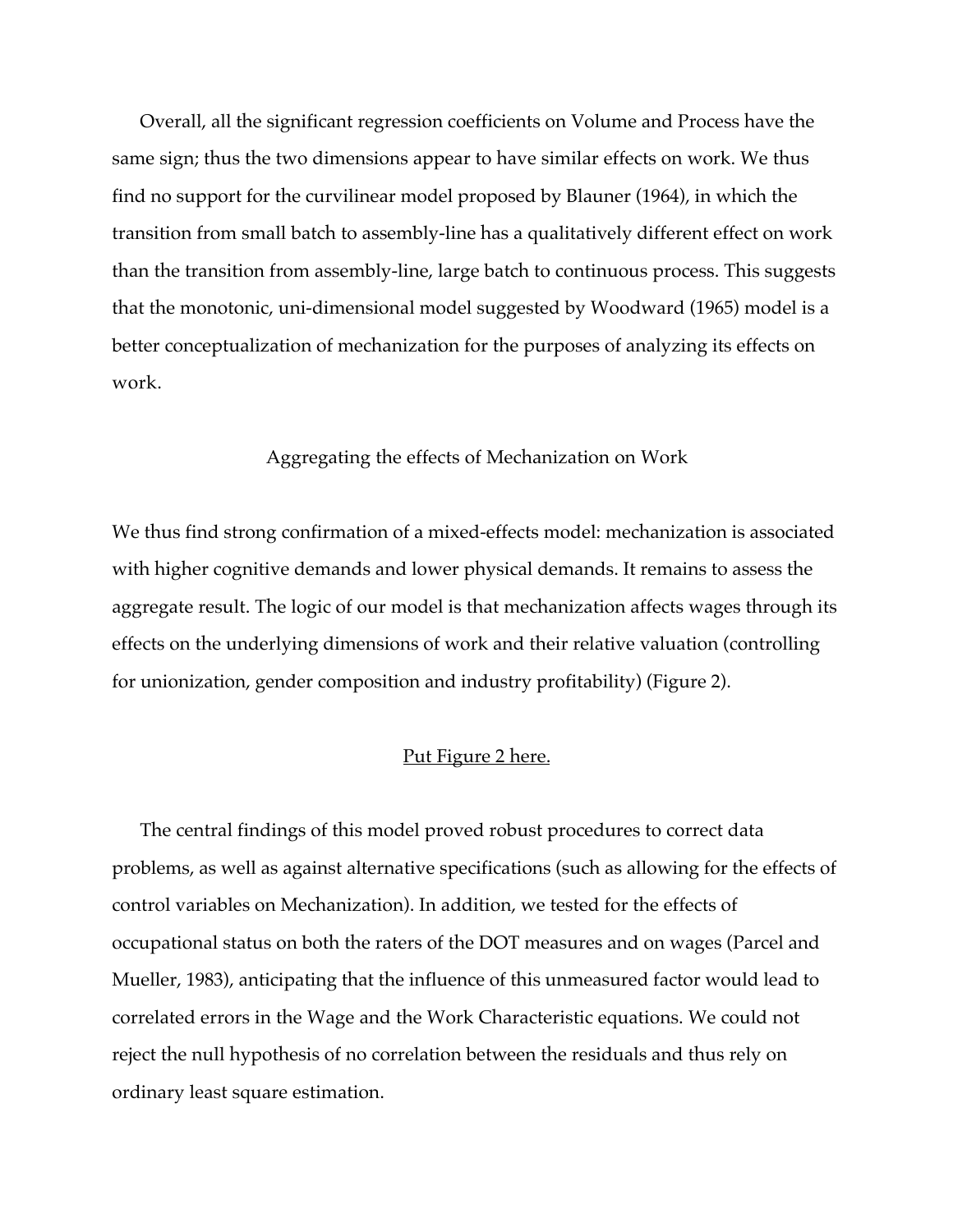Results of the equations in Figure 1 are presented in Tables 9a-c. The results are summarized in Table 10, which decomposes the covariance between Mechanization and Wage into its component paths, measured by their standardized regression coefficients. Since the work characteristics are factor scores they are dimensionless variables by construction and their variances are quite similar. The use of standardized coefficients allows us to compare the effects of work characteristics alongside those of the control variables (unstandardized coefficients suggest similar results).

#### Put Tables 9a-c and 10 here.

The central result is that in each of the three subsets we find a small but positive net relationship between Mechanization and Wage. Our contribution is not the identification of this relationship, however, but the ability of our model to decompose it into its component relationships. Closer examination of these suggests some new insights into mechanization's influence on work.

Substantive Complexity, Technical Complexity and Cognitive Complexity are all positively associated with both Mechanization and Wage. Consistent with the findings above, higher levels of Mechanization are associated with higher levels of Complexity. Since Complexity receives a positive wage return at the margin, the net effect of increases in Mechanization through this dimension of work on wages is positive. We will see that this robust effect, although small, outweighs the negative effects of other dimensions of work.

The path through Motor Skills is positive in the total sample and the non-managerial subsample — but not because of simple upgrading. Higher levels of Mechanization are associated with *lower* motor skills, but work with lower Motor Skill content in turn has *higher* wages than work with higher Motor Skill. Thus in the overall sample, mechanization is associated with increases in productive capacity accompanied by lower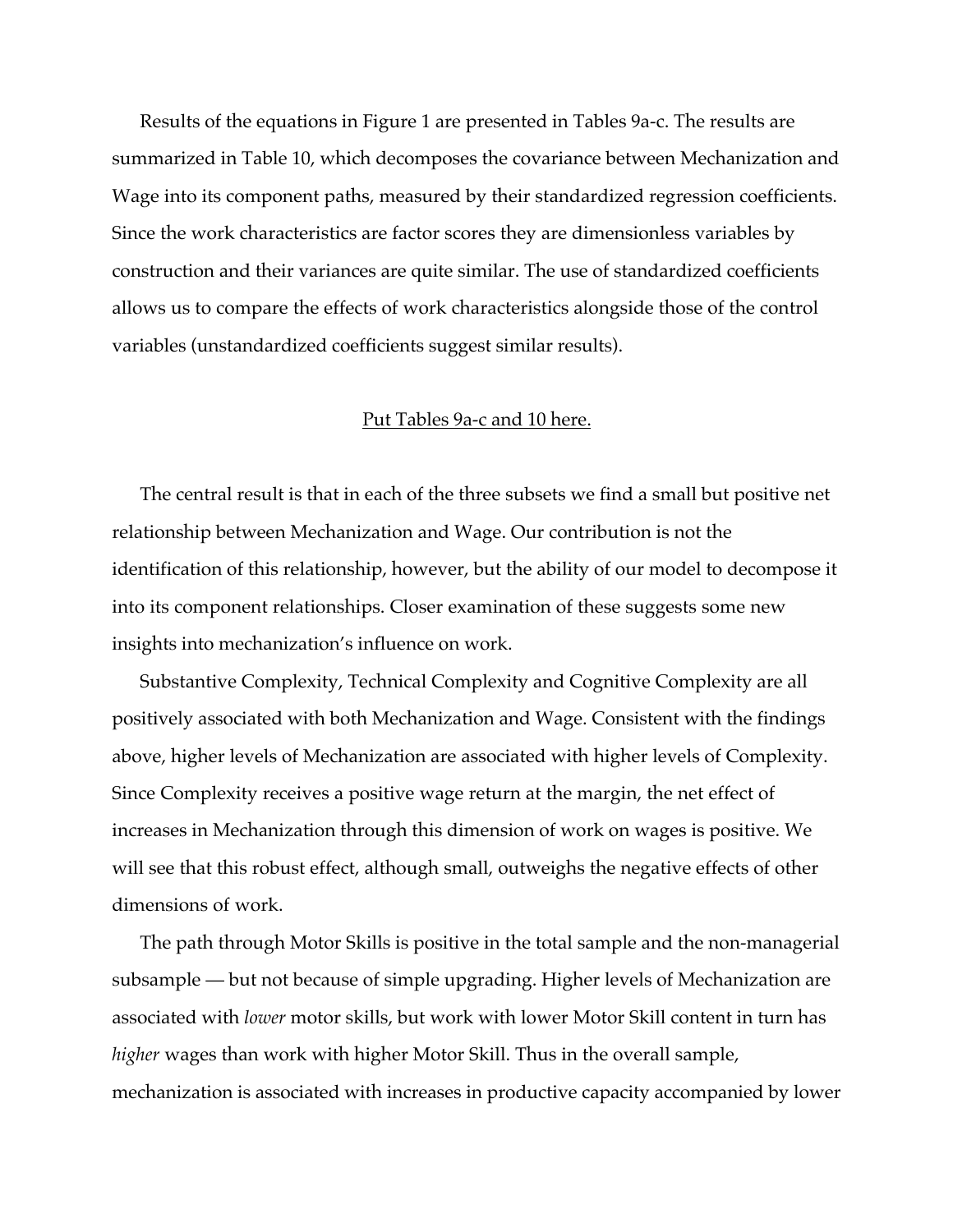levels of Motor Skill. By contrast, for the non-management, non-professional subsample, we find a more traditional result: a net loss in Wages due to loss of Motor Skills. This supports the hypothesis of manual deskilling on which the deskilling approach focuses. Manual deskilling in the overall economy is not borne out due to the negative wage returns to manual skill in the managerial and professional occupations.

The Social Skills paths in the all-occupation and non-management subsets are positive (the third occupational subset lacks a comparable dimension). More mechanized environments place higher demands on Social Skills and these skills have positive marginal returns. Unfortunately the DOT focuses primarily on cognitive capabilities and physical competence. The measures loading on the Social Skills factor (e.g., "Deal with People," "People," "Influence," "Talk," "Verbal") do not tell much about the nature of these social demands.

In each subset Mechanization is associated with Demanding Working Conditions which in turn suffer a wage penalty in the labor market. The positive association of Mechanization and Demanding Working Conditions is somewhat surprising; earlier we suggested that this may be due to temporary disequilibria in the mechanization of jobs with poor working conditions. The negative correlation with wages, net of other components of skill, is also surprising; since we have controlled for manual and cognitive skills, it does not reflect the association of poor working conditions with lowskill jobs. It may instead be evidence of disequilibrium in the labor market for such work: jobs with poorer working conditions are more likely to suffer frequent turnover and to be filled by the unemployed and thus are more likely to have lower wages than jobs with better conditions.

The Craftwork component in the all-occupation dataset has a net negative effect, as mechanization reduces this positively-valued dimension of work. In the other two subsets more "negative upgrading" is found. Although mechanization reduces the craft content of work, there are negative marginal wage returns from Craftwork. The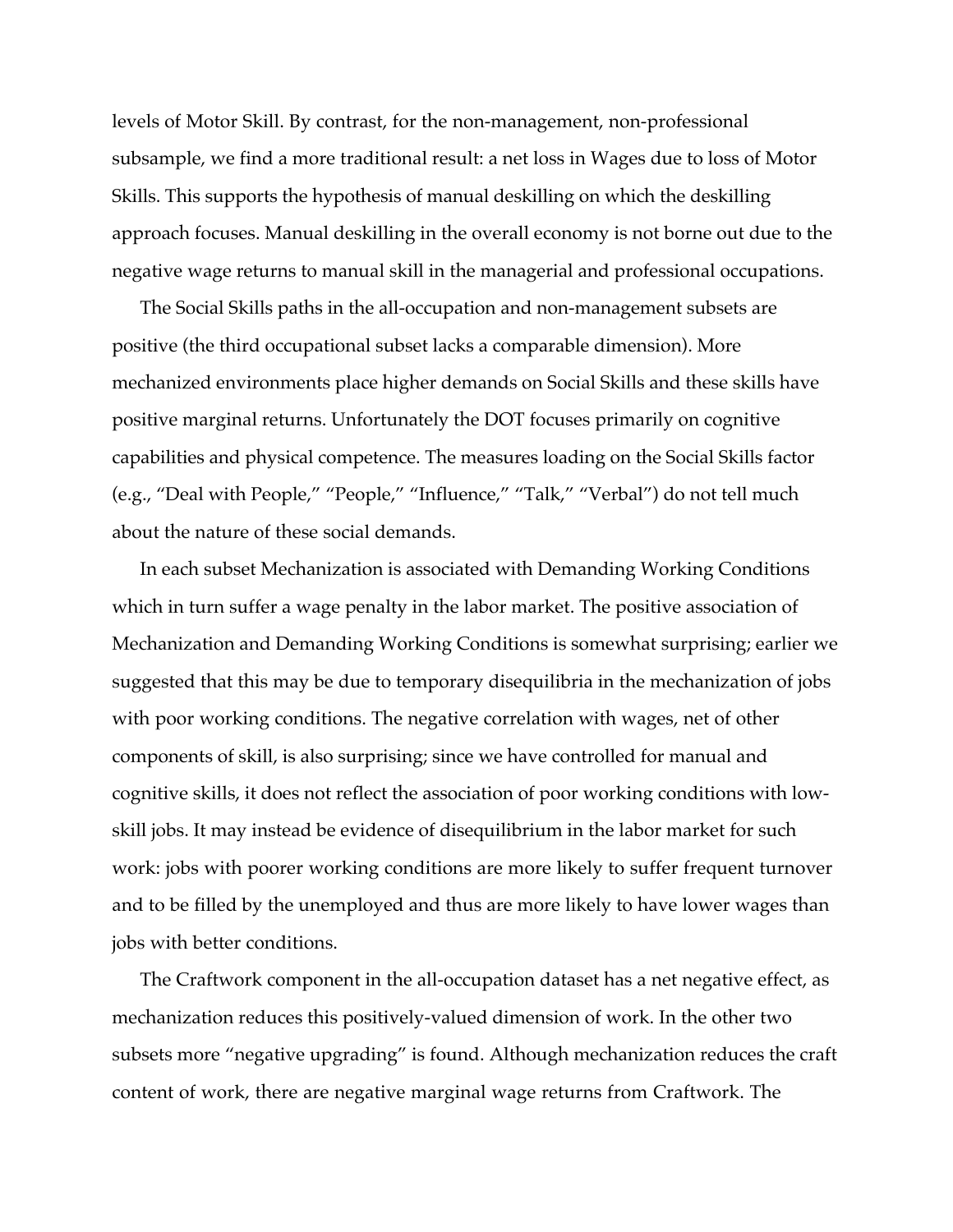negative return to Craftwork is surprising; both upgrading and deskilling theorists hold up craft work as a exemplar of skilled work. One explanation is that since the Craftwork factor holds constant the substantive complexity normally associated with craft work, the creative and interpretive elements of craftwork are not themselves rewarded in the labor market.

Having assessed the results of the narrow model of Figure 2, we expand our model to include the controls as pathways between mechanization and wage (allowing a path from Mechanization to Control in Figure 2). These findings reinforce the upgrading hypothesis.

The first result is that the percentage of female workers is negatively associated with both mechanization and wages. The former is not surprising, given cultural gender norms on both the supply and demand side of the labor market. The latter is consistent with research on gender bias in the labor market.

Second, industry profitability is negatively associated with mechanization. This contradicts the conventional interpretation that the capital-labor ratio is associated with higher productivity (and, thus, profits). This may signal the failure of Fordist (Sabel, 1982) strategies of mechanization. Alternatively, it may be that high levels of mechanization are found in large "sunset" industries suffering from decline relative to large sunrise industries. Third, it may also reflect short-run adjustments (e.g., that profits are eroded by the high cost of new forms of mechanization).

Equally surprising is the wage penalty found in jobs in more profitable industries. To the extent that this is an artifact of the fact that declining, older industries have both lower profits and high-wage union contracts, it would be controlled for by Unionization. A simpler explanation is that profitable industries are those which are better able to control labor costs.

Third, Unionization is positively associated with both mechanization and wages, the former due to industry effects and the latter to the influence of collective bargaining.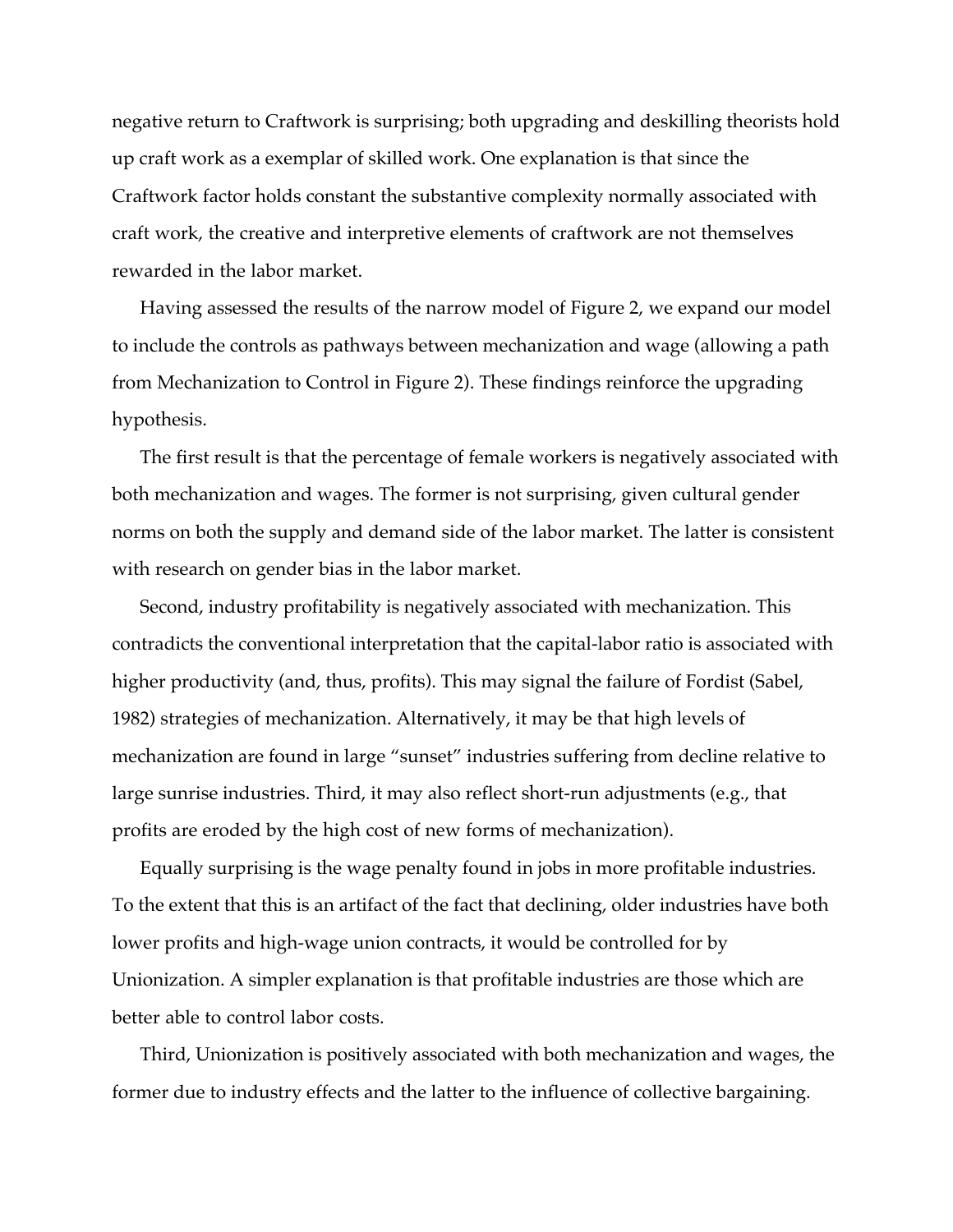On net, the small but positive relationship between Mechanization and Wage is robust against controls for unionization, gender composition and industry profitability.

#### **DISCUSSION**

Our market-based definition of skill as reflected in monetary returns distances our analysis from some studies of skill. But it speaks to the heart of the skill debates: the effect of mechanization on productive ability. Despite data difficulties that increased the noise of our models, we found small, but consistent results that support the upgrading thesis.

We do not wish to over-interpret the small positive correlation between Mechanization and Wage. It is, instead, merely the jumping-off point of our analysis. From there we adopted the mixed-effects assumption that manual skills decline, and cognitive skills increase, with mechanization. And we extended this analysis by assessing whether, and how, the upgrading and mixed-effects models were consistent.

We found that, in general, the gains brought by increases in positively valued cognitive and social skills outweighed the losses from decreases — brought both by losses of positively valued skills (e.g., manual skills) and by increases in negatively valued skills (e.g., Craftwork).

Some of the detailed results caused us to reconsider some of the less debated assumptions of existing theories. For one, we found that, controlling for the complexity of work, craft work *per se* is negatively valued in the labor market. This challenges the assumption that autonomy and control are themselves associated with productive ability (cf. Spenner, 1979). For another, we found a unexpected form of deskilling through working conditions: not only is Mechanization surprisingly associated with Demanding Working Conditions, but the latter suffers a wage penalty. We suggested some disequilibrium industry effects might be at the root of this finding.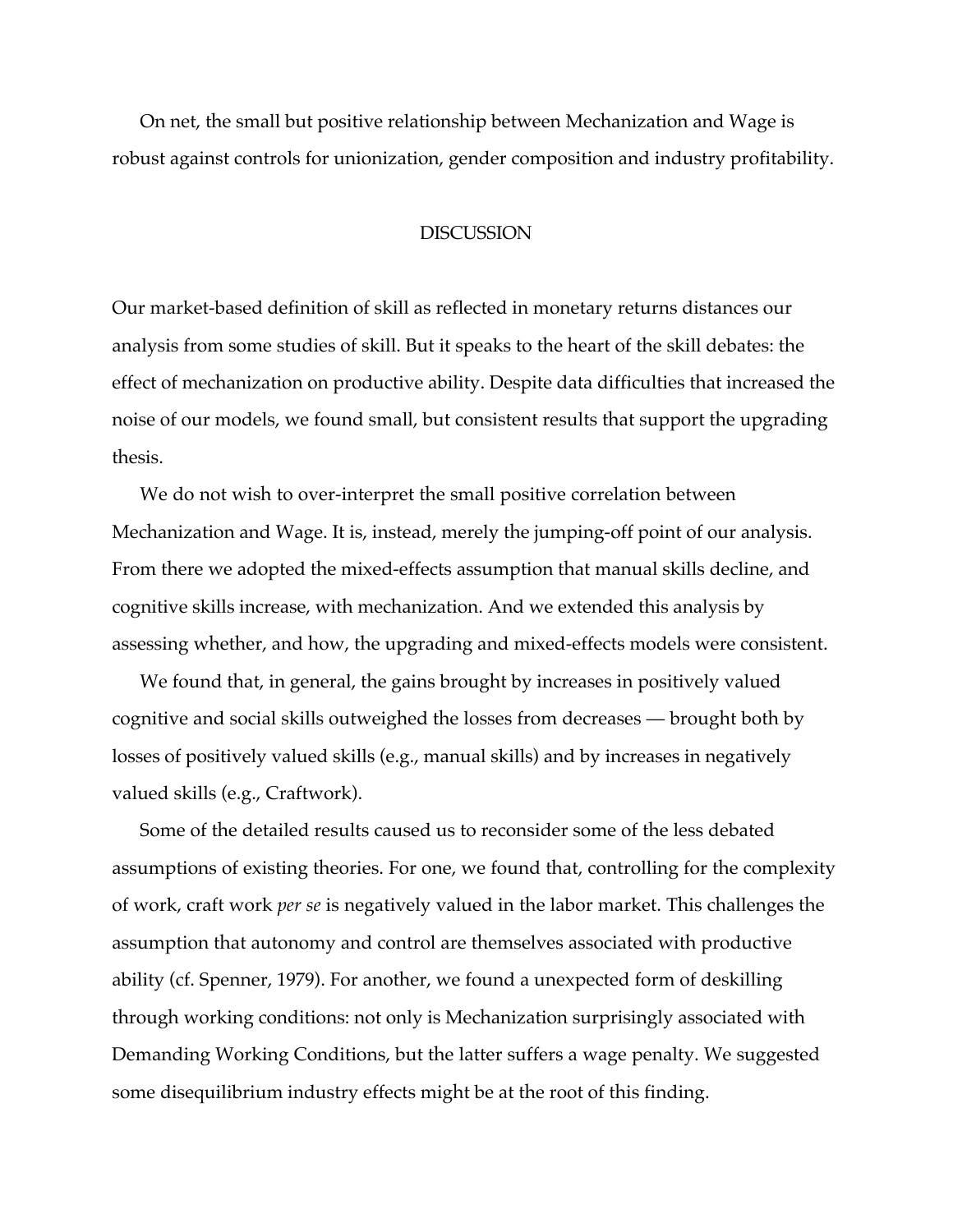Overall, however, we found a small but consistent upgrading effect. The more detailed examinations of our results indicate that the deskilling argument is borne out in the limited realm of blue-collar workers and manual skills; its extension to other areas of work seems unwarranted. The mixed effects argument, while supported by our initial explorations, appears incomplete. We have extended it through our path model to accommodate the upgrading thesis: while some aspects of skill are reduced and some are increased with increased mechanization, those that increase outweigh the others.

### **CONCLUSIONS**

This study suffers from several limitations. It is cross-sectional, and so cannot measure the change in particular occupations brought about by mechanization. The path model may lack needed control variables. The DOT variables contain considerable noise and do not adequately capture some of the constructs at issue in the mechanization and work debate, such as "responsibility," considered by many to be an important characteristic of work that is upgraded by mechanization (Belitsky, 1978; Shaiken, 1984; Hirschhorn, 1984; Adler, 1986).

Nonetheless, we have uncovered some surprising and suggestive results. Using wages as a yardstick, jobs are upgraded in settings that are higher in both quantitative and qualitative levels of mechanization. This finding holds for jobs within occupations in all three major occupational subsets, including the non-management, non-professional employees who are at the center of the mechanization and work debate. In addition, in contrast to both the Braverman deskilling hypothesis and Blauner curvilinear hypotheses, we find that upgrading accompanies increases in both assembly- and process-intensity.

We have discussed limitations in data and methods that generated noise and inefficiency in our analyses. We have attributed the weaknesses of our results to these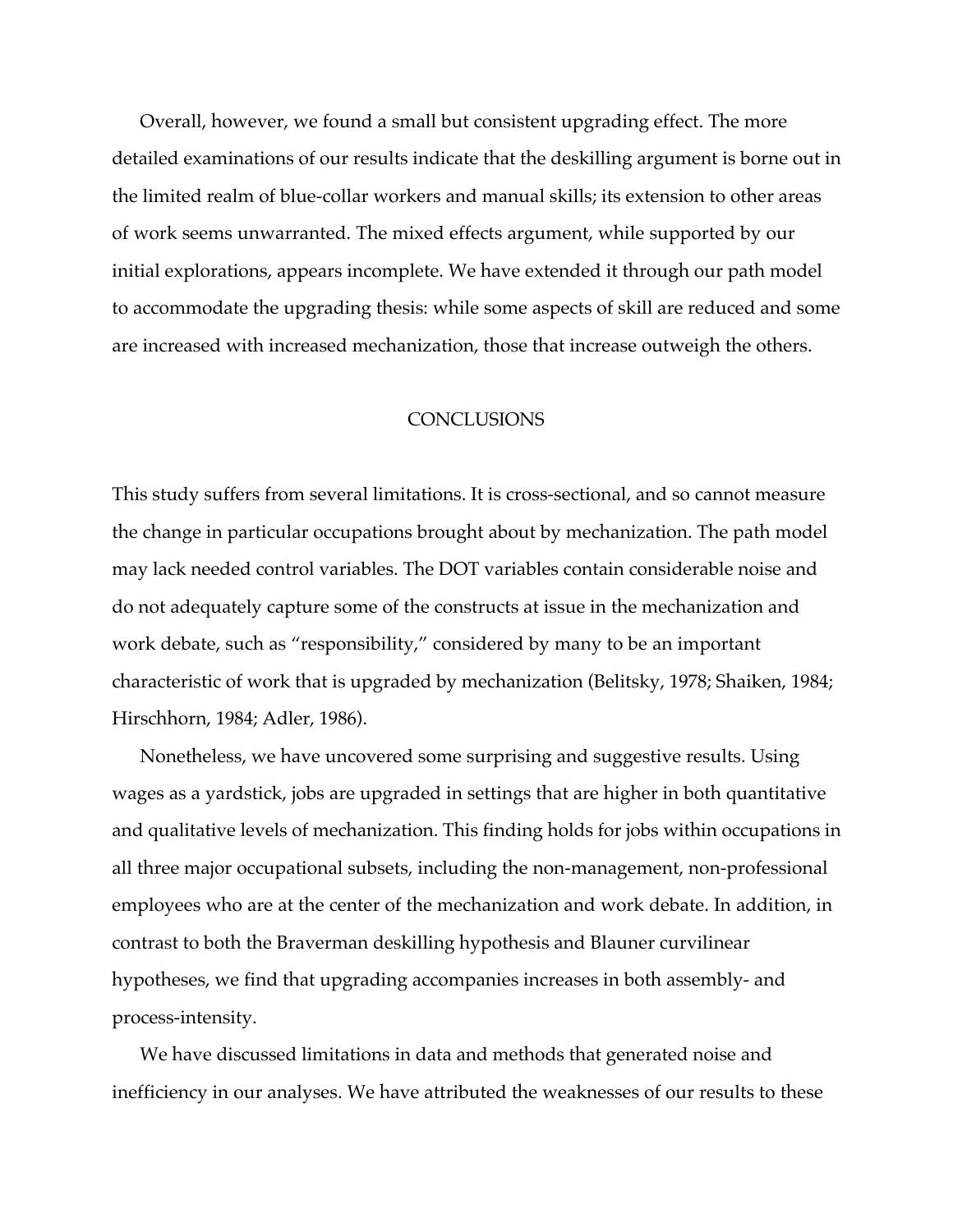problems. An alternative attribution is the contextualist hypothesis, which argues that the effects of mechanization on work are simply weak. Despite this, we discovered that a cross-sectional view of the 1980 Census is consistent with several key corollaries of a naive upgrading interpretation of the "mixed results" model: deskilling in the manual and craft components of work is compensated for by upgrading in the cognitive, technical, substantive and social components.

While our methods do not allow us to decisively prove the upgraded mixed effects model, our results suggest that more attention be paid to the gains, as well as the losses, of skill to mechanization and to better methods for measuring and weighing the two. It thus suggests to managers that they ignore the potential upgrading effects of mechanization at their peril. Our analysis suggests to researchers that craft-based yardsticks for studying work are inappropriate and offers a method for rescuing the mixed effects model from its present agnosticism.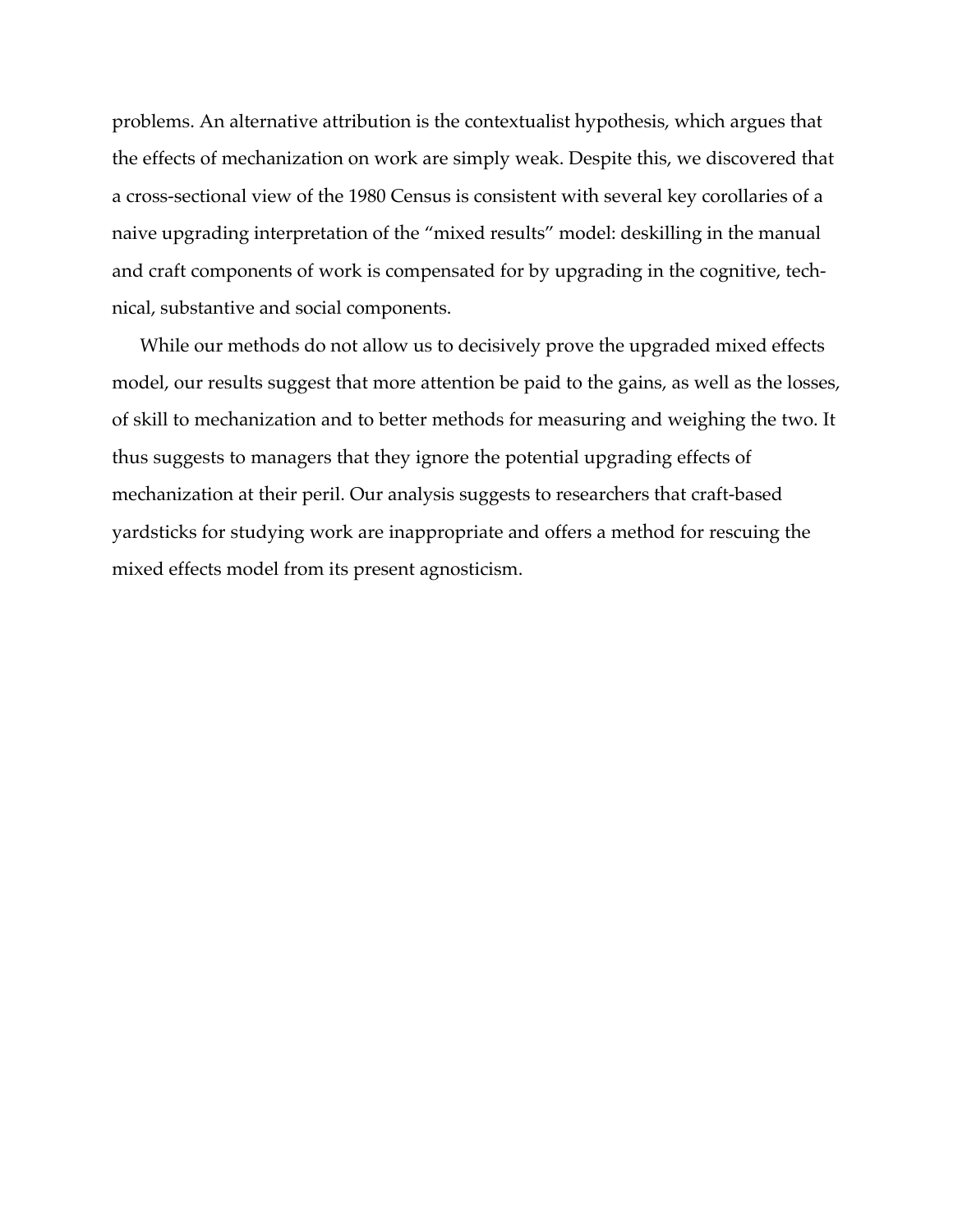#### **REFERENCES**

#### Adler, Paul S.

1986 "New Technologies, New Skills." California Management Review. Fall: 9-28.

#### Attewell, Paul.

1990 "What Is Skill?" Work and Occupations. 17:422-48

### Belitsky, A. H.

1978 New Technologies and Training in Metalworking. Wash., D.C.: National Center for Productivity and Quality of Working Life.

### Bell, Daniel

1960 The End of Ideology. Glencoe, Ill.

#### Blauner, Robert

1964 Alienation and Freedom: The Factory Worker and His Industry. Chicago, IL: Univ. of Chicago Press

#### Braverman, Harry

1974 Labor and Monopoly Capital. New York, NY: Monthly Review Press.

#### Bright, John R.

1958 Automation and Management. Boston: Harvard University.

#### Cain, Pamela S. and Donald J. Treiman

1981 "The "Dictionary of Occupational Titles" as a Source of Occupational Data." American Sociological Review. 46:253-278.

#### Crossman, E. R. W. F., et al.

1966 "Evaluation of Change in Skill-Profile and Job Content Due to Technological Change." Working Paper. University of California, Dept. of Industrial Engineering and Operations Research.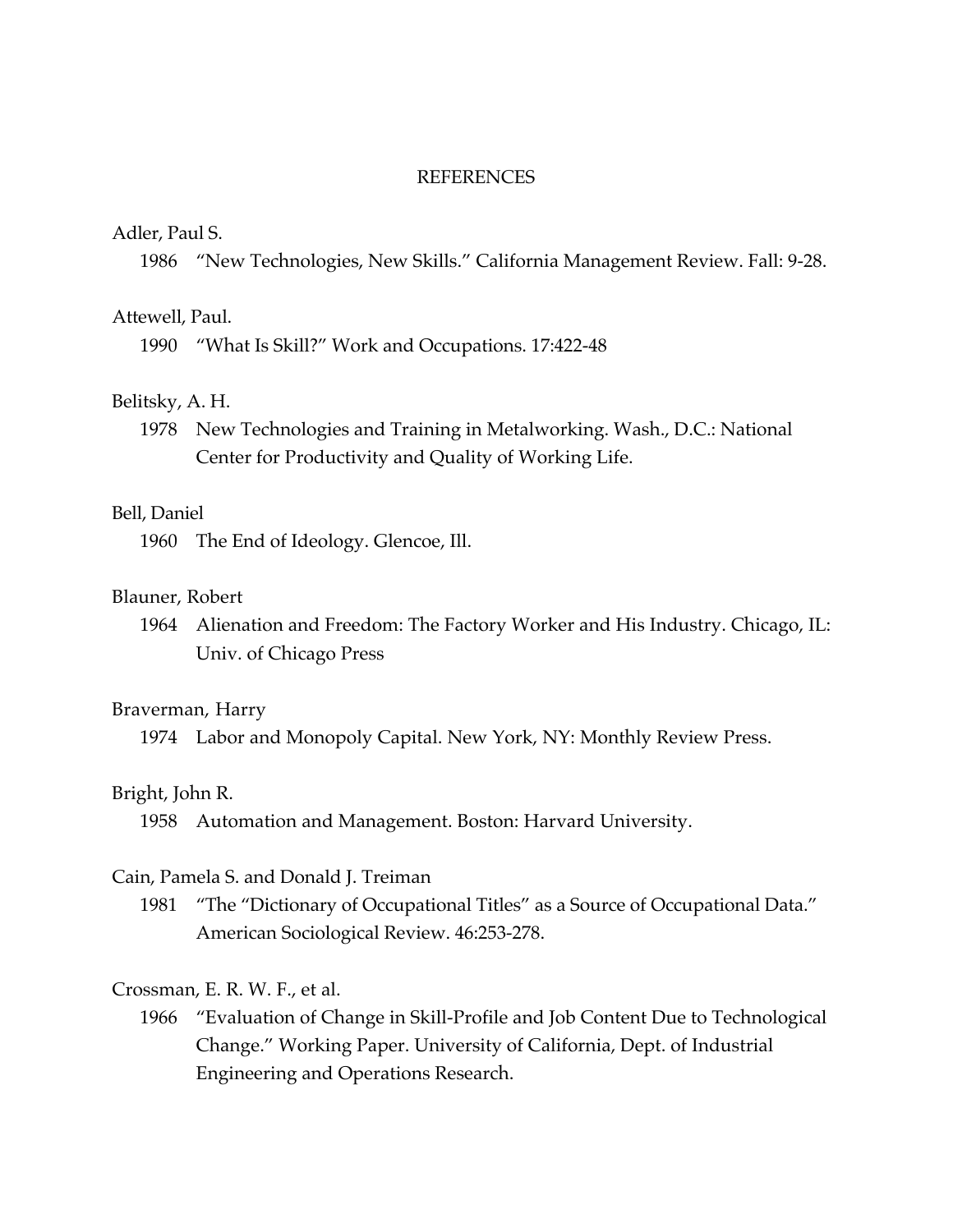### Edwards, Richard

1979 Contested Terrain. New York, NY: Basic Books.

### Elbaum, Bernard

1984 "The Making and Shaping of Job and Pay Structures in the Iron and Steel Industry." in Paul Osterman, ed., Internal Labor Markets. Cambridge, Mass: MIT Press.

Form, William, Robert L. Kaufman, Toby L. Parcel, and Michael Wallace.

1988 "The Impact of Technology and Work Organization and Work Outcomes." In George Farkas and Paula England, eds., Industries, Firms, and Jobs. New York, NY: Plenum Press.

### Friedman, Andrew L.

1977 Industry and Labor. London: Macmillan.

### Hazlehurst, R.J., R. J. Bradbury and E. N. Corlett

1969 "A Comparison of the Skills of Machinists on Numerically-Controlled and Conventional Machines." Occupational Psychology. 43:169-182.

### Hirschhorn, Larry

1984 Beyond Mechanization. Cambridge, Mass.: MIT Press.

### Hodson, Randy and Paula England

1986 "Industrial Structure and Sex Differences in Earnings," Industrial Relations. 25:16-32.

### Hull, F.M., N.S. Friedman, and T.F. Rodgers

1982 "The Effect of Technology on Alienation from Work." Sociology of Work and Occupations. 9:31-57.

### Hunt, H.A. and T.L Hunt

1983 Human Resource Implications of Robotics. Kalamazoo.: W.E. Upjohn Institute for Employment Research.

### Kelley, Maryellen R.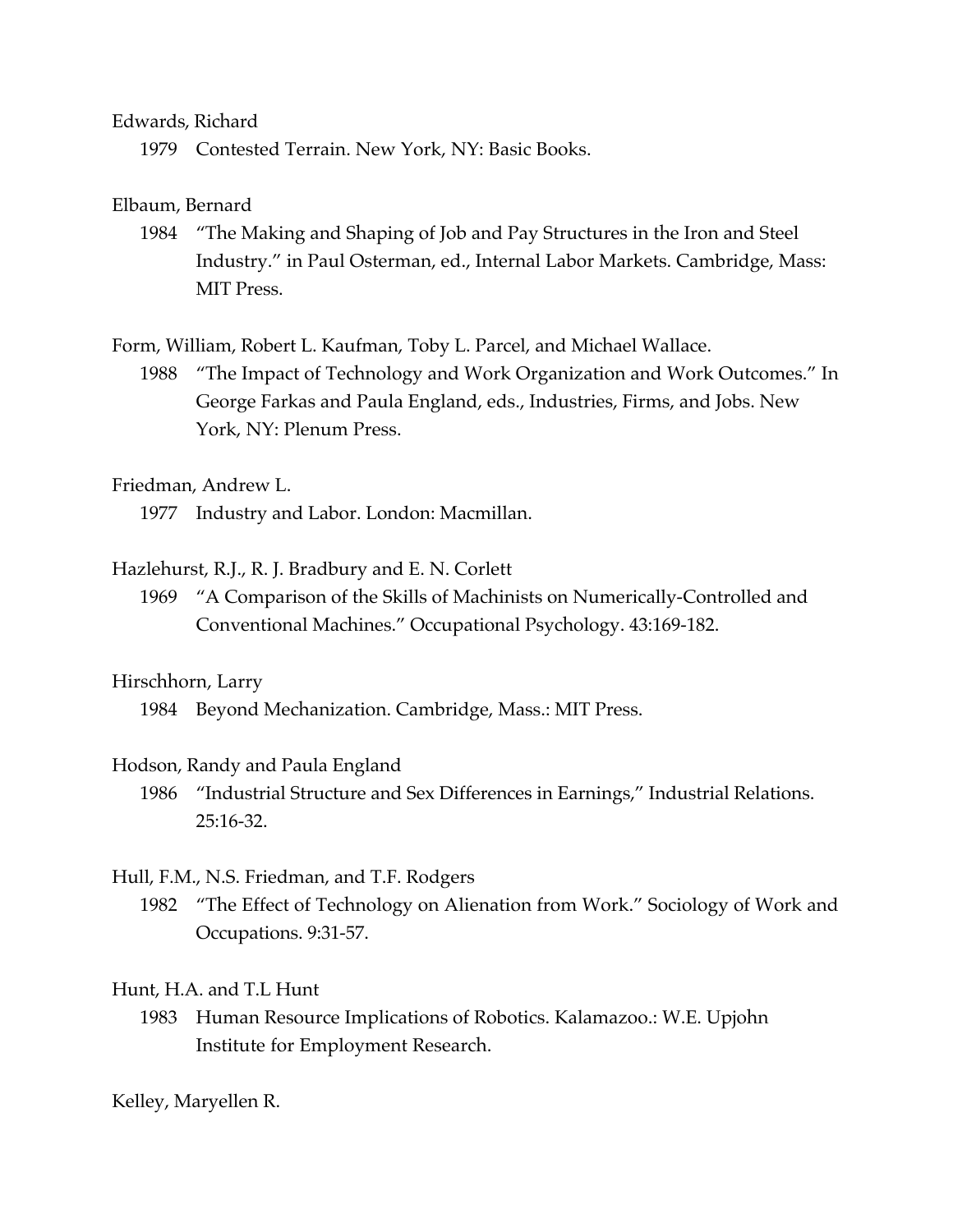1986 "Programmable Automation and the Skill Question." Human Systems Management. 6:223-241.

#### MacKenzie, D. and J. Wajcman, eds.

1985 The Social Shaping of Technology. Stratford, U.K.: Open University Press.

Maurice, M. F. Sellier, and J.-J. Silvestre

1986 The Social Foundations of Industrial Power. Cambridge, Mass.: MIT Press.

Miller, Ann R., Donald J. Treiman, Pamela S. Cain, and Patricia A. Roos, eds. 1980 Work, Jobs, and Occupations: A Critical Review of the Dictionary of Occupational Titles. Washington, D.C.: National Academy Press.

### Mueller, Eva, et al.

1969 Technological Advance in an Expanding Economy. Ann Arbor, Mich.: Institute for Social Research.

### Noble, David F.

1984 Forces of Production: A Social History of Industrial Automation. New York, NY: Knopf.

#### Parcel, Toby L. and Charles W. Mueller

1983 "Occupational Differentiation, Prestige, and Socioeconomic Status." Work and Occupations. 10:49-80.

#### Ray, Carol Axtell

1989 "Skill Reconsidered: The Deskilling and Reskilling of Managers." Work and Occupations. 16:65-79.

#### Roos, Patricia A. and June Price

1981 "Codebook: Fourth Edition Dictionary of Occupational Titles." Committee on Occupational Classification and Analysis. National Academy of Science.

### Sabel, Charles F.

1982 Work and Politics: The Division of Labor in Industry. New York, NY: Cambridge University Press.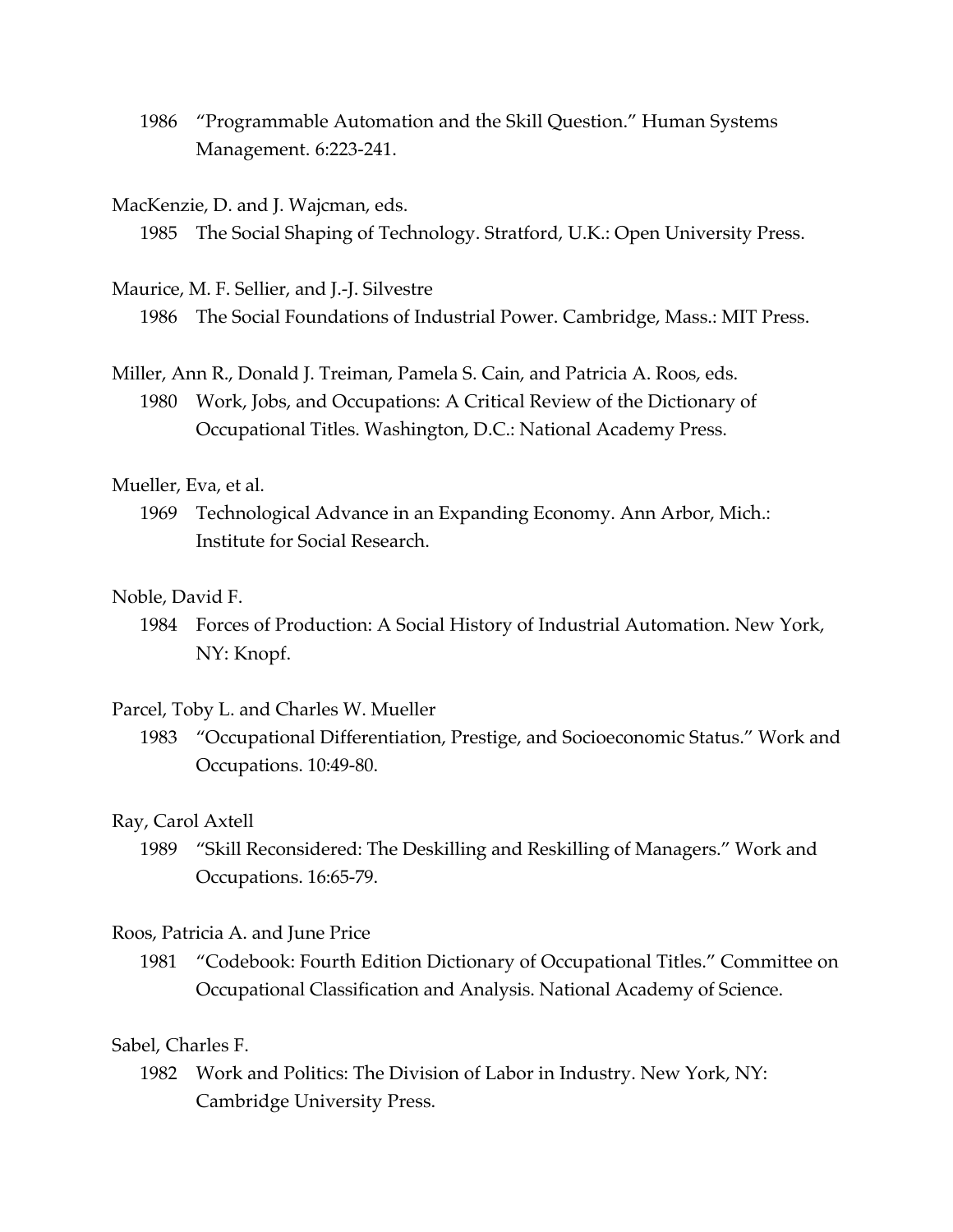### Shaiken, Harley

1984 Work Transformed. New York, NY: Holt, Rinehart and Winston.

# Sorge, Arndt and Wolfgang Streeck

1988 "Industrial Relations and Technical Change: The Case for an Extended Perspective," in Richard Hyman and Wolfgang Streeck, eds., New Technology and Industrial Relations. Oxford: Basil Blackwell.

# Spenner, Kenneth I.

1979 "Temporal Changes in Work Content," American Sociological Review. 44:968-975.

# Spenner, Kenneth I.

1988 "Technological Change, Skill Requirements and Education: The Case for Uncertainty." in Richard M. Cyert and David C. Mowery, eds., The Impact of Technological Change on Employment and Economic Growth. Cambridge, Mass.: Ballinger.

# Spenner, Kenneth I.

1990 "Skill: Meanings, Methods, and Measures." Work and Occupations. 17:399- 421.

### Strategic Planning Institute

1978 PIMS Data Manual. Cambridge, Mass.: Strategic Planning Institute.

### U.S. Bureau of Census

1980 1980 Census of Population: Classified Index of Industries and Occupations. Washington, DC: Government Printing Office.

### U.S. Bureau of Census

- 1984 Census of Population 1980: Occupation by Industry. Washington, DC. Bureau of Census data tape and codebook.
- U.S. Department of Commerce, Bureau of Economic Analysis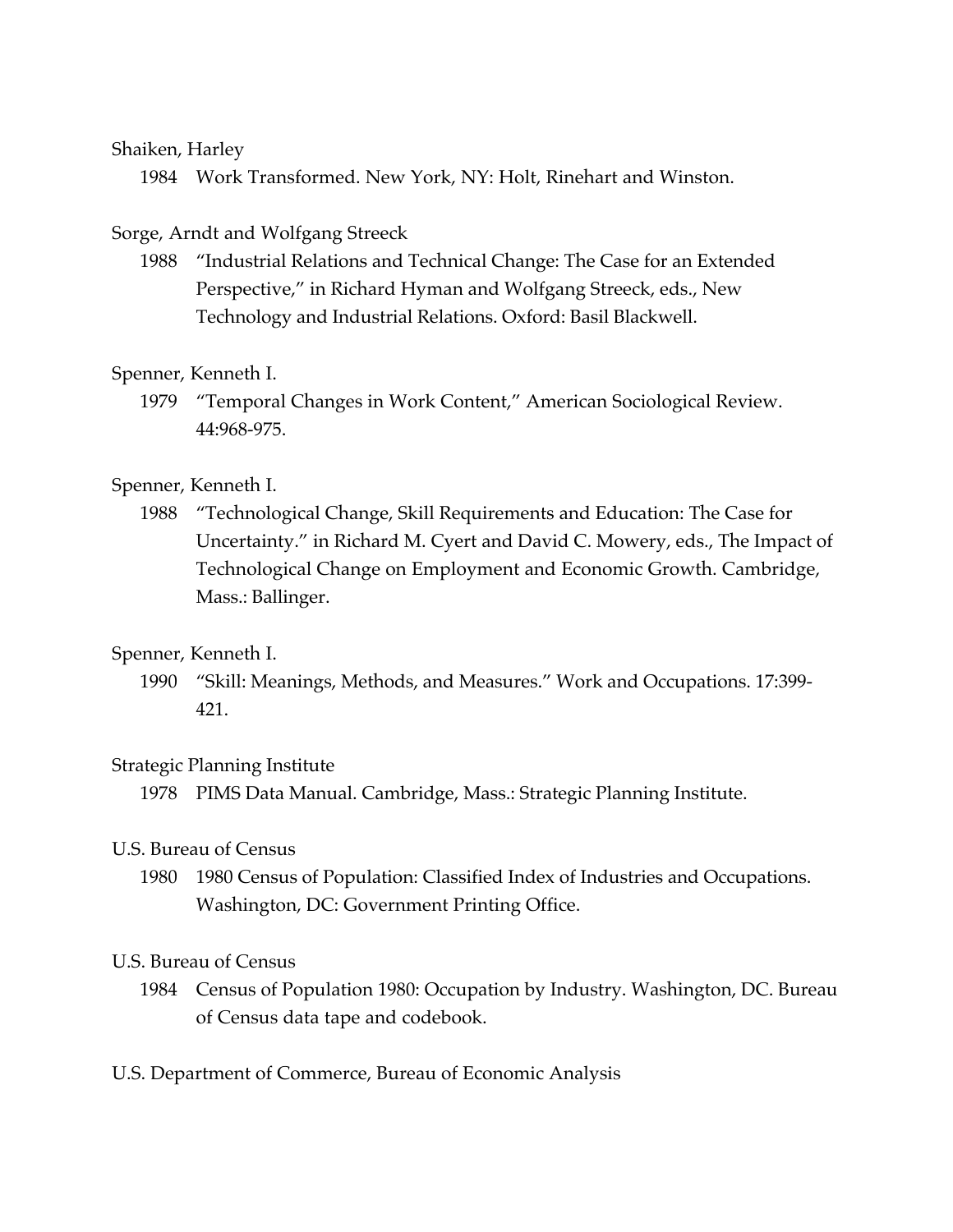1987 Fixed Reproducible Tangible Wealth in the United States, 1925--85. Washington, DC: U.S. Government Printing Office.

### U.S. Department of Labor

1977 Dictionary of Occupational Titles. Washington, D.C.: U.S. Government Printing Office.

### Vallas, Steven Peter

1990 "The Concept of Skill: A Critical Review." Work and Occupations. 17:379-398.

### Woodward, Joan

1965 Industry Organization: Theory and Practice. London: Oxford University Press.

### Zuboff, Shoshana

1988 In the Age of the Smart Machine. Oxford: Heinemann Professional.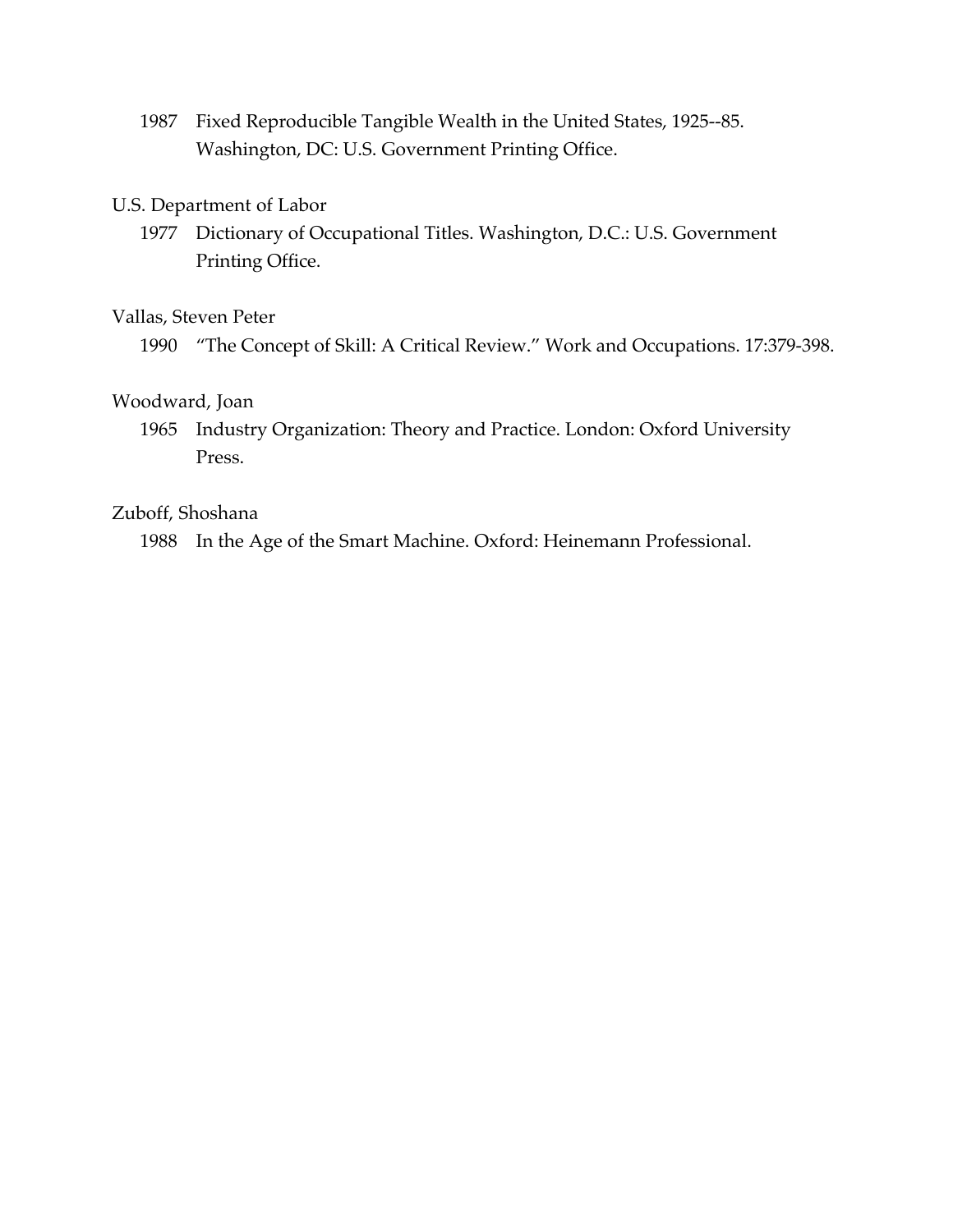# **Table 1:**

# **DOT Variables**

|                   | Description and scale                                                                                                                   |                  |     |
|-------------------|-----------------------------------------------------------------------------------------------------------------------------------------|------------------|-----|
|                   | <u>Name (counter-intuitive coding schemes are reversed)</u>                                                                             | <u>Mean S.D.</u> |     |
| Data              | Complexity of functioning with data.                                                                                                    | 3.2              | 1.5 |
| People            | Scale: 0 (comparing) to 6 (synthesizing)<br>Complexity of functioning with people.<br>0 (taking instructions, helping) to 8 (mentoring) | 6.3              | 1.5 |
| Things            | Complexity of functioning with things.<br>0 (handling) to $7$ (setting-up)                                                              | 4.1              | 1.9 |
| <b>GED</b>        | General Educational Development.<br>1 to 6: composite scale of reasoning, math, and                                                     | 3.7              | 0.9 |
|                   | language development.                                                                                                                   |                  |     |
| <b>SVP</b>        | Specific Vocational Preparation.<br>1 to 9: scale of time required to learn the job                                                     | 5.4              | 1.5 |
| <u>Aptitudes:</u> | Capacities or abilities required to learn some task or job duty.<br>Occupation ranked by quintile (1 to 5)                              |                  |     |
| Intell            | Intelligence                                                                                                                            | 2.8              | 0.7 |
| Verbal            | Verbal                                                                                                                                  | 3.0              | 0.7 |
| Numeric           | Numerical                                                                                                                               | 3.2              | 0.7 |
| Spatial           | <b>Spatial</b>                                                                                                                          | 3.3              | 0.6 |
| Form              | Form perception                                                                                                                         | 3.2              | 0.6 |
| Clerical          | Clerical perception                                                                                                                     | 3.5              | 0.6 |
| Motor             | Motor coordination                                                                                                                      | 3.4              | 0.4 |
| Fingdex           | Finger dexterity                                                                                                                        | 3.4              | 0.5 |
| Mandex            | Manual dexterity                                                                                                                        | 3.2              | 0.5 |
| Eye/Hand          | Eye, hand, foot coordination                                                                                                            | 4.5              | 0.6 |
| Color             | Color discrimination                                                                                                                    | 4.3              | 0.5 |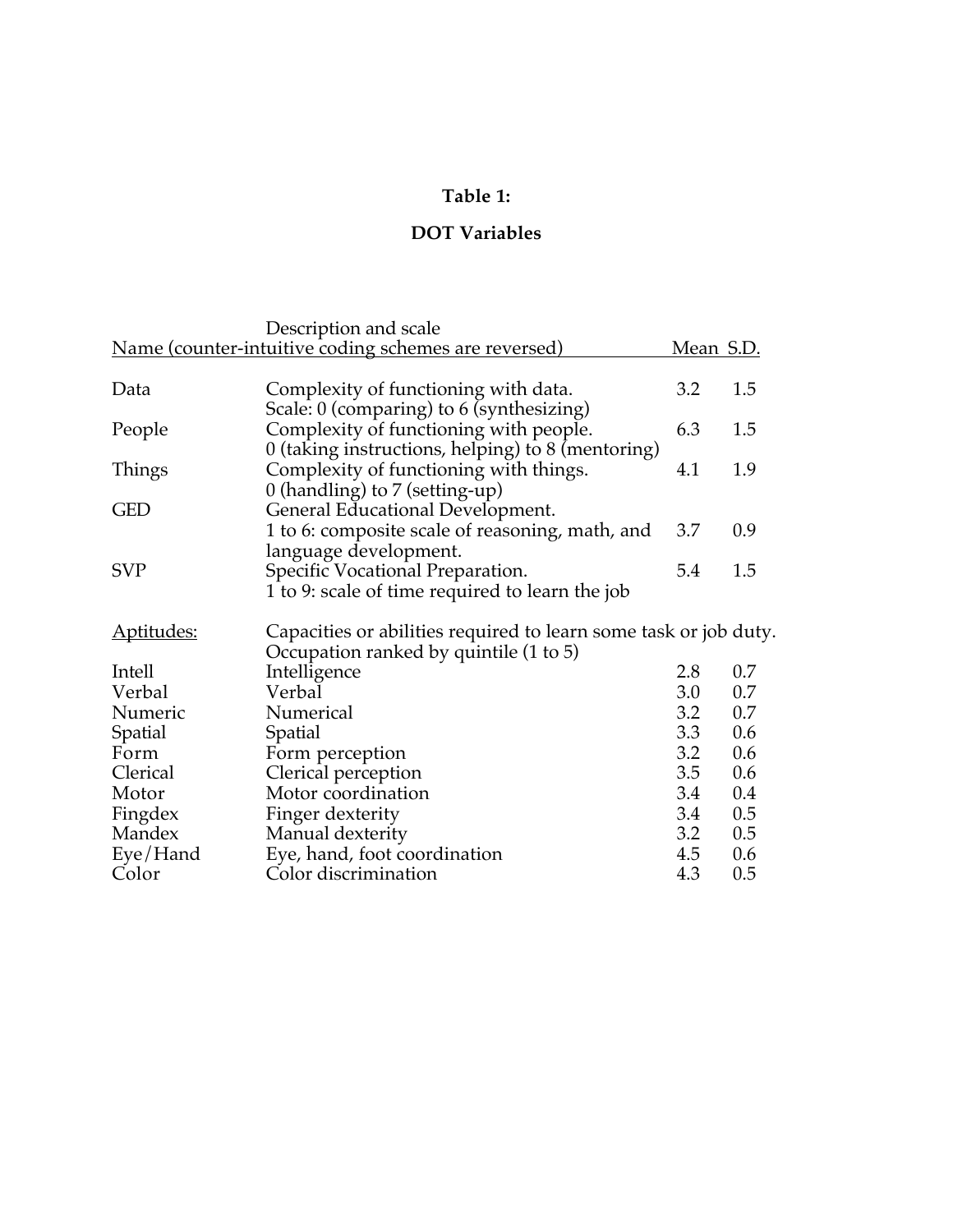| Interests:       | Percent of workers whose job requires preference for activities       |        |      |  |
|------------------|-----------------------------------------------------------------------|--------|------|--|
| Idata            | concerning the communication of data                                  | 19.9   | 29.2 |  |
| <b>Iscience</b>  | of a scientific and technical nature                                  | 15.0   | 28.2 |  |
| Icreate          | of an abstract and creative nature                                    | 4.7    | 15.3 |  |
| Iprod            | resulting in tangible productive satisfaction                         | 15.8   | 24.9 |  |
| Ithing           | dealing with things and objects                                       | 51.6   | 36.3 |  |
| <b>Ibusiness</b> | involving business contact with people                                | 26.0   | 32.0 |  |
| Iroutine         | of a routine, concrete, organized nature                              | 38.0   | 34.2 |  |
| Ipeople          | involving working for the presumed good                               | 7.2    | 21.0 |  |
|                  | of people                                                             |        |      |  |
| Iprestige        | resulting in prestige or the esteem of others                         | 15.7   | 24.1 |  |
| Polar interests: | Interests that are entailed in job performance.                       |        |      |  |
|                  | Scored on scale from -1 to 1: 1=first interest is relevant; -1=second |        |      |  |
|                  | interest is relevant; 0=dimension is irrelevant.                      |        |      |  |
| Data/Thing       | Preference for working with data or things.                           | $-0.3$ | 0.6  |  |
| Create/Rout      | Preference for abstract, creative work vs.                            | $-0.3$ | 0.4  |  |
|                  | routine, concrete, organized work.                                    |        |      |  |
| Mach/People      | Preference for working with machines vs.                              | 0.5    | 0.5  |  |
|                  | working for the presumed good of people.                              |        |      |  |
| Product/Prest    | Preference for activities resulting in tangible                       | 0.0    | 0.4  |  |
|                  | production vs those resulting in prestige.                            |        |      |  |
|                  |                                                                       |        |      |  |
| Temperaments:    | Percent of workers whose job requires the adaptability                |        |      |  |
| Direct           | for the direction, control, or planning of<br>an activity.            | 18.8   | 25.9 |  |
| Interpret        | to situations involving the interpretation of                         | 2.8    | 12.3 |  |
|                  | feelings, ideas or facts.                                             |        |      |  |
| Influence        | to influencing people.                                                | 9.4    | 20.1 |  |
| Judge            | to making decisions based on sensory or                               | 30.5   | 31.0 |  |
|                  | judgmental criteria.                                                  |        |      |  |
| Measure          | to making decisions based on measurable or                            | 46.0   | 34.0 |  |
|                  | verifiable criteria.                                                  |        |      |  |
| Dealw/people     | to dealing with people beyond giving or<br>receiving instructions.    | 35.8   | 36.5 |  |
| Repeat           | to performing repetitive work or to                                   | 25.9   | 29.2 |  |
|                  | continuously performing the same work.                                |        |      |  |
| <b>Stress</b>    | to performing under stress.                                           | 5.7    | 17.0 |  |
| Standard         | to situations requiring the attainment of                             | 52.6   | 35.0 |  |
|                  | set limits, tolerances or standards.                                  |        |      |  |
| Variety          | to performing a variety of duties, often                              | 34.5   | 28.8 |  |
|                  | changing from one task to another.                                    |        |      |  |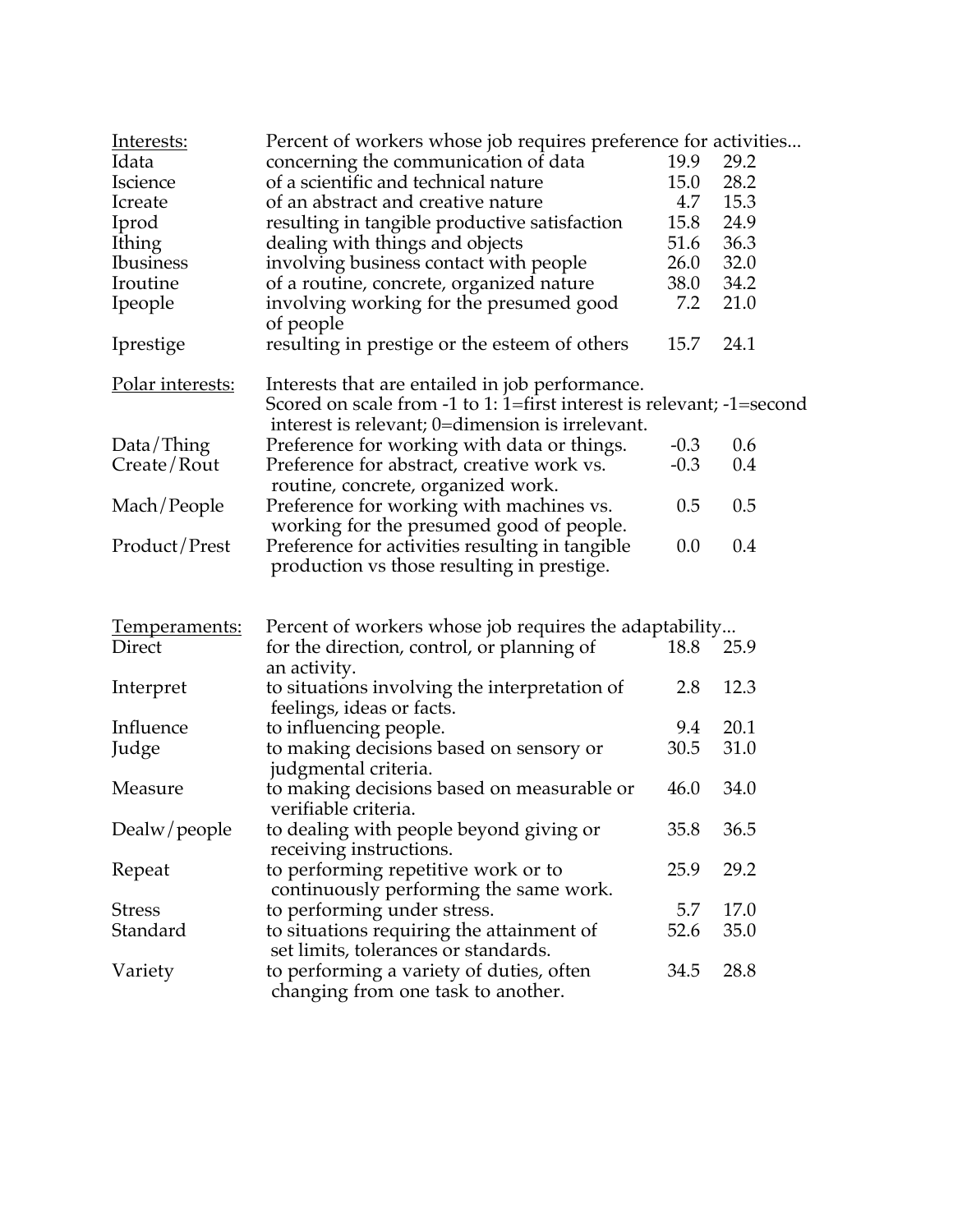| Physical demands: | Percent of workers whose job involves          |      |      |
|-------------------|------------------------------------------------|------|------|
| Strength          | physical strength.                             | 2.4  | 0.7  |
| Climb             | climbing and/or balancing.                     | 16.1 | 24.6 |
| Stoop             | stooping, kneeling, crouching, and/or          | 27.9 | 30.7 |
|                   | crawling                                       |      |      |
| Reach             | reaching, handling, fingering, and/or feeling. | 81.7 | 27.2 |
| Talk              | talking and/or hearing.                        | 45.7 | 36.3 |
| See               | seeing.                                        | 65.7 | 29.1 |
| Out               | outdoor work.                                  | 7.9  | 17.8 |
| Both              | both indoor and outdoor work.                  | 20.0 | 25.2 |
| Cold              | extreme cold.                                  | 0.9  | 4.6  |
| Heat              | extreme heat.                                  | 3.9  | 11.3 |
| Wet               | wet and/or humid conditions.                   | 6.9  | 14.6 |
| <b>Noise</b>      | noise and/or vibrations.                       | 22.6 | 28.5 |
| Hazards           | hazards.                                       | 19.3 | 26.3 |
| Atmos             | atmospheric conditions.                        | 10.8 | 17.6 |
|                   |                                                |      |      |

(Source: Roos and Price, 1981)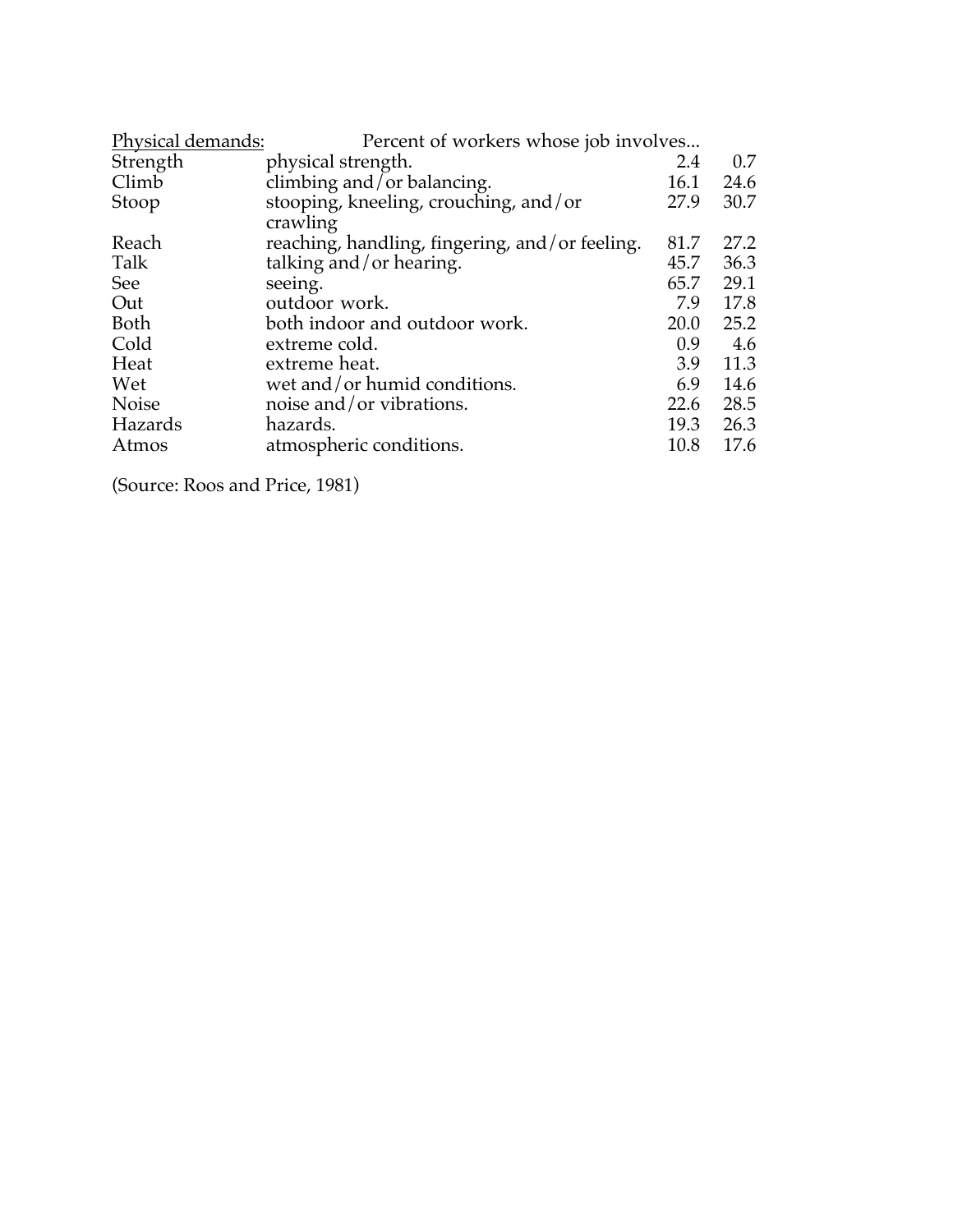# **Table 2:**

# **Measures of Process Type Intensity**

# **Load on Two Factors**

| Factor 1                                   | Factor 2 |         |
|--------------------------------------------|----------|---------|
| PIMS variable                              | Volume   | Process |
| Large batch/assembly                       | .92      | $-.31$  |
| Small batch                                | -.86     | $-.53$  |
| Continuous process                         | $-.02$   | .98     |
| Proportion of common<br>variance explained | -54      | .46     |
|                                            |          |         |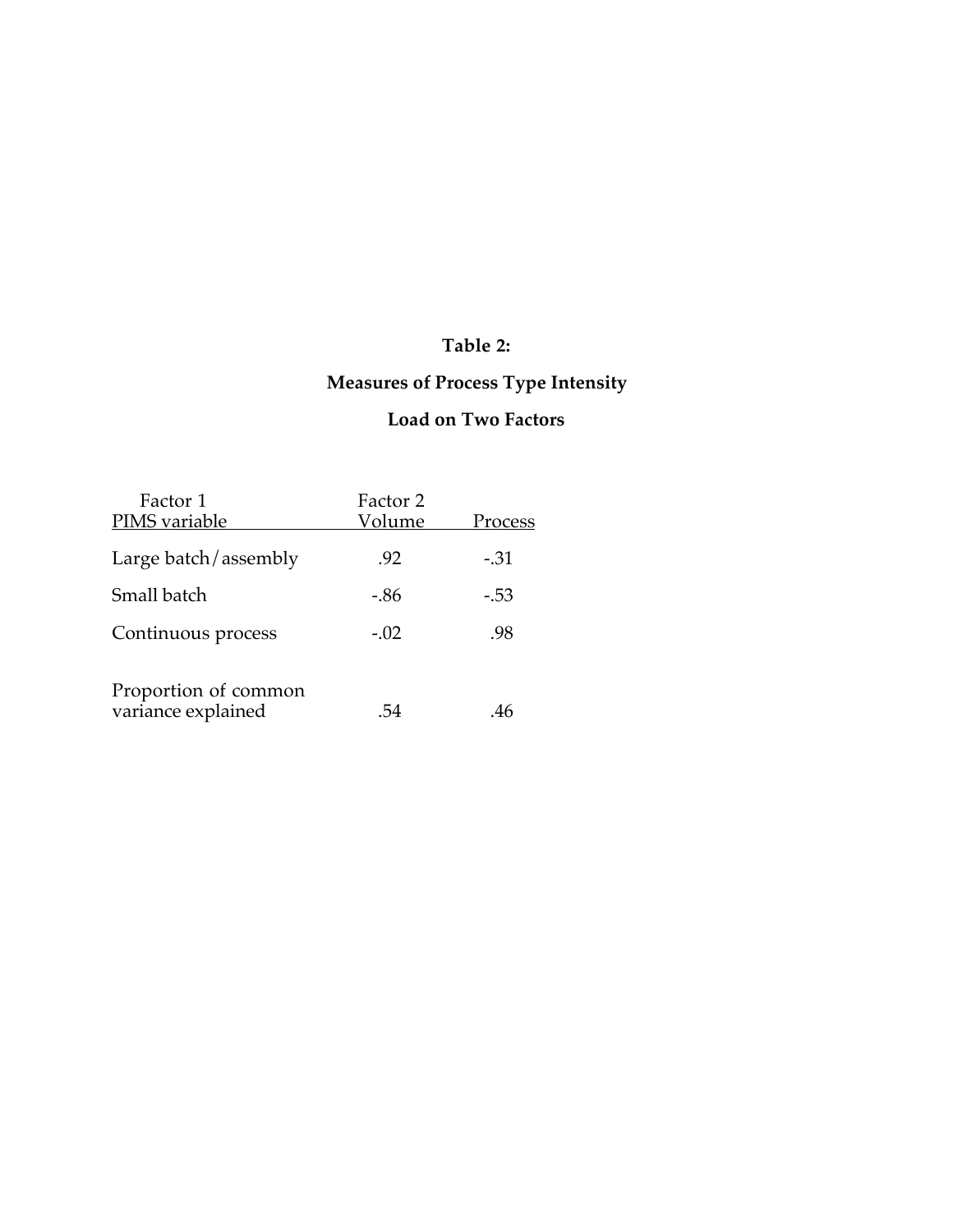### **Table 3:**

### **Quantitative and Qualitative Indices of Mechanization by Industry**

Quantitative index is capital-labor ratio (K/L) calculated for 2-digit SIC industries. Units are thousands of dollars per worker.

Qualitative indices are factor scores for 3-digit SIC industries in the PIMS sample. "Volume" contrasts assembly- and small batch-intensive processes; "Process" contrasts process- and small batch-intensive processes.

| <b>Industry</b>                                                                                    | K/L   | <u>Volume</u>                              | Process                                       |  |
|----------------------------------------------------------------------------------------------------|-------|--------------------------------------------|-----------------------------------------------|--|
| Petroleum                                                                                          | 133.4 |                                            |                                               |  |
| Chemicals<br>Drugs<br>Soaps<br>Paints<br>Agricultural chemicals<br>Industrial chemicals            | 77.9  | 1.60<br>$-0.16$<br>0.56<br>0.61<br>$-0.43$ | $-0.69$<br>0.38<br>$-0.28$<br>2.27<br>3.47    |  |
| Paper products<br>Paper pulp<br>Misc. paper products<br>Paper containers                           | 77.6  | $-0.55$<br>1.30<br>1.45                    | 5.21<br>$-0.19$<br>$-0.56$                    |  |
| Primary metals<br>Steel mills<br>Foundries<br>Primary aluminum<br>Other primary metals<br>Forgings | 70.6  | 0.11<br>$-1.29$<br>0.66<br>$-0.87$<br>1.13 | 0.14<br>$-0.94$<br>$-0.66$<br>0.52<br>$-0.73$ |  |
| Glass, cement and stone<br>Glass<br>Cement<br>Misc. stone products                                 | 50.0  | 0.11<br>$-0.37$<br>$-0.67$                 | 3.53<br>4.47<br>0.40                          |  |
| Tobacco                                                                                            | 47.4  |                                            |                                               |  |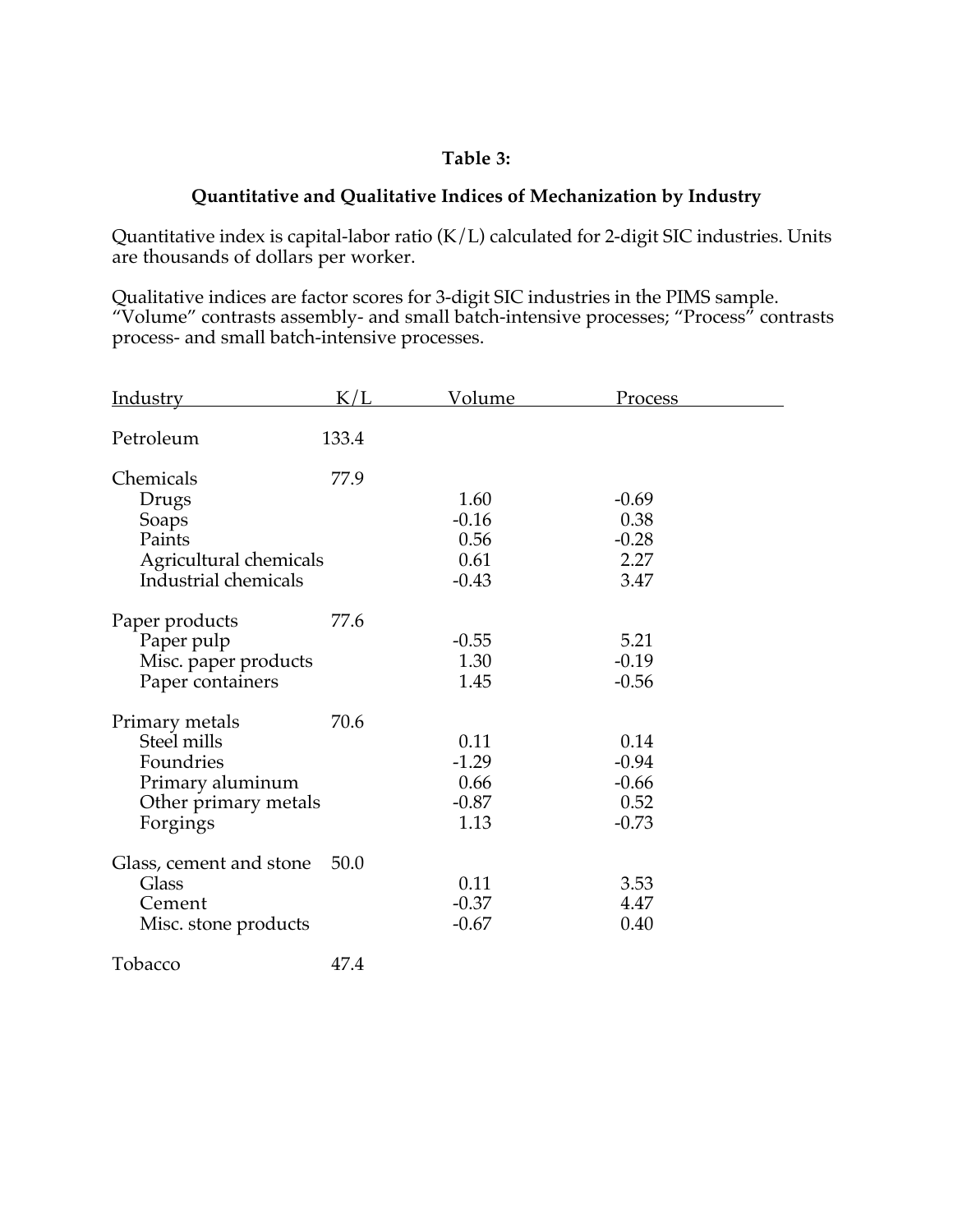| 40.7<br>Food Processing           |         |         |
|-----------------------------------|---------|---------|
| Canned vegetables                 | 0.73    | 0.67    |
| Milled grains                     | 0.65    | 1.06    |
| <b>Bakeries</b>                   | 1.47    | $-0.23$ |
| <b>Beverages</b>                  | 1.23    | 0.44    |
| Misc. food                        | 0.61    | 2.27    |
|                                   |         |         |
| Rubber and plastics<br>39.6       |         |         |
| Plastics materials and synthetics | 0.25    | 1.33    |
| Misc. plastics                    | 0.73    | 0.24    |
| Rubber products                   | 0.81    | 1.29    |
|                                   |         |         |
| Fabricated metals<br>38.5         |         |         |
| Hardware                          | 0.47    | $-0.57$ |
| Fabricated structural metals      | $-0.88$ | 0.48    |
| Screw machinery products          | 1.23    | 0.12    |
| Misc. fabricated metals           | $-0.02$ | 1.60    |
| Transportation equipment33.2      |         |         |
| Aircraft                          | $-1.86$ | $-0.86$ |
|                                   |         |         |
| Lumber and wood products27.1      |         |         |
| Misc. wood products               | 0.38    | 2.86    |
| <b>Textiles</b><br>24.7           |         |         |
| Floor coverings                   | 0.10    | 0.23    |
| Fabrics                           | 0.97    | .47     |
| Misc. textiles                    | 0.40    | 2.25    |
|                                   |         |         |
| Machinery, except electrical22.8  |         |         |
| Engines                           | 0.42    | $-0.74$ |
| Farm machinery                    | 1.49    | $-0.70$ |
| Construction machinery-2.12       | $-0.72$ |         |
| Metalworking machinery            | $-1.11$ | $-0.89$ |
| Office and computing equipment    | -1.17   | 0.15    |
| Non-electrical machinery, nec     | $-2.20$ | $-0.78$ |
| Electrical machinery<br>21.0      |         |         |
| Household appliances              | 1.43    | $-.70$  |
|                                   | $-0.77$ | $-0.29$ |
| Radio/TV equipment                |         | $-0.69$ |
| Electrical industrial machinery   | 0.06    |         |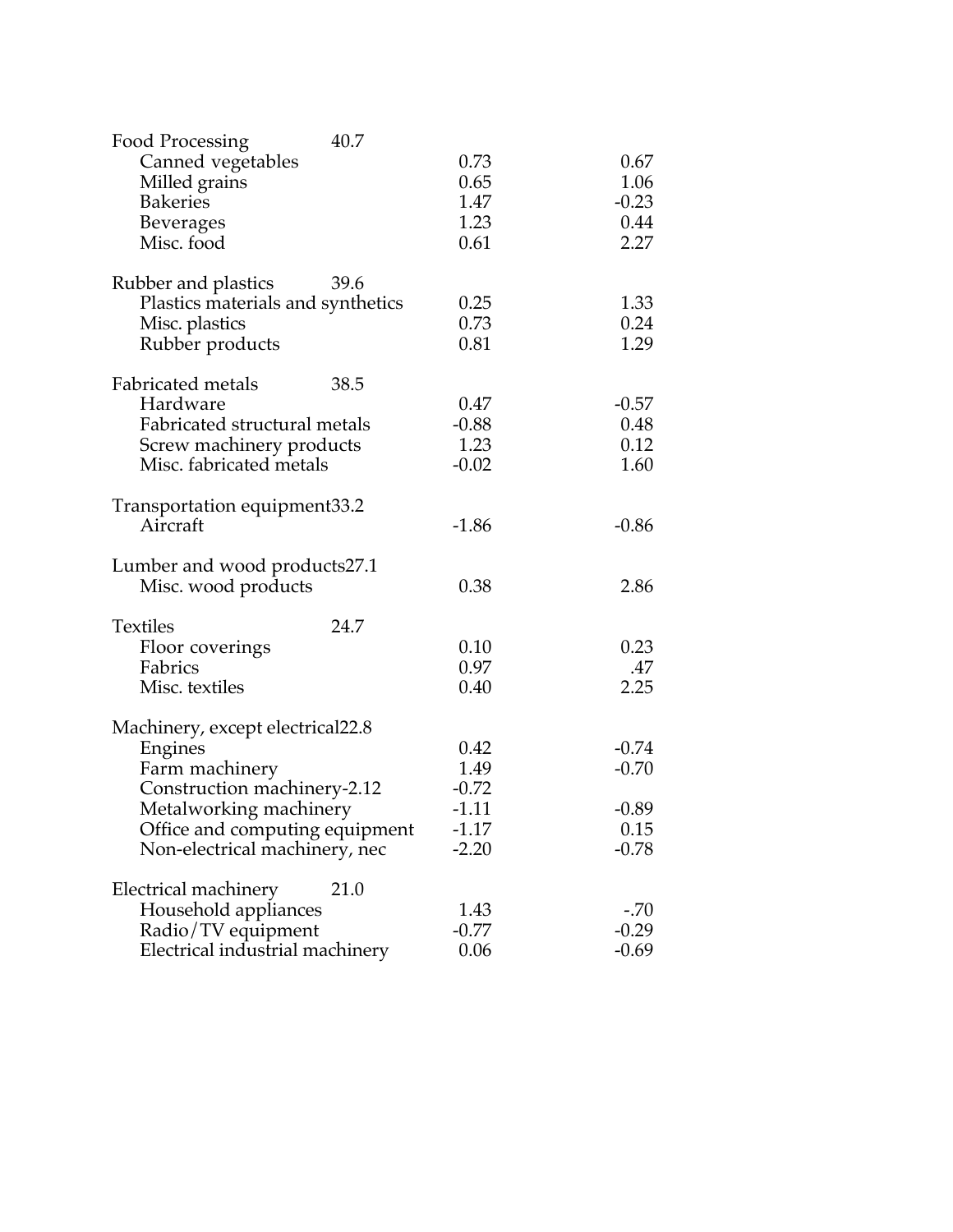| Instruments and precision equip.<br>Scientific instruments<br><b>Optical supplies</b><br>Photography equipment-0.54 |      | 16.5<br>$-2.28$<br>$-0.25$<br>$-0.07$ | $-0.55$<br>0.18 |
|---------------------------------------------------------------------------------------------------------------------|------|---------------------------------------|-----------------|
| Printing<br>Commercial printing                                                                                     | 14.7 | 1.23                                  | 0.73            |
| Misc. mfg. industries<br><b>Toys</b><br>Misc. manufacturing                                                         | 12.3 | 1.78<br>0.86                          | $-0.67$<br>0.74 |
| Furniture<br>Household furniture                                                                                    | 8.1  | 0.50                                  | $-0.78$         |
| Leather products                                                                                                    | 5.8  |                                       |                 |
| Apparel                                                                                                             | 5.2  |                                       |                 |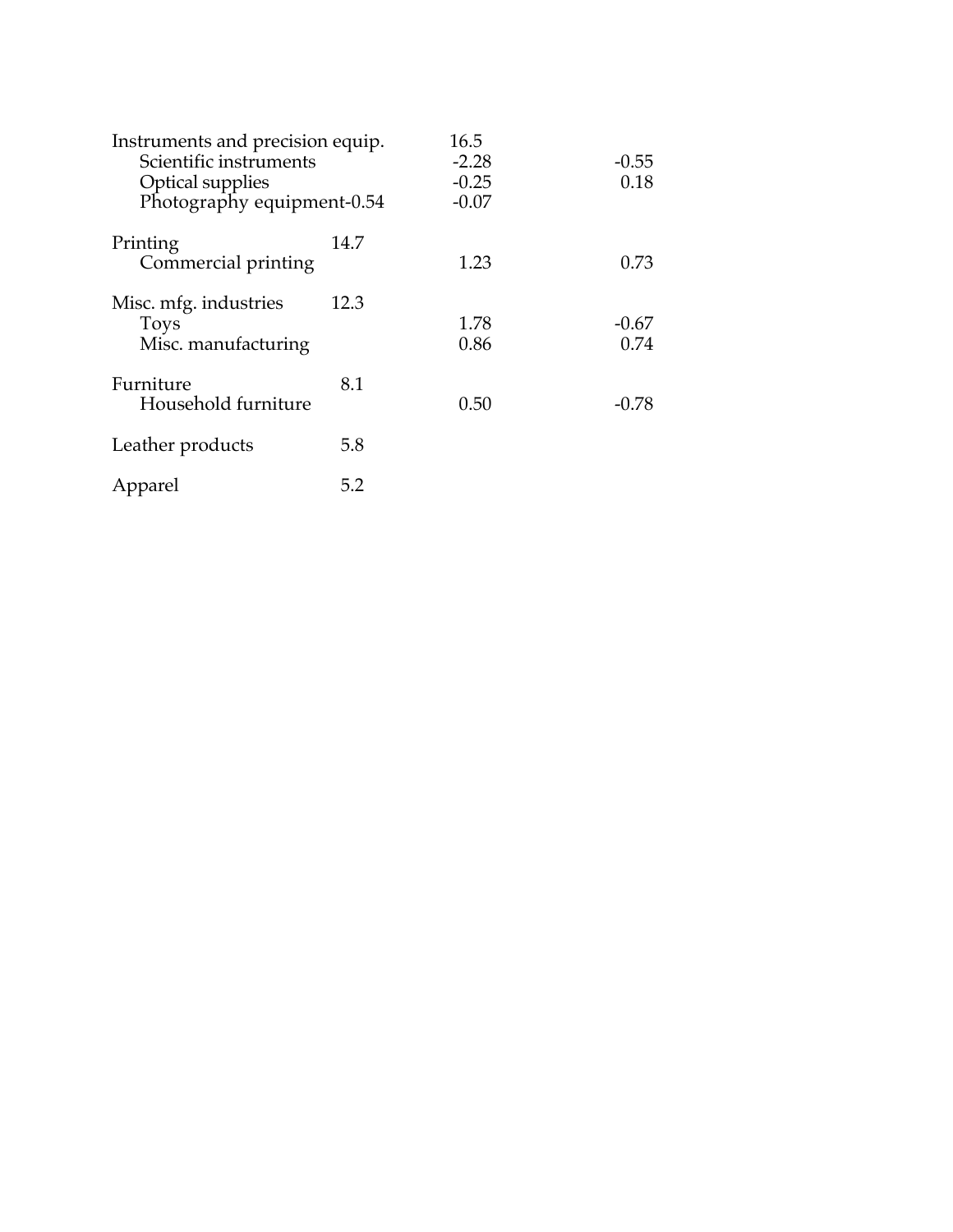#### **Table 3b Descriptions of mechanization indices**

| Variable | Mean | Standard Dev. |
|----------|------|---------------|
| K/L      | 41.5 | 22 Z          |
| Volume   | .16  | 1.0           |
| Process  | .49  | 1.5           |

# **Table 3c Correlations among the mechanization indices**

|            | $\rm K/L$ | Volume  | Process |
|------------|-----------|---------|---------|
| $K/L$ 1.00 |           |         |         |
| Volume     | .124      | 1.00    |         |
| Process    | .246      | $-.005$ | 1.00    |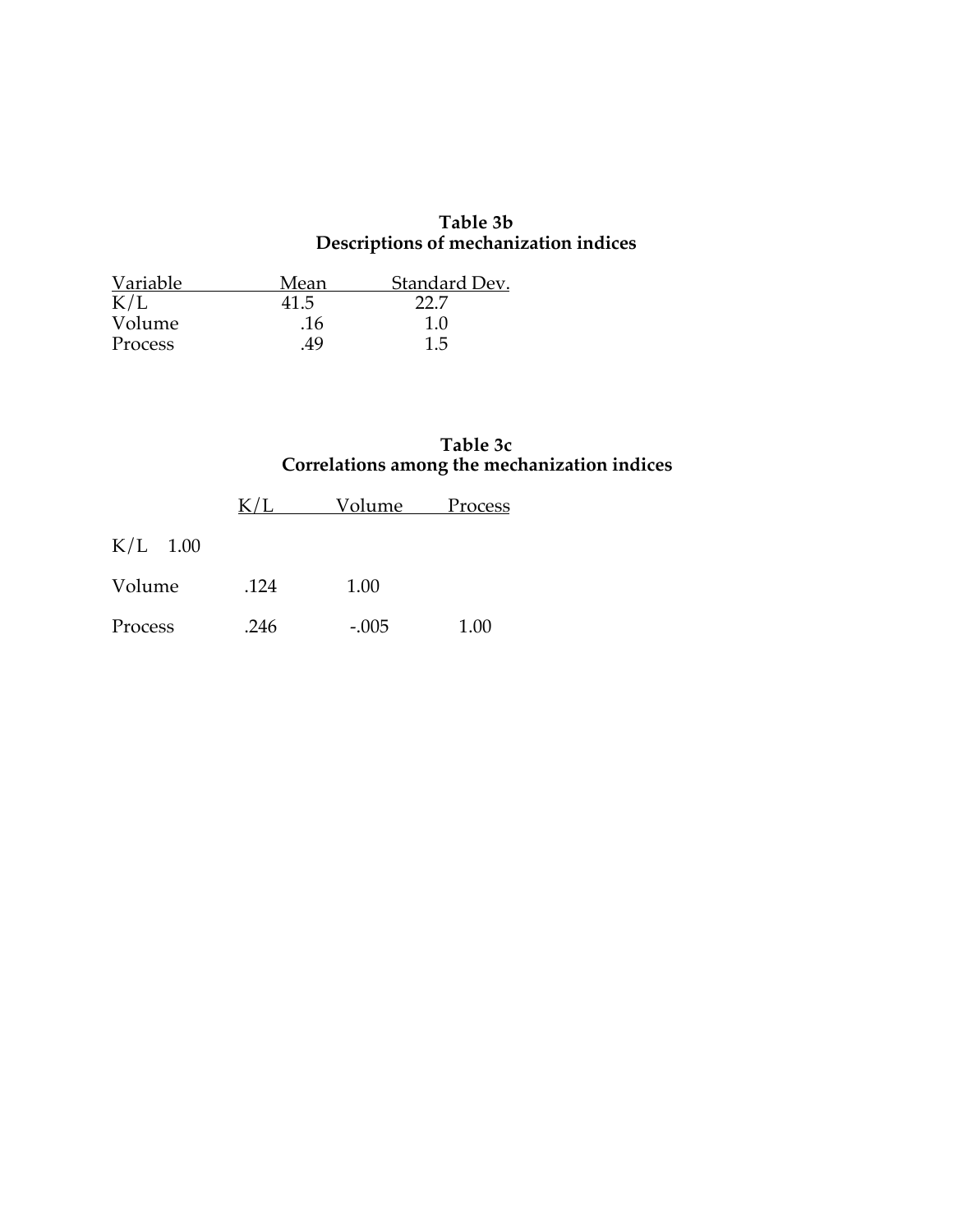### **Table 4:**

### **Factor Structure**

#### **(all occupations)**

Percent of common variance accounted for by each factor is shown in parentheses. Only loadings of .40 or higher are shown. Method: oblique rotation (ROTATE = PROMAX in SAS).

| Factor 1: Substantive complexity (32%)       |     |               |        |                 |        |               |        |
|----------------------------------------------|-----|---------------|--------|-----------------|--------|---------------|--------|
| Data                                         | .97 | <b>SVP</b>    | .96    | <b>GED</b>      | .95    | Intell        | .90    |
| Create/Rout                                  |     | .89 Verbal    | .88    | Iroutine        | $-.88$ | Repeat        | $-.87$ |
| Numerical .87 Direct                         |     |               | .80    | People          | .75    | Talk          | .69    |
| Ithing                                       |     | -.68 Variety  | .67    | Measure         | .65    | Clerical      | .61    |
| Iscience                                     | .61 | Spatial       | .58    | Iprestige       | .57    | Strength      | $-49$  |
| Factor 2: Motor skills (16%)                 |     |               |        |                 |        |               |        |
| Things                                       | .89 | Motor         | .84    | Fingdex .83 See |        |               | .82    |
| Standards                                    |     | .81 Mandex    | .75    | Form            | .67    | Prod/Prestige | .62    |
| Reach                                        |     | .61 Influence | $-.49$ | 49. Mach/People |        | Iproduct      | .49    |
| Factor 3: Social skills (25%)                |     |               |        |                 |        |               |        |
| Data/Thing .93 Ibusiness                     |     |               | .92    | Idata           | .90    | Dealw/peo     | .89    |
| Ithing -.82 Talk                             |     |               | .79    | Imachine        | -.78   | Judge         | .75    |
| People                                       |     | .67 Verbal    | .61    | Influence       | .57    |               |        |
| Factor 4: Demanding Working conditions (19%) |     |               |        |                 |        |               |        |
| Climb                                        |     | .86 Stoop     |        | .86 Strength    |        | .84 Physical  | .77    |
| Hazard                                       | .76 | Atmos         | .61    | Noise           | .66    | Clerical      | $-.63$ |
| Factor 5: Craftwork (8%)                     |     |               |        |                 |        |               |        |
| Prod/Prestige .66 Icreate                    |     |               | .60    | Iprestige       | $-.57$ | Color         | .52    |
| Interpret .45 People                         |     |               | $-.42$ |                 |        |               |        |

| Inter-factor correlations |          |          |          |          |          |  |  |  |
|---------------------------|----------|----------|----------|----------|----------|--|--|--|
|                           | Factor 1 | Factor 2 | Factor 3 | Factor 4 | Factor 5 |  |  |  |
| Factor 1                  | 1.00     |          |          |          |          |  |  |  |
| Factor 2                  | .00.     | 1.00     |          |          |          |  |  |  |
| Factor 3                  | $-.36$   | $-.27$   | 1.00     |          |          |  |  |  |
| Factor 4                  | $-.26$   | $-.16$   | .38      | 1.00     |          |  |  |  |
| Factor 5                  | $-.09$   | $-.27$   | .19      | .04      | 1.00     |  |  |  |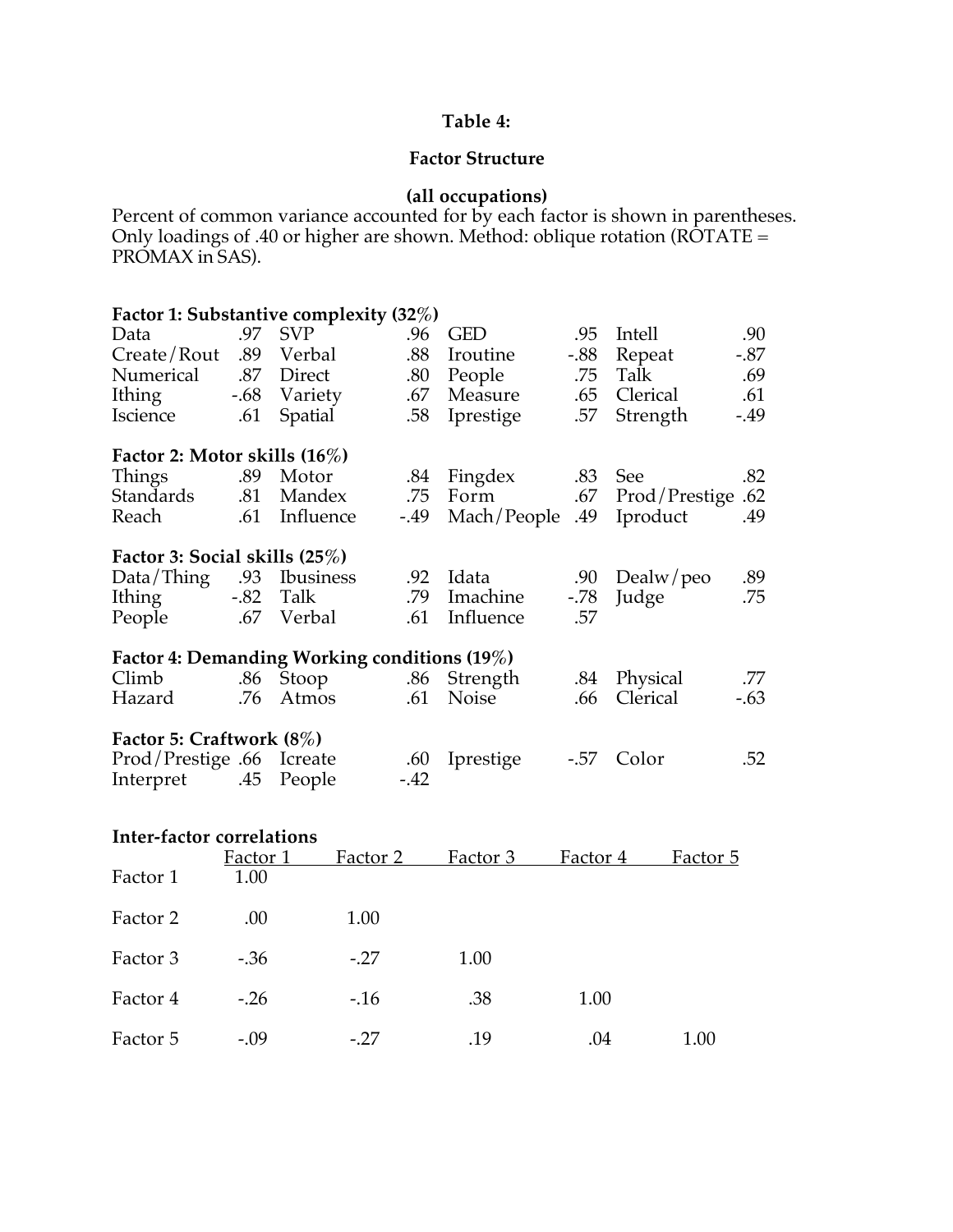# **Table 5:**

# **Factor Structure**

# **(non-managerial occupations)**

| Percent of common variance accounted for by each factor is shown in parentheses.<br>Only loadings of .40 or higher are shown. Method: oblique rotation<br>Factor 1: Substantive complexity (30%) |            |                                              |               |                     |            |                   |            |
|--------------------------------------------------------------------------------------------------------------------------------------------------------------------------------------------------|------------|----------------------------------------------|---------------|---------------------|------------|-------------------|------------|
| <b>GED</b>                                                                                                                                                                                       |            | .96 Data                                     | .94           | <b>SVP</b>          | .93        | Numerical         | .92        |
| Intell                                                                                                                                                                                           | .91        | Verbal                                       | .86           | Create/Rout         | .82        | Iroutine          | $-.80$     |
| Repeat                                                                                                                                                                                           | $-.80$     | Iscience                                     | .80           | Direct              | .80        | Spatial           | .69        |
| Measure<br>Clerical                                                                                                                                                                              | .67<br>.58 | Form                                         | .64           | People              | .61        | Variety           | .60        |
| Factor 2: Social skills (28%)                                                                                                                                                                    |            |                                              |               |                     |            |                   |            |
| Data/Think                                                                                                                                                                                       | .96        | Dealw/people .94                             |               | Idata               | .93        | <b>Ibusiness</b>  | .92        |
| Talk<br>Mach/People -.72                                                                                                                                                                         | .87        | Ithing<br>Verbal                             | $-.87$<br>.71 | People<br>Clerical  | .81<br>.68 | Judge<br>Intell   | .79<br>.63 |
|                                                                                                                                                                                                  |            |                                              |               |                     |            |                   |            |
| Factor 3: Motor skills $(16\%)$                                                                                                                                                                  |            |                                              |               |                     |            |                   |            |
| Things                                                                                                                                                                                           | .87        | Standards                                    | .81           | Fingdex             | .80        | Motor             | .80        |
| See                                                                                                                                                                                              | .76        | Form                                         | .72           | Mandex              | .72        | Prod/Prestige .61 |            |
| Influence                                                                                                                                                                                        | $-.52$     |                                              |               |                     |            |                   |            |
|                                                                                                                                                                                                  |            | Factor 4: Demanding Working conditions (18%) |               |                     |            |                   |            |
| Climb                                                                                                                                                                                            | .88        | Stoop                                        | .88           | Strength            | .80        | Physical          | .80        |
| Hazard                                                                                                                                                                                           | .78        | Noise                                        | .62           | Atmos               | .60        | Clerical          | $-.54$     |
| <b>Both</b>                                                                                                                                                                                      | .54        | Wet                                          | .52           | Iproduct            | .50        |                   |            |
| Factor 5: Craftwork (8%)                                                                                                                                                                         |            |                                              |               |                     |            |                   |            |
| Iproduct                                                                                                                                                                                         |            | .72 Interpret                                | .62           | Create/Rout         | .60        | Prod/Prestige .55 |            |
|                                                                                                                                                                                                  |            |                                              |               |                     |            |                   |            |
| Inter-factor correlations                                                                                                                                                                        |            |                                              |               |                     |            |                   |            |
|                                                                                                                                                                                                  | Factor 1   | Factor 2                                     |               | Factor <sub>3</sub> | Factor 4   | Factor 5          |            |
| Factor 1                                                                                                                                                                                         | 1.00       |                                              |               |                     |            |                   |            |
| Factor 2                                                                                                                                                                                         | .38        | 1.00                                         |               |                     |            |                   |            |
| Factor 3                                                                                                                                                                                         | .22        | $-.13$                                       |               | 1.00                |            |                   |            |
| Factor 4                                                                                                                                                                                         | $-19$      | $-.38$                                       |               | .17                 | 1.00       |                   |            |

Factor 5 .16 .02 .18 .27 1.00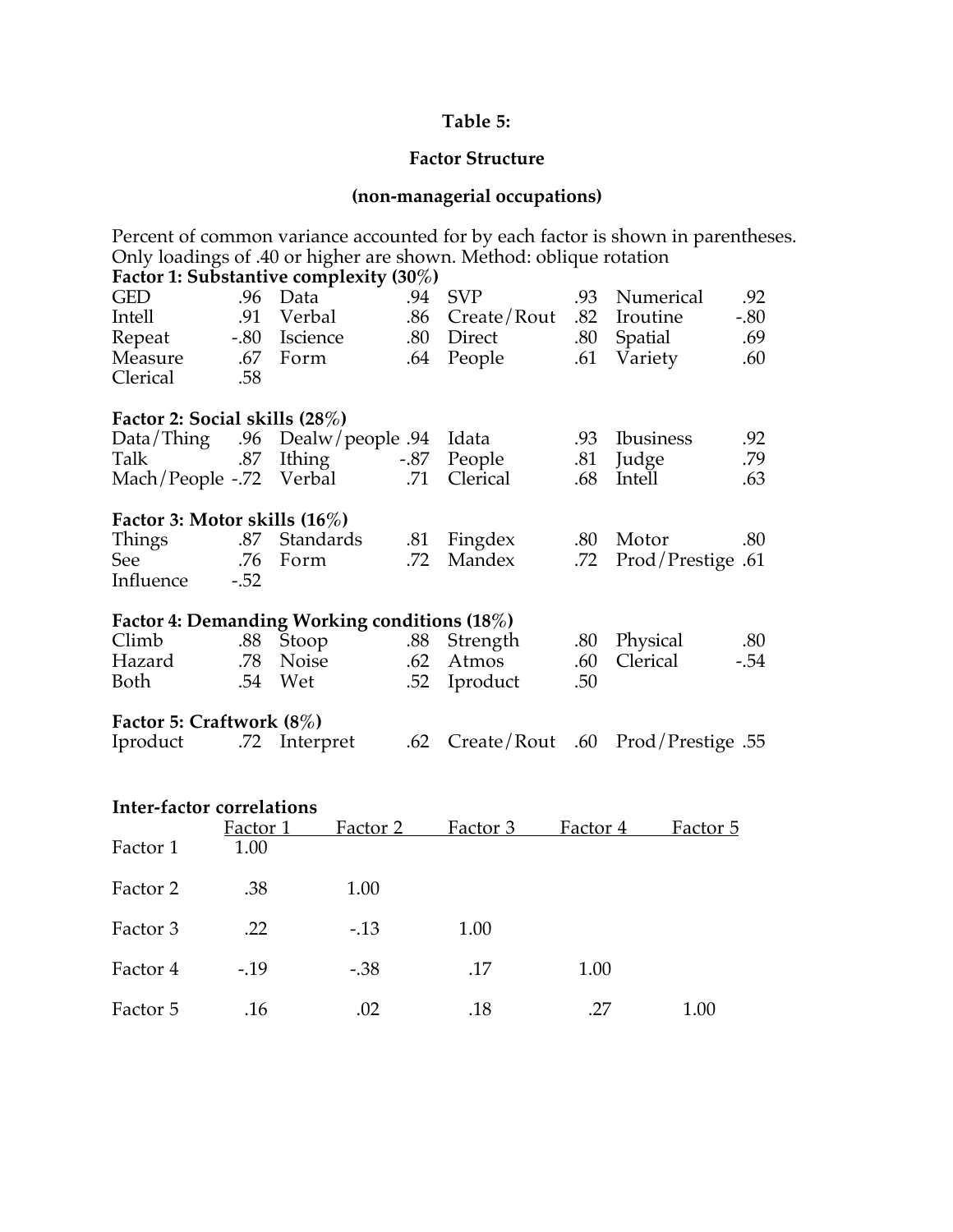### **Table 6:**

#### **Factor Structure**

#### **(non-managerial, non-professional occupations)**

Percent of common variance accounted for by each factor is shown in parentheses. Only loadings of .40 or higher are shown. Method: oblique rotation (ROTATE=PROMAX in SAS).

|                              |        | Factor 1: Cognitive complexity (30%)         |        |          |        |                 |        |
|------------------------------|--------|----------------------------------------------|--------|----------|--------|-----------------|--------|
| Data/Third                   |        | .95 Dealw/peo                                | .91    | Idata    | .91    | Talk            | .91    |
| <b>Ibusiness</b>             | .90    | Ithing                                       | $-.89$ | Verbal   | .86    | People          | .85    |
| Judge                        | .82    | Intell                                       | .77    | Clerical | .72    | Repeat          | $-.70$ |
| Iroutine                     | $-.61$ | Mach/People -.62 Create/Rout                 |        |          | .60    | Strength        | $-.56$ |
| Variety                      | .50    | <b>SVP</b>                                   | .51    |          |        |                 |        |
|                              |        | Factor 2: Technical complexity (23%)         |        |          |        |                 |        |
| <b>GED</b>                   | .87    | <b>SVP</b>                                   | .86    | Data     | .86    | Numerical       | .81    |
| Repeat                       | $-.76$ | Intell                                       | .76    | Iroutine | $-.70$ | <b>Iscience</b> | .69    |
| Measure                      | .69    | Direct                                       | .66    | Icreate  | .55    | Spatial         | .55    |
| Factor 3: Motor skills (18%) |        |                                              |        |          |        |                 |        |
| Standards                    | .85    | See                                          | .84    | Things   | .84    | Fingdex         | .81    |
| Motor                        | .80    | Form                                         | .80    | Mandex   | .60    | Influence       | $-.56$ |
|                              |        | Factor 4: Demanding Working conditions (15%) |        |          |        |                 |        |
| Climb                        | .88    | Stoop                                        | .85    | Hazard   | .81    | Physical        | .81    |
| Strength                     | .75    | Both                                         | .62    | Atmos    | .58    | <b>Noise</b>    | .54    |
| Heat                         | .52    |                                              |        |          |        |                 |        |
| Factor 5: Craftwork (14%)    |        |                                              |        |          |        |                 |        |
| Prod/Prestige .86 Iproduct   |        |                                              | .86    | Mandex   | .65    | Spatial         | .65    |
| Noise                        | .57    | Clerical                                     | $-.54$ | Physical | .52    | Things          | .50    |
|                              |        |                                              |        |          |        |                 |        |

| Inter-factor correlations |          |          |          |          |          |  |  |  |  |
|---------------------------|----------|----------|----------|----------|----------|--|--|--|--|
|                           | Factor 1 | Factor 2 | Factor 3 | Factor 4 | Factor 5 |  |  |  |  |
| Factor 1                  | 1.00     |          |          |          |          |  |  |  |  |
| Factor 2                  | .39      | 1.00     |          |          |          |  |  |  |  |
| Factor 3                  | .07      | .38      | 1.00     |          |          |  |  |  |  |
| Factor 4                  | $-.29$   | $-.01$   | .07      | 1.00     |          |  |  |  |  |
| Factor 5                  | $-18$    | .13      | .27      | .45      | 1.00     |  |  |  |  |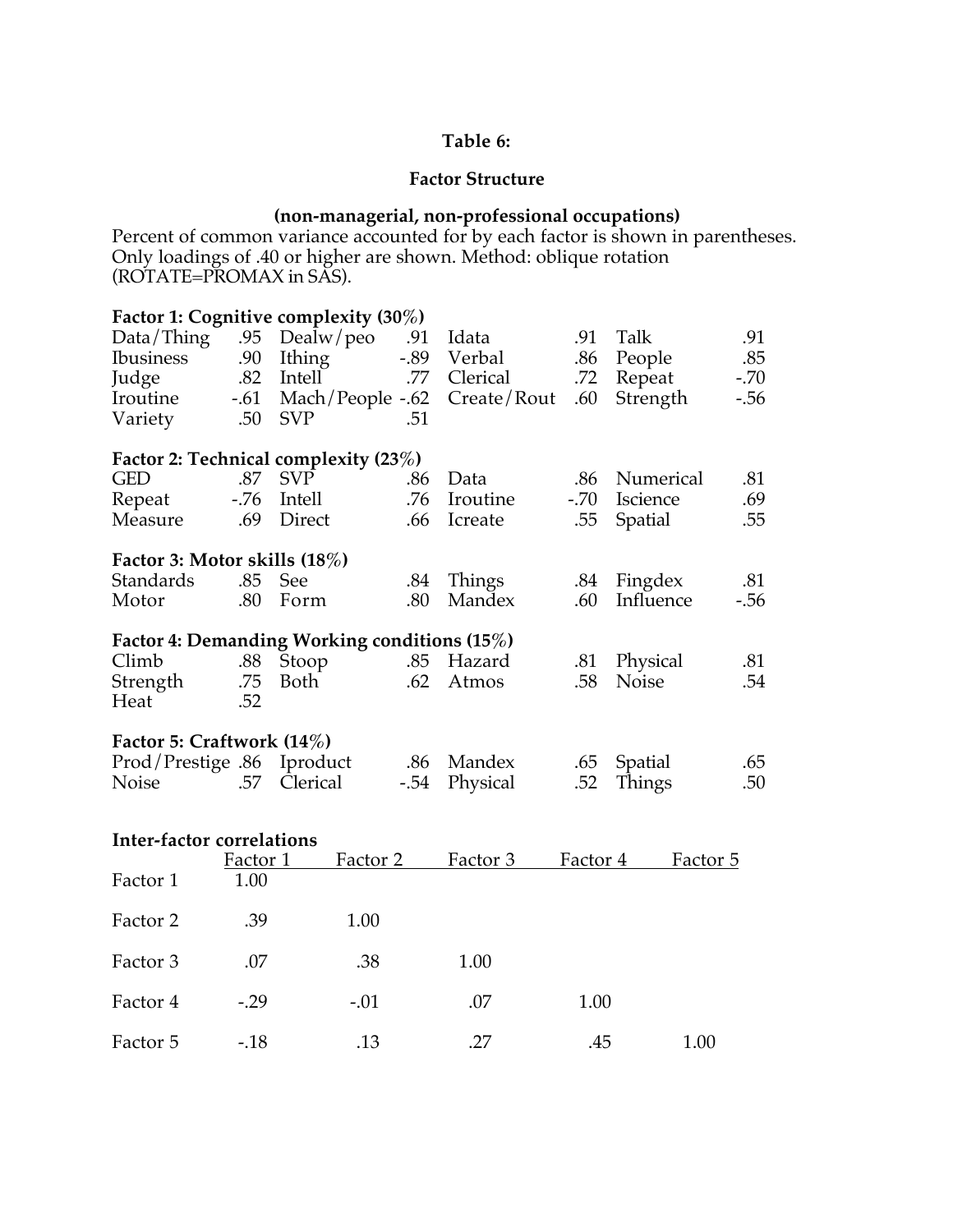### **Table 7a:**

# **Correlations between Mechanization and Work**

# **(all occupations)**

Mechanization: Ln (K/L). N=8940 Correlations in **boldface** are significant at the .05 level.

|                 |        |                            |        |                          |        | Demanding |            |                  |             |
|-----------------|--------|----------------------------|--------|--------------------------|--------|-----------|------------|------------------|-------------|
|                 |        | Subst comp .10 Motor skill | $-.10$ | <u>Social skills .04</u> |        | Wkg conds | <u>.13</u> | <u>Craftwork</u> | <u>-.05</u> |
| Data            | .11    | Things                     | $-.09$ | Data/Things              | .06    | Climb     | .17        | Prod/Prestige    | $-.06$      |
| <b>SVP</b>      | .09    | Motor                      | $-.08$ | <b>Ibusiness</b>         | .04    | Stoop     | .16        | Icreate          | $-.00$      |
| <b>GED</b>      | .11    | Fingdex                    | $-.20$ | Idata                    | .01    | Strength  | .13        | Iprestige        | .05         |
| Intell          | .13    | See                        | $-.10$ | Dealw/peo                | .05    | Physical  | .05        | Color            | $-.09$      |
| Creat/Rou .12   |        | Standards                  | $-.10$ | Ithing                   | $-.08$ | Hazard    | .16        | Interpret        | $-.07$      |
| Verbal          | .08    | Mandex                     | $-.01$ | Talk                     | .09    | Atmos     | .17        | People           | .09         |
| Iroutine        | $-.13$ | Form                       | $-.08$ | Imachine                 | $-.08$ | Noise     | $-.07$     |                  |             |
| Repeat          | $-.13$ | Prod/Prestige-.06          |        | Judge                    | .05    | Clerical  | .13        |                  |             |
| 12. Numerical   |        | Reach                      | $-.04$ | People                   | .09    |           |            |                  |             |
| Direct          | .08    | Influence                  | $-.00$ | Verbal                   | .08    |           |            |                  |             |
| People          | .09    | Mach/People -.08           |        | Influence                | $-.00$ |           |            |                  |             |
| Talk            | .09    |                            |        |                          |        |           |            |                  |             |
| Ithing          | $-.08$ |                            |        |                          |        |           |            |                  |             |
| Variety         | .10    |                            |        |                          |        |           |            |                  |             |
| Measure         | .11    |                            |        |                          |        |           |            |                  |             |
| Clerical        | .13    |                            |        |                          |        |           |            |                  |             |
| <i>Iscience</i> | .09    |                            |        |                          |        |           |            |                  |             |
| Spatial         | .02    |                            |        |                          |        |           |            |                  |             |
| Iprestige       | .05    |                            |        |                          |        |           |            |                  |             |
| Strength        | .13    |                            |        |                          |        |           |            |                  |             |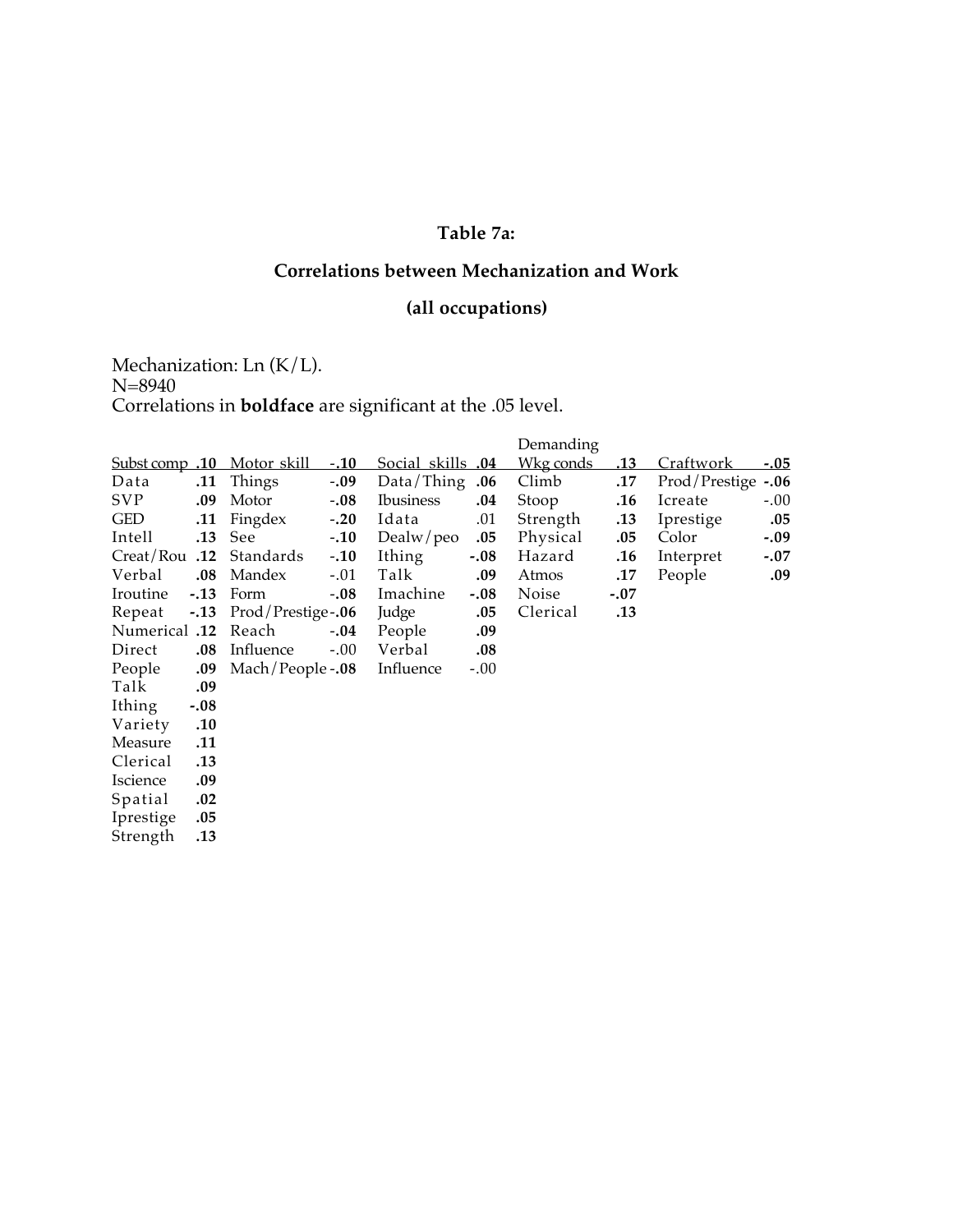# **Table 7b:**

# **Correlations between Mechanization and Work (non-management occupations)**

Mechanization: Ln(K/L).

# N=8060 Correlations in **boldface** are significant at the .05 level.

|                      |         |                              |        |                          |        | Demanding |            |                    |             |
|----------------------|---------|------------------------------|--------|--------------------------|--------|-----------|------------|--------------------|-------------|
|                      |         | Subst comp .10 Social skills | .06    | <u>Motor skills -.08</u> |        | Wkg conds | <u>.17</u> | Craftwork          | <u>-.10</u> |
| <b>GED</b>           |         | .11 Data/Thing               | .05    | Things                   | $-.09$ | Climb     | .18        | Iproduct           | $-.04$      |
| Data                 |         | $.10$ Dealw/peo              | .03    | Standards                | $-.10$ | Stoop     | .18        | Interpret          | $-.08$      |
| <b>SVP</b>           | $.08\,$ | Idata                        | .02    | Fingdex -.21             |        | Strength  | .16        | Create/RoutT .11   |             |
| 12. Numerical        |         | <b>Ibusiness</b>             | .02    | Motor                    | $-.07$ | Physical  | .09        | Prod/Prestige -.05 |             |
| Intell               | .13     | Talk                         | .08    | See                      | $-.10$ | Hazard    | .17        |                    |             |
| Verbal               | .08     | Ithing                       | $-.08$ | Form                     | $-.09$ | Noise     | $-.07$     |                    |             |
| Creat/Rou .11 People |         |                              | .09    | Mandex                   | .01    | Atmos     | .18        |                    |             |
| Iroutine             | $-.13$  | Judge                        | .04    | Prod/Prest               | $-.05$ | Clerical  | .13        |                    |             |
| Repeat               | $-.13$  | Mach/People -.10             |        | Influence                | .00.   | Both      | .18        |                    |             |
| Iscience             | .09     | Verbal                       | .08    |                          |        | Wet       | .09        |                    |             |
| Direct               | .06     | Clerical                     | .13    |                          |        | Iproduct  | $-.04$     |                    |             |
| Spatial              | .02     | Intell                       | .13    |                          |        |           |            |                    |             |
| Measure              | .10     |                              |        |                          |        |           |            |                    |             |
| Form                 | $-.09$  |                              |        |                          |        |           |            |                    |             |
| People               | .09     |                              |        |                          |        |           |            |                    |             |
| Variety              | .09     |                              |        |                          |        |           |            |                    |             |
| Clerical             | .13     |                              |        |                          |        |           |            |                    |             |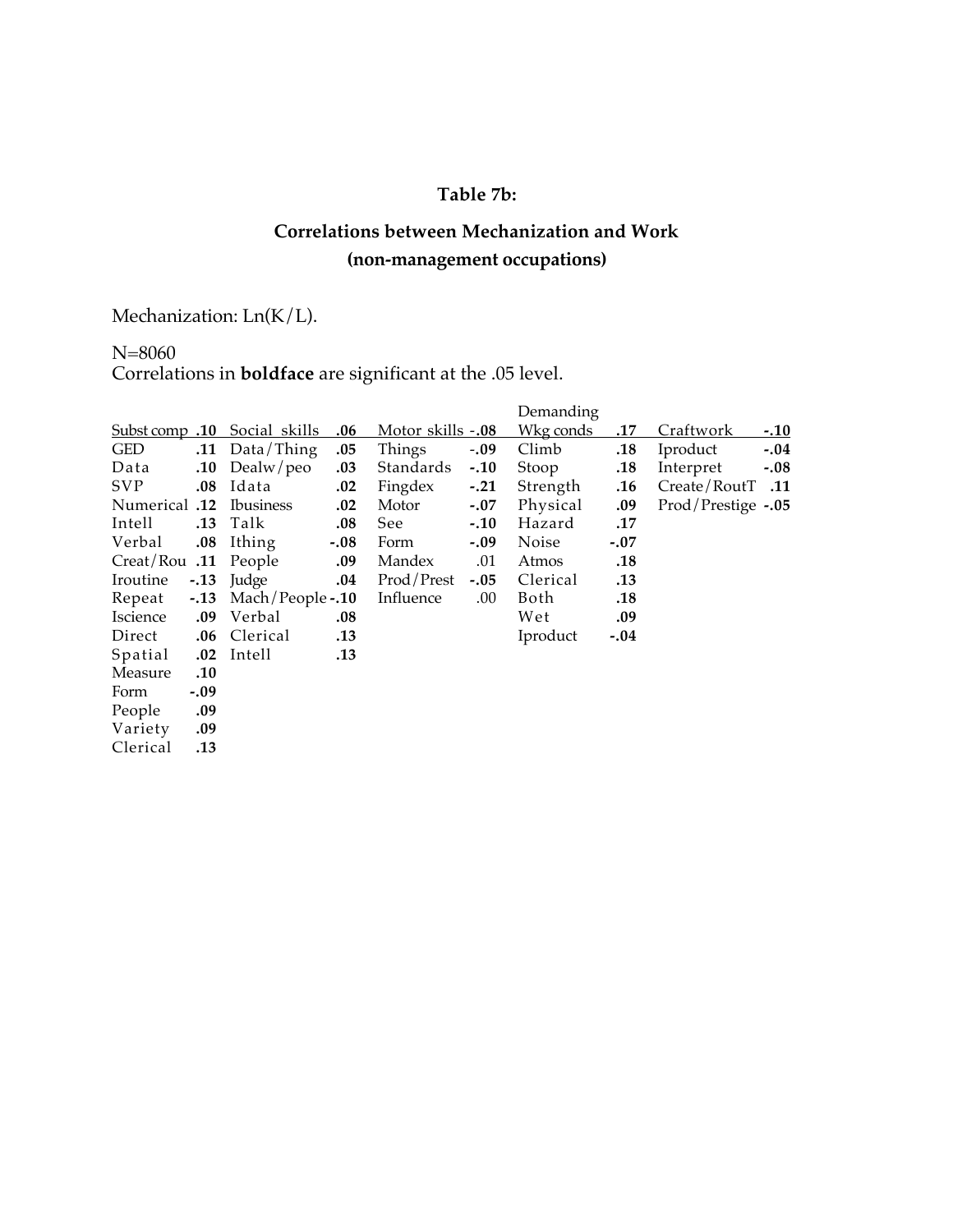### **Table 7c:**

# **Correlations between Mechanization and Work (non-management, non-professional occupations)**

Mechanization: Ln(K/L). N=5940 Correlations in **boldface** are significant at the .05 level.

|                  |         |                               |        |                           |        | Demanding |        |            |             |
|------------------|---------|-------------------------------|--------|---------------------------|--------|-----------|--------|------------|-------------|
| <u>Cog comp</u>  | $.08\,$ | Tech comp                     | .11    | <u>Motor skills -.08 </u> |        | Wkg conds | .23    | Craftwork  | <u>-.07</u> |
| Data/Thg $.08$   |         | <b>GED</b>                    | .11    | Standards                 | $-.13$ | Climb     | .19    | Prod/Prest | $-.05$      |
| Deal peo         | .05     | <b>SVP</b>                    | .08    | See                       | $-.11$ | Stoop     | .20    | Iproduct   | $-.02$      |
| Idata            | .05     | Data                          | .12    | Things                    | $-.12$ | Hazard    | .18    | Mandex     | .00.        |
| Talk             | .10     | Numerical                     | .11    | Fingdex                   | $-.23$ | Physical  | .10    | Spatial    | .00.        |
| <b>Ibusiness</b> | .04     | Repeat                        | $-.14$ | Motor                     | $-.08$ | Strength  | .17    | Noise      | $-.07$      |
| Ithing           | $-.09$  | Intell                        | .15    | Form                      | $-.11$ | Both      | .19    | Clerical   | .13         |
| Verbal           | .08     | Iroutine                      | $-.14$ | Mandex                    | .00.   | Atmos     | .18    | Physical   | .10         |
| People           | .11     | <i><u><b>Iscience</b></u></i> | .07    | Influence                 | .02    | Noise     | $-.07$ | Things     | $-.12$      |
| Judge            | .06     | Measure                       | .08    |                           |        | Heat      | .10    |            |             |
| Intell           | .15     | Direct                        | .07    |                           |        |           |        |            |             |
| Clerical         | .13     | Icreate                       | .03    |                           |        |           |        |            |             |
| Repeat           |         | -.14 Spatial                  | .00.   |                           |        |           |        |            |             |
| Iroutine         | $-.14$  |                               |        |                           |        |           |        |            |             |
| Mach/Peo $-.12$  |         |                               |        |                           |        |           |        |            |             |
| Creat/Rou .13    |         |                               |        |                           |        |           |        |            |             |
| Strength         | .17     |                               |        |                           |        |           |        |            |             |
| Variety          | .08     |                               |        |                           |        |           |        |            |             |
| <b>SVP</b>       | .08     |                               |        |                           |        |           |        |            |             |
|                  |         |                               |        |                           |        |           |        |            |             |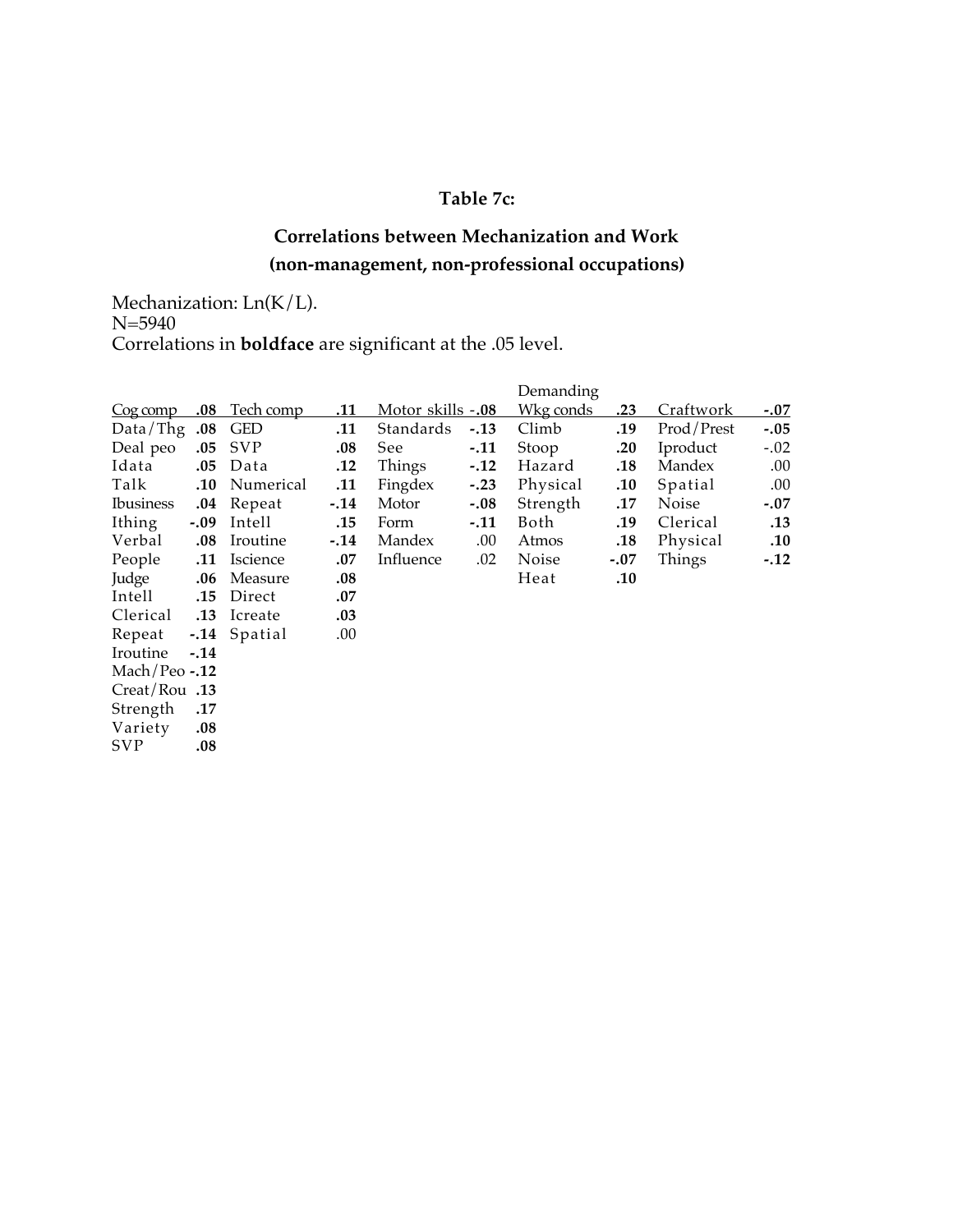### **Table 8a:**

### **The Relationship between Work Factors and**

### **Qualitative Measures of Mechanization**

### **(all occupations)**

Volume: distinguishes assembly-intensive from batch-intensive technology. Process: distinguishes continuous process-intensive from batch-intensive technology.

Standard errors of regression coefficients are given in parentheses. Boldfaced coefficients are significant at the 5% level. N=20 industries.

| Subst Comp = $.054 - .100$ (Volume) +                | (.027)                      | $.000$ (Process)<br>(.022) | $R^2 = .17$ |
|------------------------------------------------------|-----------------------------|----------------------------|-------------|
| Motor Skill $=.028$ -                                | $.029$ (Volume) -<br>(.013) | $.044$ (Process)<br>(.011) | $R^2 = .27$ |
| Social skills $= -009 +$                             | $.004(Volume) +$<br>(.019)  | $.030$ (Process)<br>(.016) | $R^2 = .03$ |
| Demanding = $-0.019 + 0.010$ (Volume) +<br>Wkg Conds | (.028)                      | $.039$ (Process)<br>(.023) | $R^2 = .02$ |
| $Craftwork = -.007 +$                                | $.010(Volume)$ -<br>(.014)  | $.018$ (Process)<br>(.012) | $R^2 = 01$  |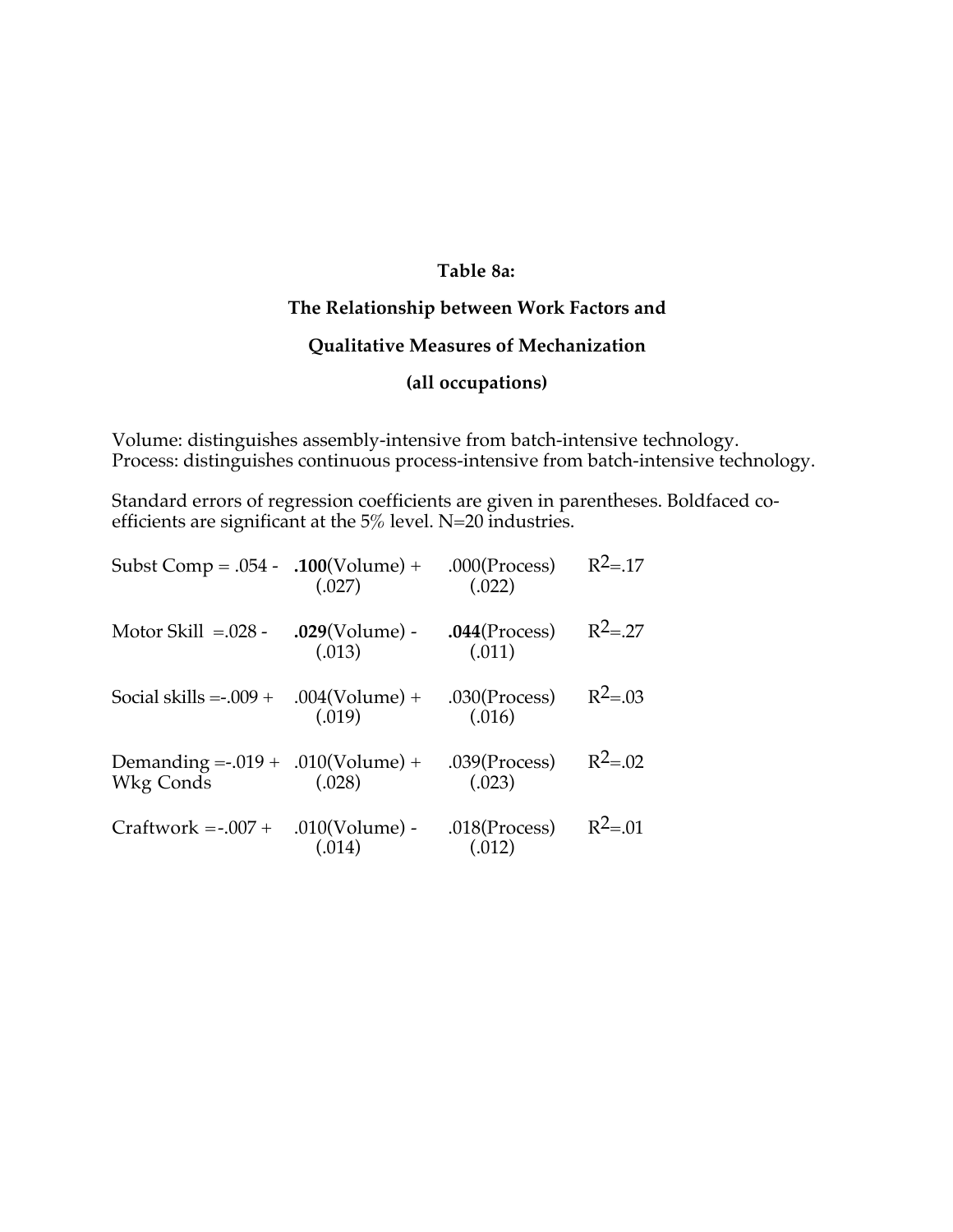#### **Table 8b:**

# **Regressing Work Factors on Qualitative Measures of Mechanization (non-management occupations)**

Volume: distinguishes assembly-intensive from batch-intensive technology. Process: distinguishes continuous process-intensive from batch-intensive technology.

Standard errors of regression coefficients are given in parentheses. Boldfaced coefficients are significant at the 5% level. N=20 industries.

| Subst Comp = $.063 - .115$ (Volume) -             | (.031)                      | $.007$ (Process)<br>(.026) | $R^2 = 17$  |
|---------------------------------------------------|-----------------------------|----------------------------|-------------|
| Social Skills $=$ -001 -                          | $.014(Volume) +$<br>(.022)  | $.028$ (Process)<br>(.019) | $R^2 = 01$  |
| Motor Skill $=.042$ -                             | $.040$ (Volume) -<br>(.013) | $.047$ (Process)<br>(.011) | $R^2 = .33$ |
| Demanding = $.008 - .002$ (Volume) +<br>Wkg Conds | (.028)                      | $.040$ (Process)<br>(.023) | $R^2 = .01$ |
| $Craftwork = -0.045 +$                            | $.032(Volume)$ -<br>(.017)  | $.005$ (Process)<br>(.014) | $R^2 = .03$ |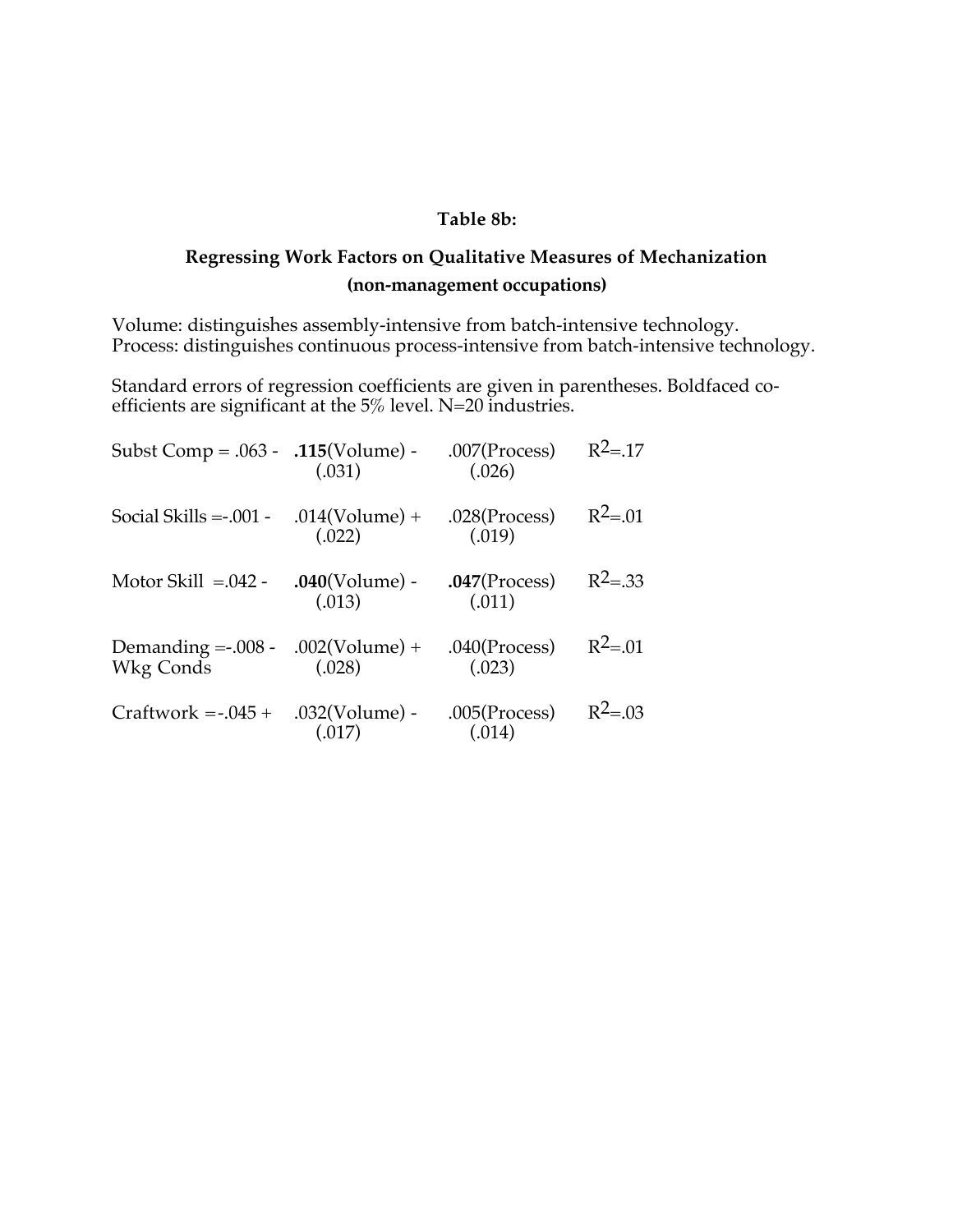#### **Table 8c:**

### **Regressing Work Factors on Qualitative Measures of Mechanization**

### **(non-management, non-professional occupations)**

Volume: distinguishes assembly-intensive from batch-intensive technology. Process: distinguishes continuous process-intensive from batch-intensive technology.

Standard errors of regression coefficients are given in parentheses. Boldfaced coefficients are significant at the 5% level. N=20 industries.

| $Cog Comp = -.058 + .065(Volume) -$     | (.023)                      | $.018$ (Process)<br>(.019) | $R^2 = .09$  |
|-----------------------------------------|-----------------------------|----------------------------|--------------|
| Tech Comp = $-0.021 + 0.034$ (Volume) + | (.014)                      | $.054$ (Process)<br>(.012) | $R^2 = 31$   |
| Motor Skill $=.015 + .012$ (Volume) -   | (.024)                      | $.035$ (Process)<br>(.020) | $R^2 = 0.02$ |
| Demanding $=.007$ -<br>Wkg Conds        | $.034(Volume)$ -<br>(.014)  | $.017$ (Process)<br>(.012) | $R^2 = .10$  |
| $Craftwork = .063 -$                    | $.024$ (Volume) -<br>(.017) | $.049$ (Process)<br>(.014) | $R^2 = .18$  |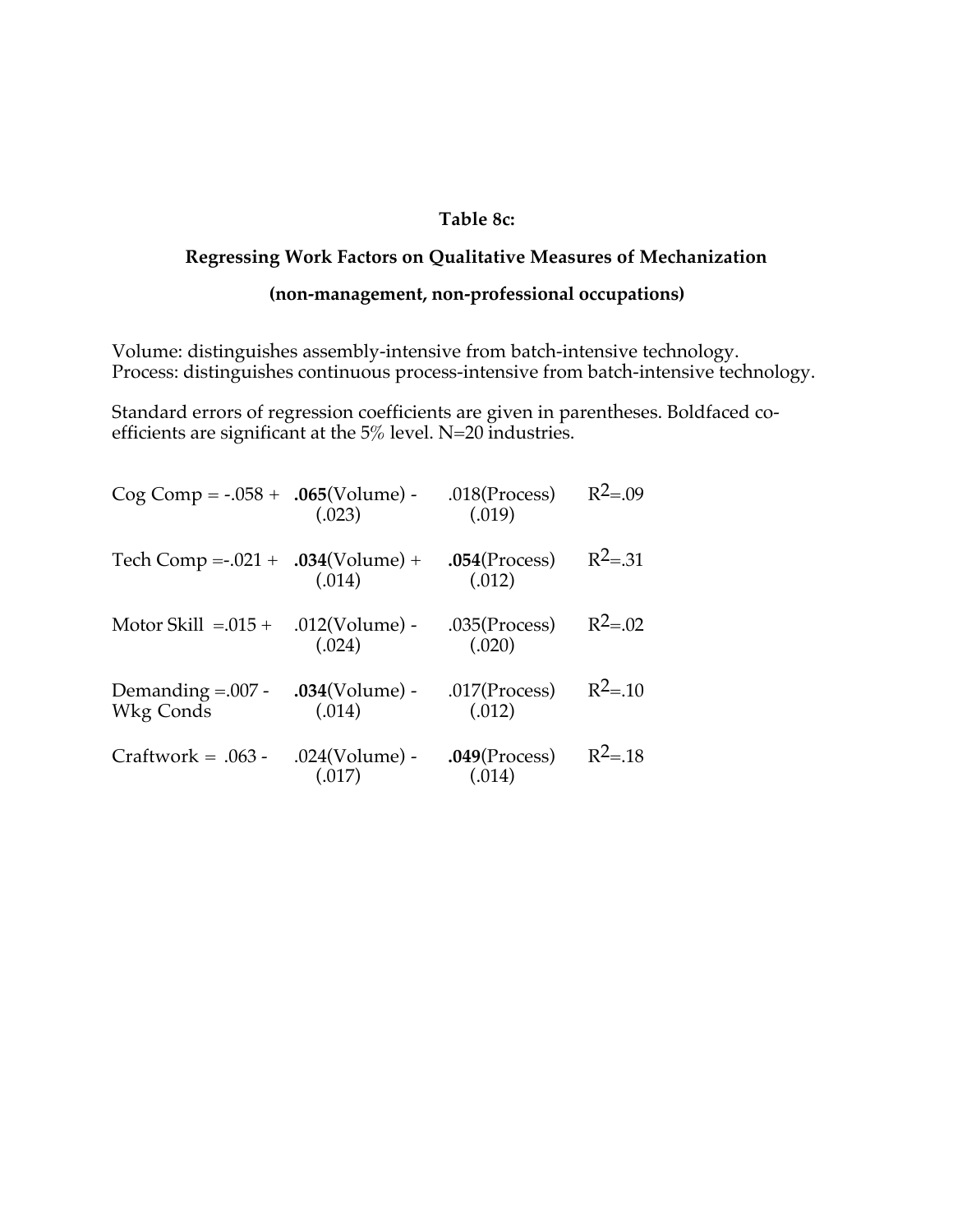#### **Table 9a: Path Model Regression Results: All occupations**

Standardized regression coefficients. T-statistics presented in parentheses. Boldface indicates significant at 0.05 level. N=447 occupations.

| (134)               |                       | $Wage = 0.65(SubComp) - 0.06(Motor)$<br>(14) | $+0.15$ (Social)<br>(37) | $-0.23$ (WkgCond) $+0.03$ (Craft)<br>$(-45)$<br>(10) |
|---------------------|-----------------------|----------------------------------------------|--------------------------|------------------------------------------------------|
|                     |                       |                                              |                          |                                                      |
|                     | $-0.24$ (Gender)      | $-0.02$ (Profit)                             | $+0.02$ (Union).         |                                                      |
| $(-43)$             |                       | $(-7)$                                       | (7)                      |                                                      |
| Adjusted $R^2=0.77$ |                       |                                              |                          |                                                      |
| SubComp             | $= +0.10$ (Mech)      |                                              |                          |                                                      |
|                     | (15)                  |                                              |                          |                                                      |
| Motor               | $= -0.10$ (Mech)      |                                              |                          |                                                      |
|                     | (15)                  |                                              |                          |                                                      |
| Social              | $= +0.04$ (Mech)      |                                              |                          |                                                      |
|                     | (6)                   |                                              |                          |                                                      |
| WkgCond             | $= +0.13$ (Mech)      |                                              |                          |                                                      |
|                     | (20)                  |                                              |                          |                                                      |
|                     |                       |                                              |                          |                                                      |
| Craft               | $-0.05$ (Mech)        |                                              |                          |                                                      |
|                     | $(-8)$                |                                              |                          |                                                      |
| Gender              | $= -0.29$ (Mech)      |                                              |                          |                                                      |
|                     | $(-44)$               |                                              |                          |                                                      |
| Profit              | $-0.18$ (Mech)<br>$=$ |                                              |                          |                                                      |
|                     | $(-27)$               |                                              |                          |                                                      |
| Union               | $0.19$ (Mech)<br>$=$  |                                              |                          |                                                      |
|                     | (28)                  |                                              |                          |                                                      |
|                     |                       |                                              |                          |                                                      |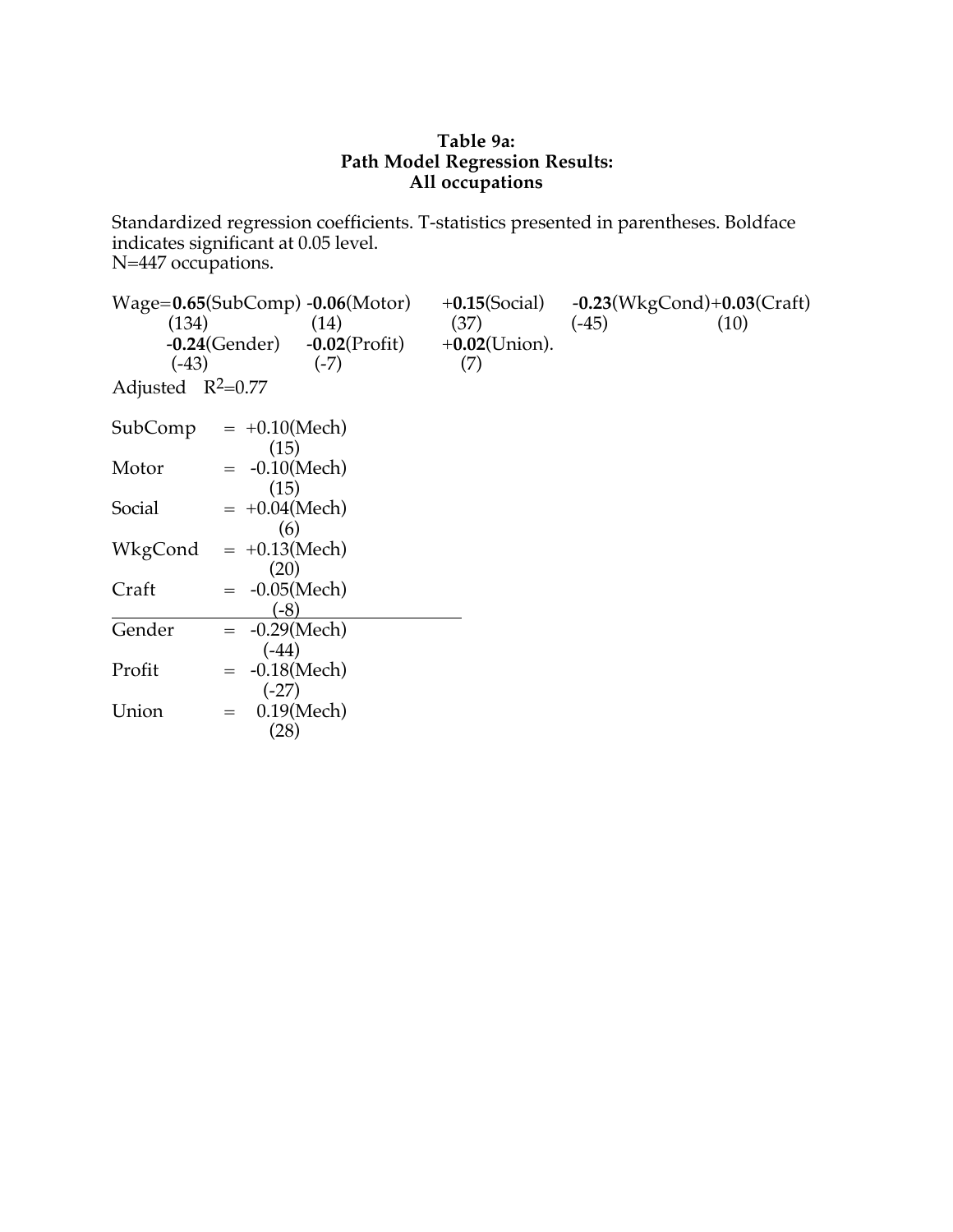#### **Table 9b: Path Model Regression Results: Non-management occupations**

Standardized regression coefficients. T-statistics presented in parentheses. Boldface indicates significant at 0.05 level. N=403 occupations.

Wage = **0.65**(SubComp) +**0.23**(Social) -**0.02**(Motor) -**0.17**(WkgCond) -**0.05**(Craft) (115)  $(51)$   $(4)$   $(-29)$   $(-13)$ -**0.27**(Gender) -**0.02**(Profit) +**0.03**(Union).  $(-42)$   $(-6)$   $(7)$ AdjustedR2=0.74  $SubComp = +0.11(Mech)$ (15)  $Social = +0.05(Mech)$ (8) Motor  $= -0.08$ (Mech) (12)  $WkgCond = +0.17(Mech)$ (25)  $Craff = -0.10(Mech)$ (-14) Gender  $= -0.30$ (Mech) (-44) Profit  $= -0.18$ (Mech) (-25) Union  $= 0.19$ (Mech) (27)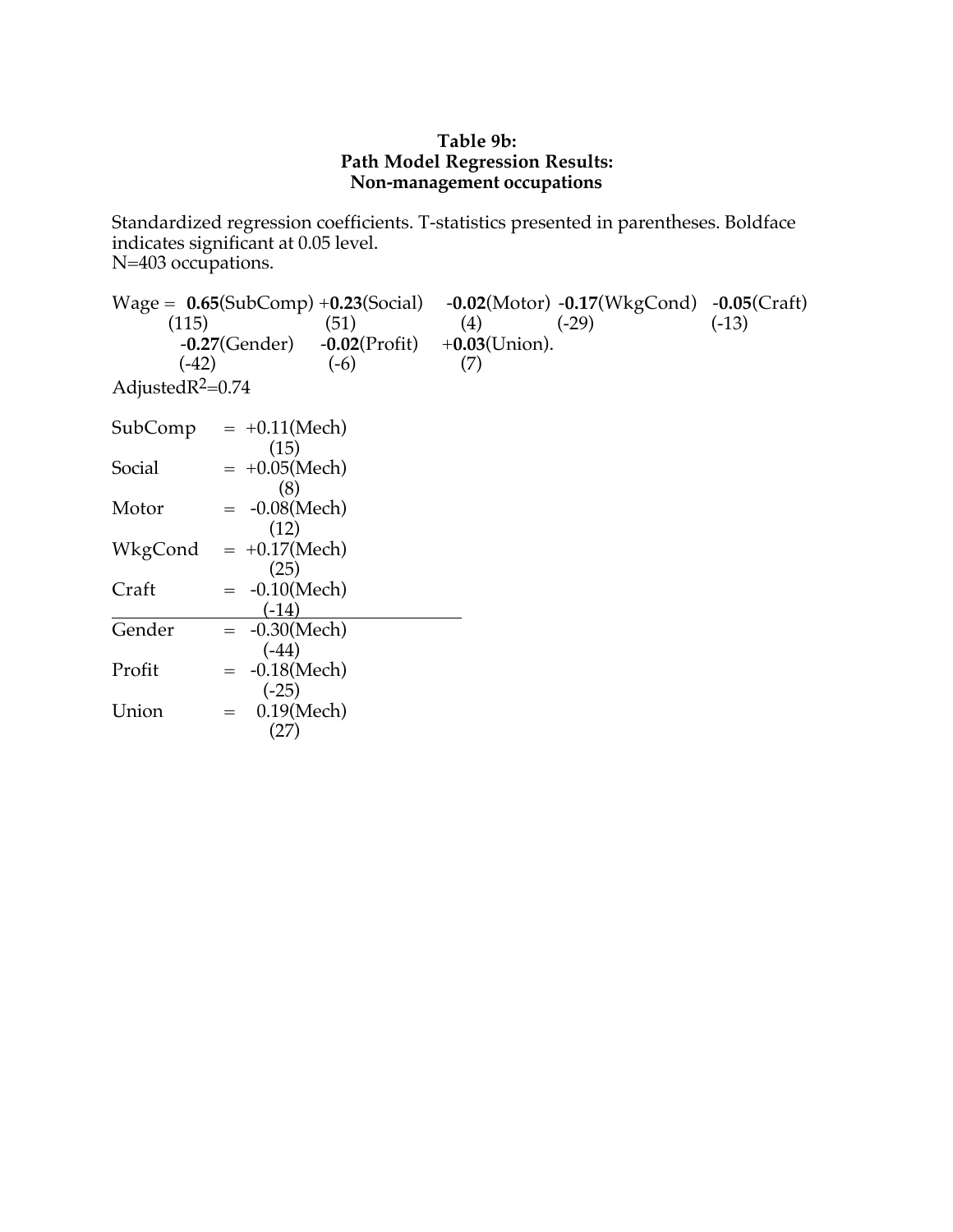#### **Table 9c: Path Model Regression Results: Non-management, non-professional occupations**

Standardized regression coefficients. T-statistics presented in parentheses. Boldface indicates significant at 0.05 level. N=297 occupations.

Wage=**0.60**(CogComp)+**0.16**(TecCom) +**0.18**(Motor) -**0.23**(WkgCond)  $(108)$   $(23)$   $(26)$   $(-33)$ **0.02**(Craft) -**0.46**(Gender) -**0.02**(Profit) -**0.04**(Union).  $(-3)$   $(-55)$   $(-4)$   $(8)$ Adjusted  $R^2=0.62$  $CogComp = +0.09(Mech)$ (12)  $Technomp = +0.11(Mech)$ (13) Motor  $= -0.08$ (Mech) (11)  $WkgCond = +0.20(Mech)$ (27)  $Craff = -0.07(Mech)$ (-9) Gender  $= -0.30$ (Mech) (-41) Profit  $= -0.17$ (Mech) (-22) Union  $= 0.19$ (Mech) (26)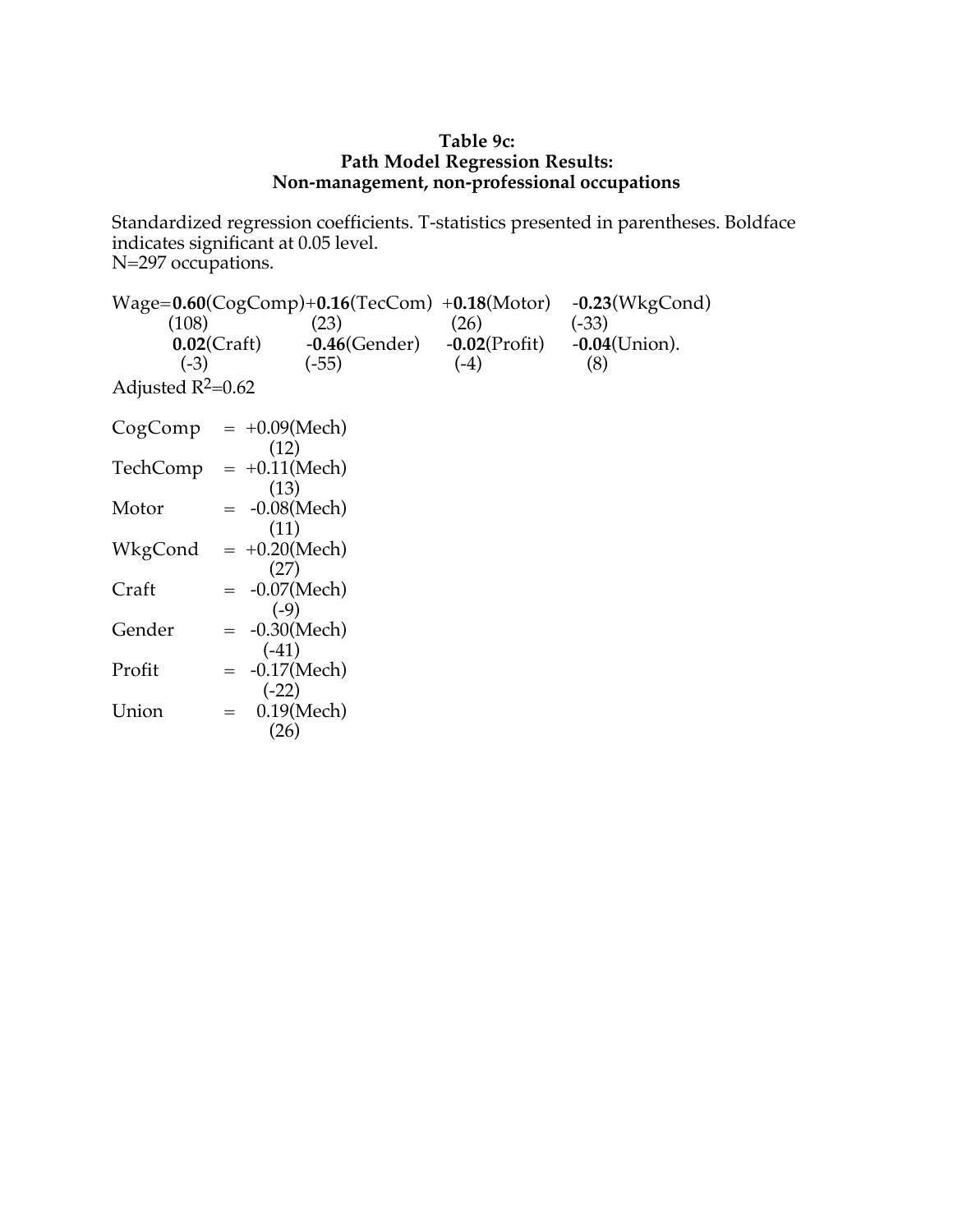# **Table 10:**

# **Decomposition of Variance between Mechanization and Wages**

# **(standardized regression coefficients)**

# **All occupations**

|                                    | $(1)$ From | $(2)$ To    | Total         |
|------------------------------------|------------|-------------|---------------|
| <b>Work Characteristic</b>         | Mech       | <b>Wage</b> | $(1)$ x $(2)$ |
| <b>Substantive Complexity</b>      | 0.10       | 0.65        | 0.065         |
| Motor Skill                        | $-0.10$    | $-0.06$     | 0.006         |
| Social Skills                      | 0.04       | 0.15        | 0.006         |
| <b>Working Conditions</b>          | 0.13       | $-0.23$     | $-0.030$      |
| Craftwork                          | $-0.05$    | 0.03        | $-0.002$      |
| Total covariance                   |            |             | 0.045         |
| Control                            |            |             |               |
| Gender                             | $-0.29$    | $-0.24$     | 0.070         |
| Profitability                      | $-0.18$    | $-0.02$     | 0.004         |
| Unionization                       | 0.19       | 0.02        | 0.004         |
| Total covariance<br>with controls: |            |             | 0.123         |

# **Non-management occupations**

|                               | $(1)$ From | $(2)$ To    | Total         |
|-------------------------------|------------|-------------|---------------|
| <b>Work Characteristic</b>    | Mech       | <b>Wage</b> | $(1)$ x $(2)$ |
| <b>Substantive Complexity</b> | 0.11       | 0.065       | 0.072         |
| Social Skills                 | 0.05       | 0.23        | 0.012         |
| Motor Skill                   | $-0.08$    | $-0.02$     | 0.001         |
| <b>Working Conditions</b>     | 0.17       | $-0.17$     | $-0.029$      |
| Craftwork                     | $-0.10$    | $-0.05$     | 0.005         |
| Total covariance              |            |             | 0.061         |
| Control                       |            |             |               |
| Gender                        | $-0.30$    | $-0.27$     | 0.081         |
| Profitability                 | $-0.18$    | $-0.02$     | 0.004         |
| Unionization                  | 0.19       | 0.03        | 0.006         |
| Total covariance              |            |             |               |
| with controls:                |            |             | 0.152         |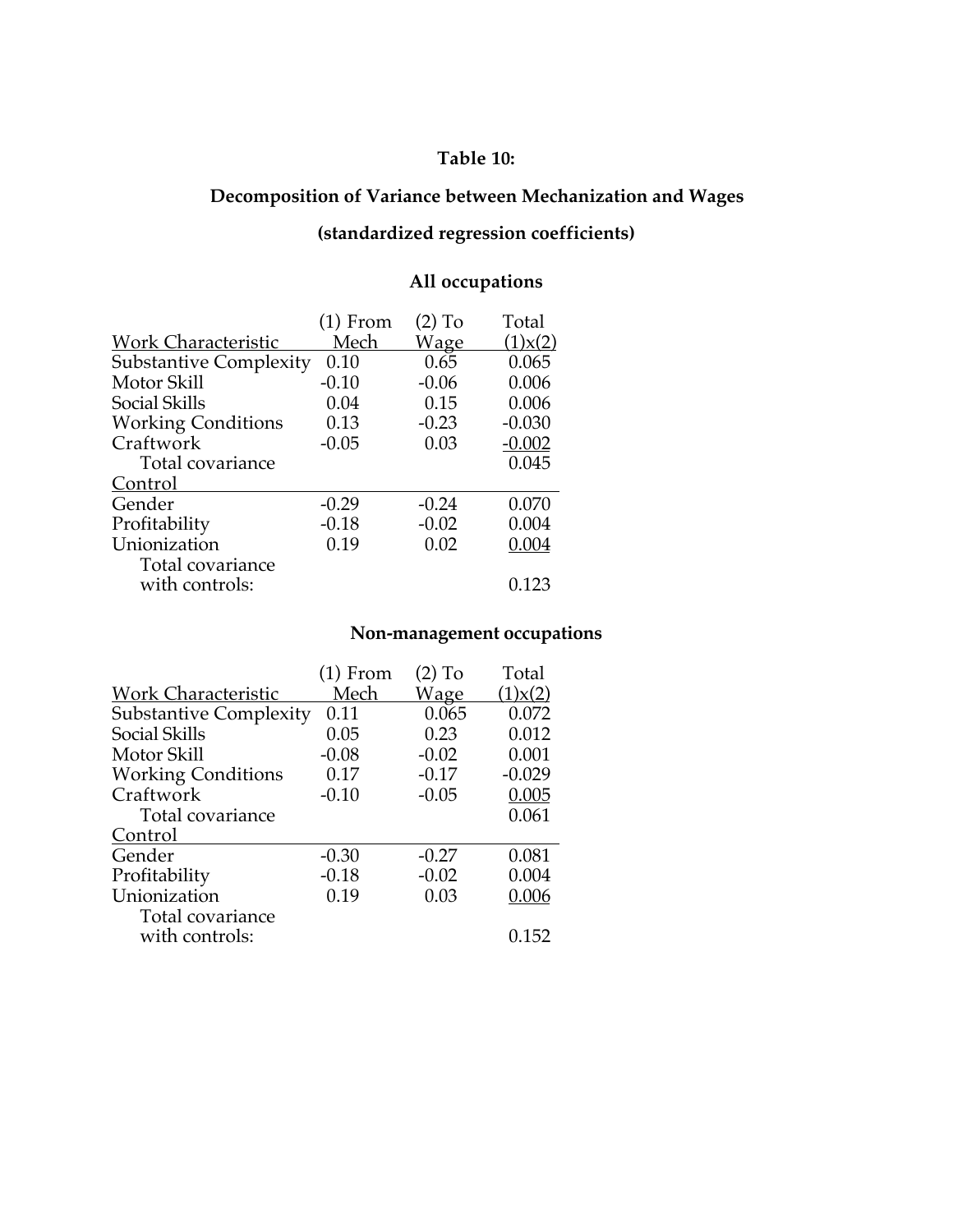# **Table 10:**

# **Decomposition of Variance between Mechanization and Wages**

# **(standardized regression coefficients)**

# **Non-management non-professional occupations**

|                             | $(1)$ From | $(2)$ To    | Total         |
|-----------------------------|------------|-------------|---------------|
| <b>Work Characteristic</b>  | Mech       | <b>Wage</b> | $(1)$ x $(2)$ |
| Cognitive Complexity!       | 0.09       | 0.60        | 0.054         |
| <b>Technical Complexity</b> | 0.11       | 0.16        | 0.018         |
| Motor Skill                 | $-0.08$    | 0.18        | $-0.014$      |
| <b>Working Conditions</b>   | 0.20       | $-0.23$     | $-0.046$      |
| Craftwork                   | $-0.07$    | $-0.02$     | 0.001         |
| Total covariance            |            |             | 0.013         |
| Control                     |            |             |               |
| Gender                      | $-0.30$    | $-0.46$     | 0.138         |
| Profitability               | $-0.17$    | $-0.02$     | 0.003         |
| Unionization                | 0.19       | 0.04        | 0.008         |
| Total covariance            |            |             |               |
| with controls:              |            |             | 0.162         |
|                             |            |             |               |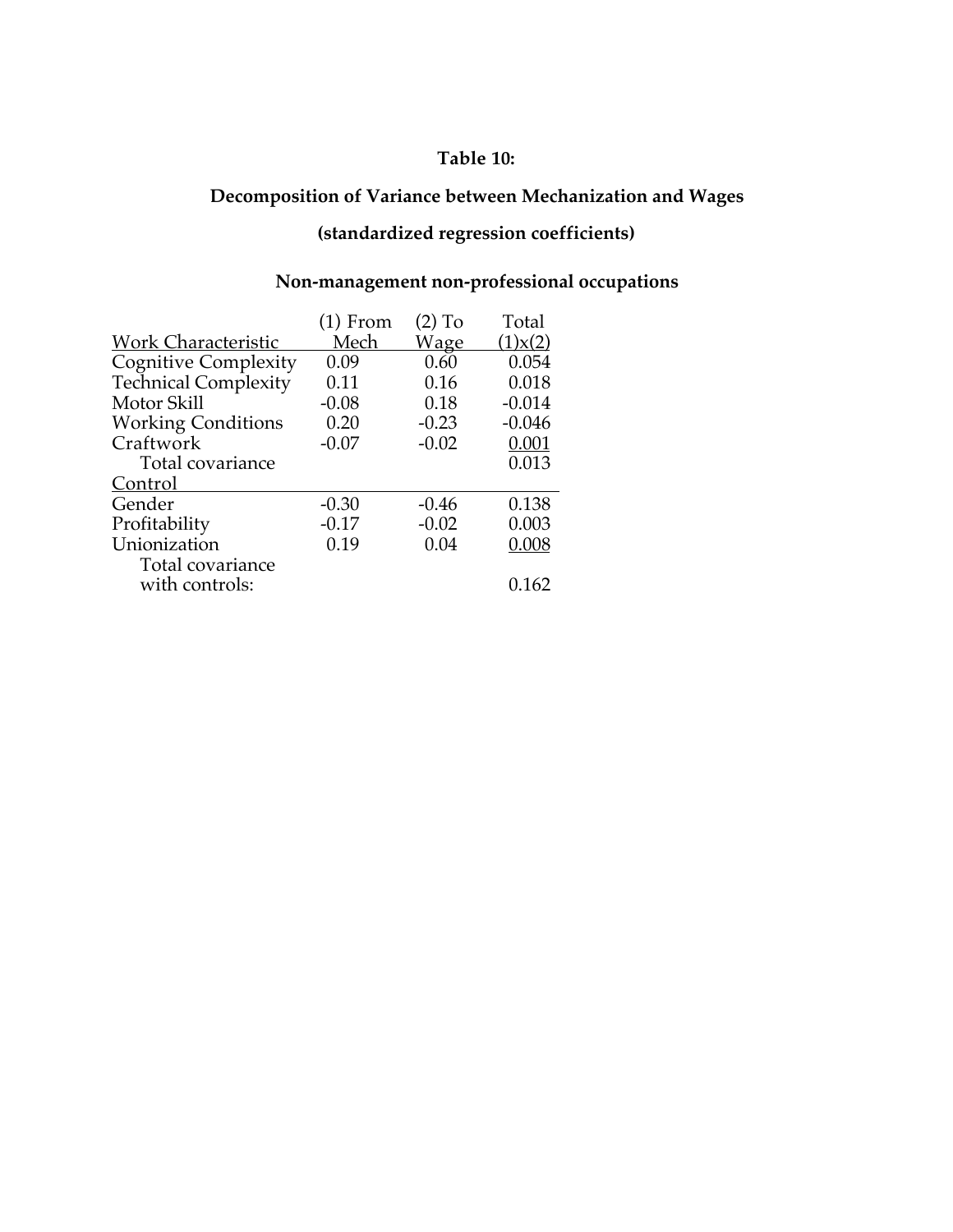#### **Figure 1 Data Matrix**

|                                                   |                                      | Occupations (employees) | Mechanization | Profitability | Unionization | Process type |
|---------------------------------------------------|--------------------------------------|-------------------------|---------------|---------------|--------------|--------------|
|                                                   |                                      | Occupation j            |               |               |              |              |
| Industries                                        |                                      |                         |               |               |              |              |
|                                                   | ${\rm Index}{\rm try} \\ {\rm i} \\$ | $\Xi$                   |               |               |              |              |
|                                                   |                                      |                         |               |               |              |              |
|                                                   |                                      |                         |               |               |              |              |
| Occupation's<br>DOT<br>characteristics<br>$(\%$ ) | $\frac{1}{2}$                        |                         |               |               |              |              |
|                                                   |                                      |                         |               |               |              |              |
| Occupational wage                                 |                                      |                         |               |               |              |              |
| Occupation's<br>sex composition                   |                                      |                         |               |               |              |              |